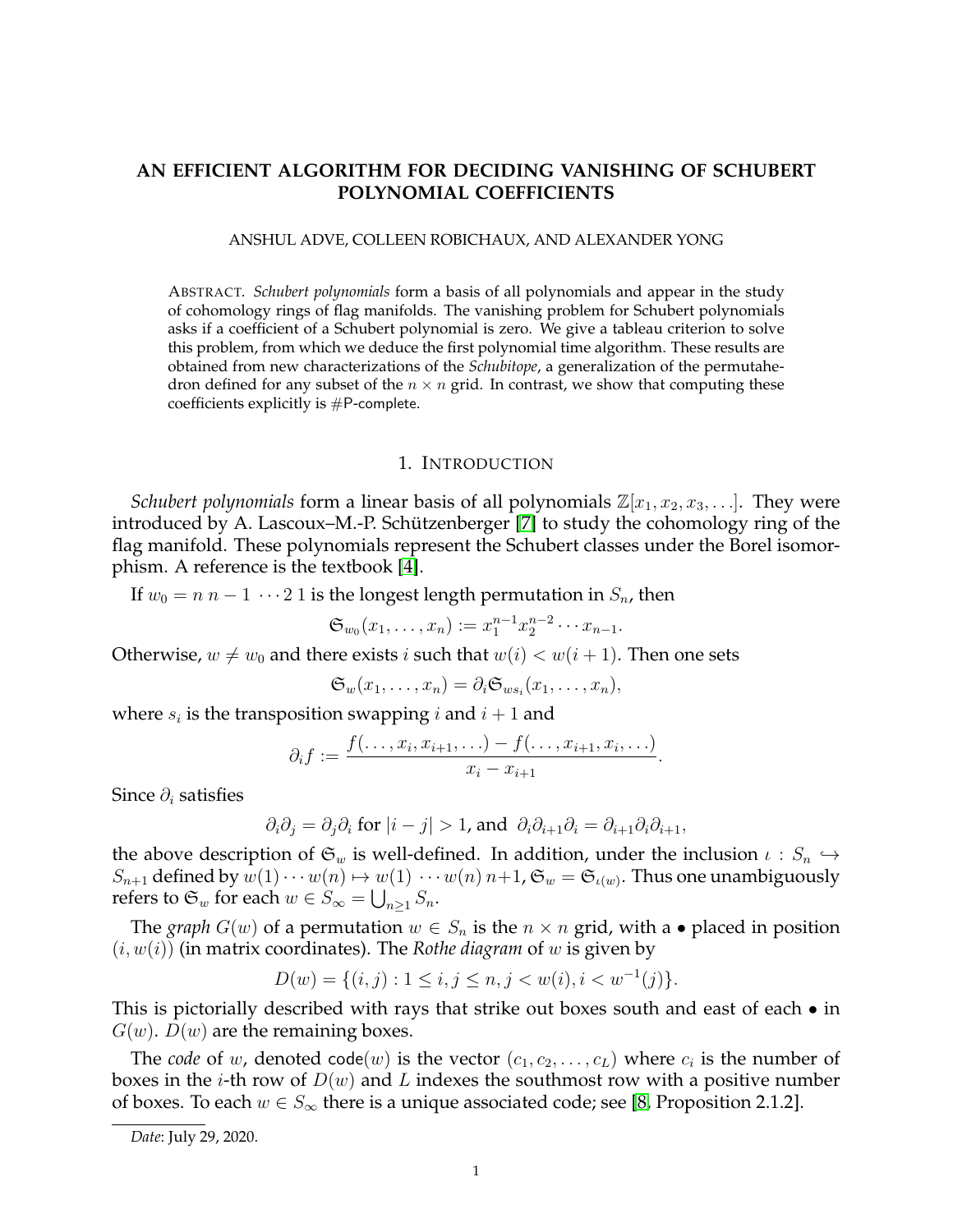<span id="page-1-2"></span>*Example* 1.1. If  $w = 53841267 \in S_8$  (in one line notation) then  $D(w)$  is depicted by:



Here,  $\text{code}(w) = (4, 2, 5, 2)$ .

Consider the monomial expansion

$$
\mathfrak{S}_w = \sum_{\alpha \in \mathbb{Z}_{\geq 0}^n} c_{\alpha,w} x^{\alpha}.
$$

Now,  $c_{\alpha,w} = 0$  unless  $\alpha_i = 0$  for  $i > L$ , and moreover,  $c_{\alpha,w} \in \mathbb{Z}_{\geq 0}$ . Let Schubert be the problem of deciding  $c_{\alpha,w} \neq 0$ , as measured in the input size of  $\alpha$  and w (under the assumption that arithmetic operations take constant time). The INPUT is code =  $(c_1, \ldots c_L) \in \mathbb{Z}_{\geq 0}^L$  with  $c_L > 0$  and  $\alpha \in \mathbb{Z}_{\geq 0}^L$ . Schubert returns YES if  $c_{\alpha,w} > 0$  and N0 otherwise.

<span id="page-1-0"></span>**Theorem 1.2.** Schubert  $\in$  P.

We prove Theorem [1.2](#page-1-0) using another result. Fix  $n \in \mathbb{Z}_{>0}$  and let  $D \subseteq [n]^2$ . We call D a *diagram* and visualize D as a subset of an  $n \times n$  grid of boxes, oriented so that  $(r, c) \in [n]^2$  represents the box in the rth row from the top and the cth column from the left. Let PerfectTab(D,  $\alpha$ ) be the fillings of D with  $\alpha_k$  many k's, where entries in each column are distinct, any entry in row i is  $\leq i$ , and each box contains exactly one entry. Let PerfectTab<sub>↓</sub> $(D, \alpha) \subseteq$  PerfectTab $(D, \alpha)$  be fillings where entries in each column increase from top to bottom.

<span id="page-1-1"></span>**Theorem 1.3.**  $c_{\alpha,w} > 0 \iff$  Perfect Tab $(D(w), \alpha) \neq \emptyset \iff$  Perfect Tab<sub>1</sub> $(D(w), \alpha) \neq \emptyset$ 

In general #PerfectTab( $D(w), \alpha$ )  $\neq c_{\alpha,w}$  but rather #PerfectTab( $D(w), \alpha$ )  $\geq c_{\alpha,w}$  (cf. [\[3\]](#page-28-3)).

*Example* 1.4. Here are the tableaux in  $\bigcup_{\alpha}$  PerfectTab $_{\downarrow}(D(31524), \alpha)$ :



Hence, for instance,  $c_{(2,1,1),31524} > 0$  but  $c_{(4),31524} = 0$ .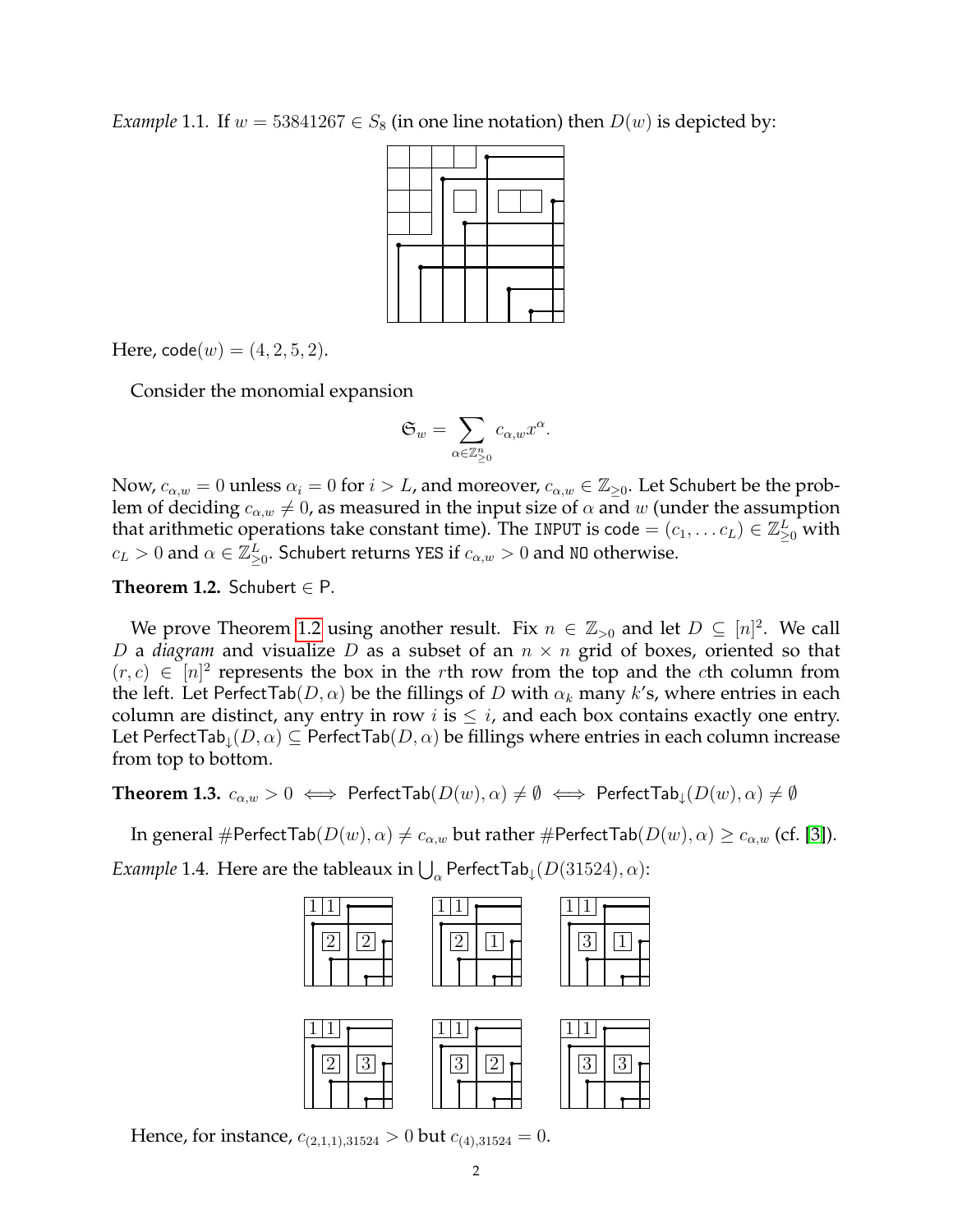To prove Theorems [1.2](#page-1-0) and [1.3](#page-1-1) we establish results about the *Schubitope* introduced in [\[9\]](#page-28-4). This polytope  $\mathcal{S}_D$  is defined with a halfspace description for any  $D \subseteq [n]^2$ . We prove (Theorem [2.13\)](#page-5-0) that a lattice point  $\alpha$  is in  $S_D$  if and only if PerfectTab $(D, \alpha) \neq \emptyset$  where D is any diagram.

We then introduce the *indicator polytope*  $\mathcal{P}(D,\alpha)$  whose lattice points  $\mathcal{P}(D,\alpha)_{\mathbb{Z}}$  are in bijection with PerfectTab $(D, \alpha)$ . We prove that  $\mathcal{P}(D, \alpha) \neq \emptyset \iff \mathcal{P}(D, \alpha)_{\mathbb{Z}} \neq \emptyset$  (The-orem [2.27\)](#page-12-0). Thus determining  $\mathcal{P}(D,\alpha)_{\mathbb{Z}}\neq\emptyset$  (and equivalently  $\alpha\in\mathcal{S}_D$ ) is in P using L. Khachiyan's ellipsoid method for linear programming, see [\[12\]](#page-29-0). We give two proofs of Theorem [2.27.](#page-12-0) The first shows  $\mathcal{P}(D,\alpha)$  is totally unimodular. Hence  $\mathcal{P}(D,\alpha)\neq \emptyset$  implies  $\mathcal{P}(D,\alpha)$  has integral vertices. Our second proof obviates total unimodularity and is potentially adaptable to problems lacking that property. However, only the high-level structure of the second proof is easily generalizable — the rest is necessarily *ad hoc*.

For the special case of Rothe diagrams  $D = D(w)$ , using results of A. Fink-K. Mészáros-A. St. Dizier [\[2,](#page-28-5) Corollary 12 and Theorem 14] conjectured in [\[9,](#page-28-4) Conjectures 5.1 and 5.13],

<span id="page-2-1"></span>
$$
\alpha \in \mathcal{S}_{D(w)} \iff c_{\alpha,w} > 0.
$$

This, combined with our results on the Schubitope, proves Theorems [1.2](#page-1-0) and [1.3.](#page-1-1)

The class  $\#P$  in L. Valiant's complexity theory of counting problems are those that count the number of accepting paths of a nondeterministic Turing machine running in polynomial time. A problem  $P \in \mathcal{H}$  is *complete* if for any problem  $\mathcal{Q} \in \mathcal{H}$  there exists a polynomial-time counting reduction from  $\mathcal Q$  to  $\mathcal P$ . These are the hardest of the problems in  $#P$ . There does not exist a polynomial time algorithm for such problems unless  $P = NP$ .

In contrast with Theorem [1.2,](#page-1-0) we prove:

<span id="page-2-2"></span>**Theorem 1.5.** *Counting*  $c_{\alpha,w}$  *is* #P-complete.

Given  $\{c_{\alpha,w} \in \mathbb{Z}_{\geq 0}\}$  it is standard to ask for a counting rule for  $c_{\alpha,w}$ . A complexity motivation is an *appropriate* rule that establishes a counting problem is in #P with respect to given input (length). The rule of [\[1\]](#page-28-6) establishes that counting  $c_{\alpha,w}$  is in #P if the input is  $(w, \alpha)$  but not if the input is  $(code(w), \alpha)$ . For the latter input assumption, we use the transition algorithm of [\[6\]](#page-28-7) and its *graphical* reformulation from [\[5\]](#page-28-8). This allows us to give a polynomial time counting reduction to the  $#P$ -complete problem of counting Kostka coefficients [\[10\]](#page-28-9), (see Section [5\)](#page-21-0).

# 2. THE SCHUBITOPE

Consider a diagram  $D \subseteq [n]^2$ . Given  $S \subseteq [n]$  and a column  $c \in [n]$ , construct a string denoted word<sub>c,S</sub>(D) by reading column c from top to bottom and recording

- ( if  $(r, c) \notin D$  and  $r \in S$ ,
- ) if  $(r, c) \in D$  and  $r \notin S$ , and
- $\star$  if  $(r, c) \in D$  and  $r \in S$ .

Let  $\theta_D^c(S) = \#\{ \star \text{'s in word}_{c,S}(D) \} + \#\{ \text{paired } () \text{'s in word}_{c,S}(D) \}$  and

$$
\theta_D(S) = \sum_{c=1}^n \theta_D^c(S).
$$

<span id="page-2-0"></span>*Example* 2.1. In the diagram *D* below, we labelled the corresponding strings for word<sub>c,  $S(D)$ </sub> for  $S = \{1, 3\}$ . For instance, we see word<sub>5, $\{1,3\}(D) = (*)$ .</sub>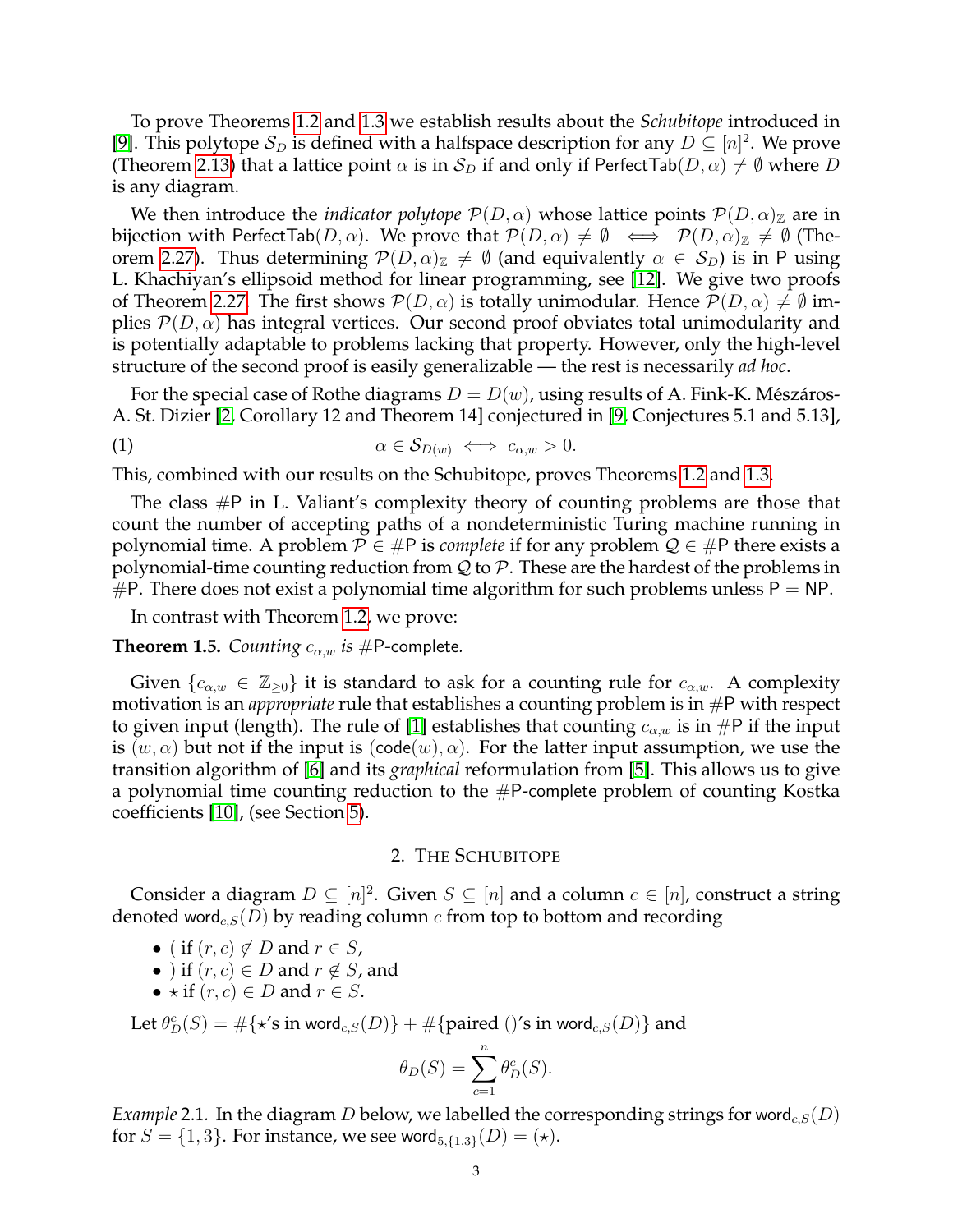

The *Schubitope*  $S_D$ , as defined in [\[9\]](#page-28-4), is the polytope

<span id="page-3-2"></span>
$$
\text{(2)} \quad \left\{ (\alpha_1, \ldots, \alpha_n) \in \mathbb{R}^n_{\geq 0} : \alpha_1 + \cdots + \alpha_n = \#D \text{ and } \sum_{i \in S} \alpha_i \leq \theta_D(S) \text{ for all } S \subseteq [n] \right\}.
$$

# 2.1. **Characterizations via tableaux.** A *tableau* of *shape* D is a map

$$
\tau: D \to [n] \cup \{ \circ \},
$$

where  $\tau(r, c) = \circ$  indicates that the box  $(r, c)$  is unlabelled. Let Tab(D) denote the set of such tableaux.

It will be useful to reformulate the original definition of  $\theta_D(S)$  into the language of tableaux. Given  $S \subseteq [n]$ , define  $\pi_{D,S} \in \text{Tab}(D)$  by

<span id="page-3-0"></span>(3) 
$$
\pi_{D,S}(r,c) = \begin{cases} r & \text{if } (r,c) \text{ contributes a " $\star$ " to word<sub>c,S</sub>(D),  
if  $(r,c)$  contributes a " $)$ " to word<sub>c,S</sub>(D) which is  
paired with an " $($ " from  $(s,c)$ ,  
otherwise.
$$

In [\(3\)](#page-3-0) and throughout, we pair by the standard "inside-out" convention.

*Example* 2.2. Continuing Example [2.1,](#page-2-0) below is  $\pi_{D,\{1,3\}}(D)$ 

<span id="page-3-3"></span>**Proposition 2.3.** For all  $D \subseteq [n]^2$  and  $S \subseteq [n]$ , we have  $\theta_D(S) = \#\pi_{D,S}^{-1}(S)$ .

*Proof.*  $\pi_{D,S}(r, c) \in S$  if and only if  $(r, c)$  falls into one of the first two cases in [\(3\)](#page-3-0).

Say  $\tau \in \text{Tab}(D)$  is *flagged* if  $\tau(r,c) \leq r$  whenever  $\tau(r,c) \neq \infty$ . It is *column-injective* if  $\tau(r,c) \neq \tau(r',c)$  whenever  $r \neq r'$  and  $\tau(r,c) \neq \circ$ . Let FCITab $(D) \subseteq \textsf{Tab}(D)$  be the set of tableaux of shape  $D$  which are flagged and column-injective.

*Example* 2.4*.* Of the tableaux of shape D below, only the second and fourth are flagged, and only the third and fourth are column-injective.



<span id="page-3-1"></span>**Proposition 2.5.**  $\pi_{D,S} \in \textsf{FCITab}(D)$  for all  $D \subseteq [n]^2$  and  $S \subseteq [n]$ .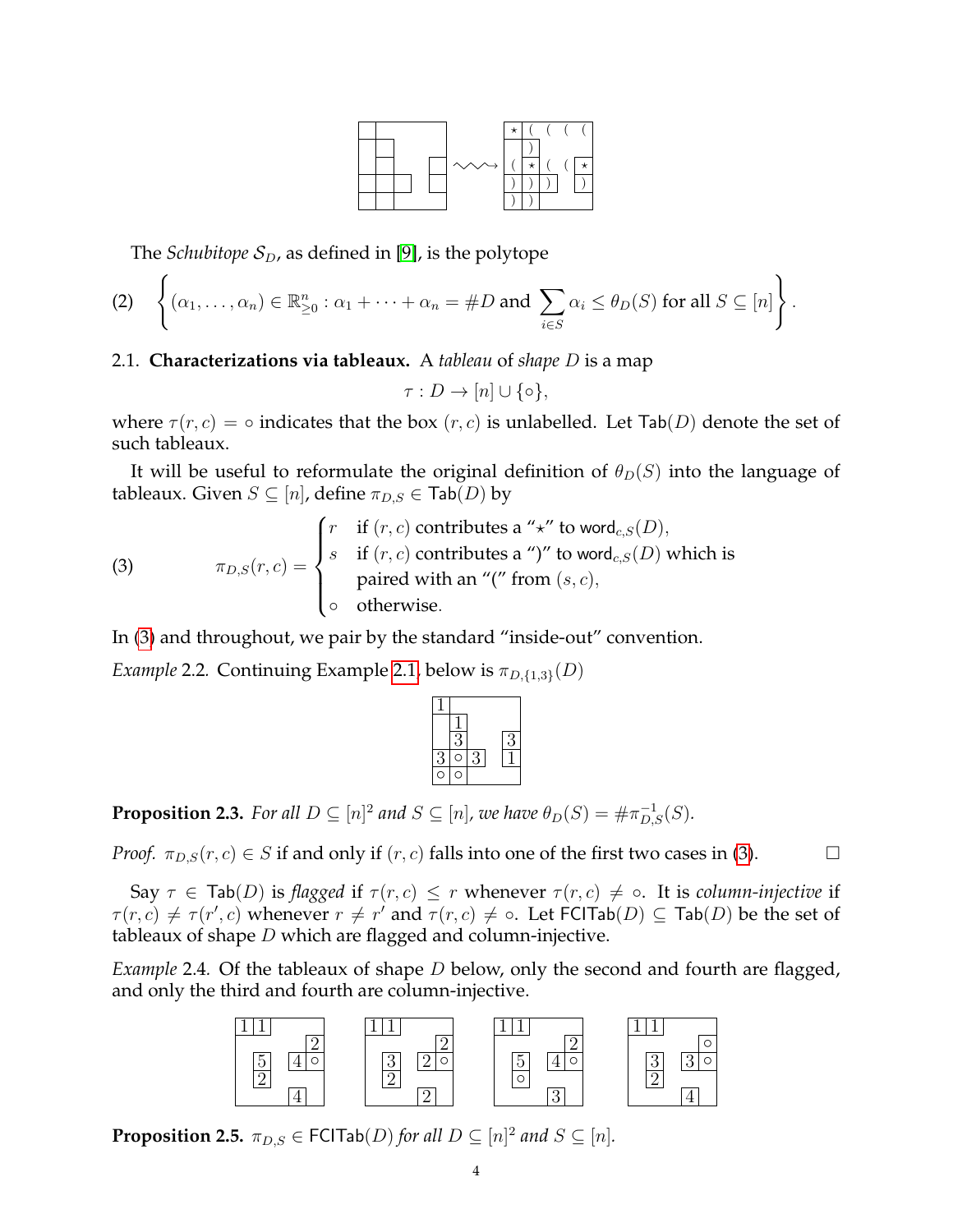*Proof.* This is immediate from [\(3\)](#page-3-0). □

A simple consequence of being flagged and column-injective is the following.

<span id="page-4-1"></span>**Proposition 2.6.** Let  $\tau \in \textsf{FCITab}(D)$ . Then for all  $(r, c) \in [n]^2$  and  $S \subseteq [n]$ , we have

<span id="page-4-0"></span>(4) 
$$
\#\{(i,c)\in \tau^{-1}(S): i < r\} \leq \#\{i \in S: i \leq r\},\
$$

with strict inequality whenever  $(r, c) \in \tau^{-1}(S)$ .

*Proof.* The map  $(i, c) \mapsto \tau(i, c)$  from  $\{(i, c) \in \tau^{-1}(S) : i \leq r\}$  to  $\{i \in S : i \leq r\}$  is welldefined since  $\tau$  is flagged. It is injective since  $\tau$  is column-injective. Thus [\(4\)](#page-4-0) holds, and

 $\#\{(i,c)\in \tau^{-1}(S): i < r\} < \#\{(i,c)\in \tau^{-1}(S): i \leq r\} \leq \#\{i\in S: i \leq r\}$ 

whenever  $(r, c) \in \tau^{-1}(S)$ , establishing the strict inequality assertion.

In fact, a stronger assertion holds when  $\tau = \pi_{D,S}$ .

<span id="page-4-2"></span>**Proposition 2.7.** *If*  $(r, c) \in D \subseteq [n]^2$  and  $S \subseteq [n]$ , then

$$
(r, c) \in \pi_{D,S}^{-1}(S) \iff \# \{ (i, c) \in \pi_{D,S}^{-1}(S) : i < r \} < \# \{ i \in S : i \leq r \}.
$$

*Proof.* (⇒) This direction follows from Propositions [2.5](#page-3-1) and [2.6.](#page-4-1)

(←) If  $r \in S$ , then  $(r, c)$  contributes a " $\star$ " to word<sub>c,S</sub>(D), so  $\pi_{D,S}(r, c) = r \in S$ , as desired. Thus we assume  $r \notin S$ . The hypothesis combined with this assumption says

$$
\#\{(i,c)\in \pi_{D,S}^{-1}(S): i < r\} < \#\{i\in S: i \leq r\} = \#\{i\in S: i < r\}.
$$

Thus, there is a maximal  $s \in S$  with  $s < r$  such that  $\pi_{D,S}(r', c) \neq s$  whenever  $r' < r$ . If  $(s, c) \in D$ , then  $(s, c)$  contributes a "\*" to word<sub>c,S</sub> $(D)$ , so  $\pi_{D,S}(s, c) = s$ , contradicting our choice of s. Therefore,  $(s, c)$  contributes an "(" to word<sub>c,S</sub> $(D)$ . If this "(" is paired by a ")" contributed by  $(r', c) \in D$  with  $r' < r$ , then  $\pi_{D,S}(r', c) = s$ , again a contradiction. Thus, this "(" pairs the ")" from  $(r, c)$ , so  $\pi_{D,S}(r, c) = s \in S$ . Hence,  $(r, c) \in \pi_{D,S}^{-1}(S)$  as desired.  $\Box$ 

The previous two propositions combined assert that  $\{(r, c) \in \pi_{D,S}^{-1}(S)\}$  is characterized by greedy selection as one moves down each column c. The next proposition shows that this greedy algorithm maximizes  $\#\tau^{-1}(S)$  among all  $\tau \in \mathsf{FCITab}(D)$ .

<span id="page-4-3"></span>**Proposition 2.8.** Let  $D \subseteq [n]^2$  and  $S \subseteq [n]$ . Then  $\#\pi_{D,S}^{-1}(S) \geq \#\tau^{-1}(S)$  for all  $\tau \in {\sf FCITab}(D)$ .

*Proof.* If not, then there exist  $\tau \in \text{FCITab}(D)$  and  $(r, c) \in [n]^2$  satisfying

$$
\#\{(i,c)\in\pi_{D,S}^{-1}(S):i\leq r\}<\#\{(i,c)\in\tau^{-1}(S):i\leq r\}
$$

and we can choose these such that  $r$  is minimized. Then because  $r$  is minimal,

$$
\#\{(i,c)\in \pi_{D,S}^{-1}(S) : i < r\} = \#\{(i,c)\in \tau^{-1}(S) : i < r\}
$$

and  $(r, c) \in \tau^{-1}(S) \smallsetminus \pi_{D,S}^{-1}(S)$ , so in particular  $(r, c) \in D$ . Thus Proposition [2.6](#page-4-1) implies

$$
\#\{(i,c)\in \pi_{D,S}^{-1}(S): i < r\} = \#\{(i,c)\in \tau^{-1}(S): i < r\} < \#\{i\in S: i \leq r\}.
$$

But then we must have  $(r, c) \in \pi_{D,S}^{-1}(S)$  by Proposition [2.7,](#page-4-2) a contradiction.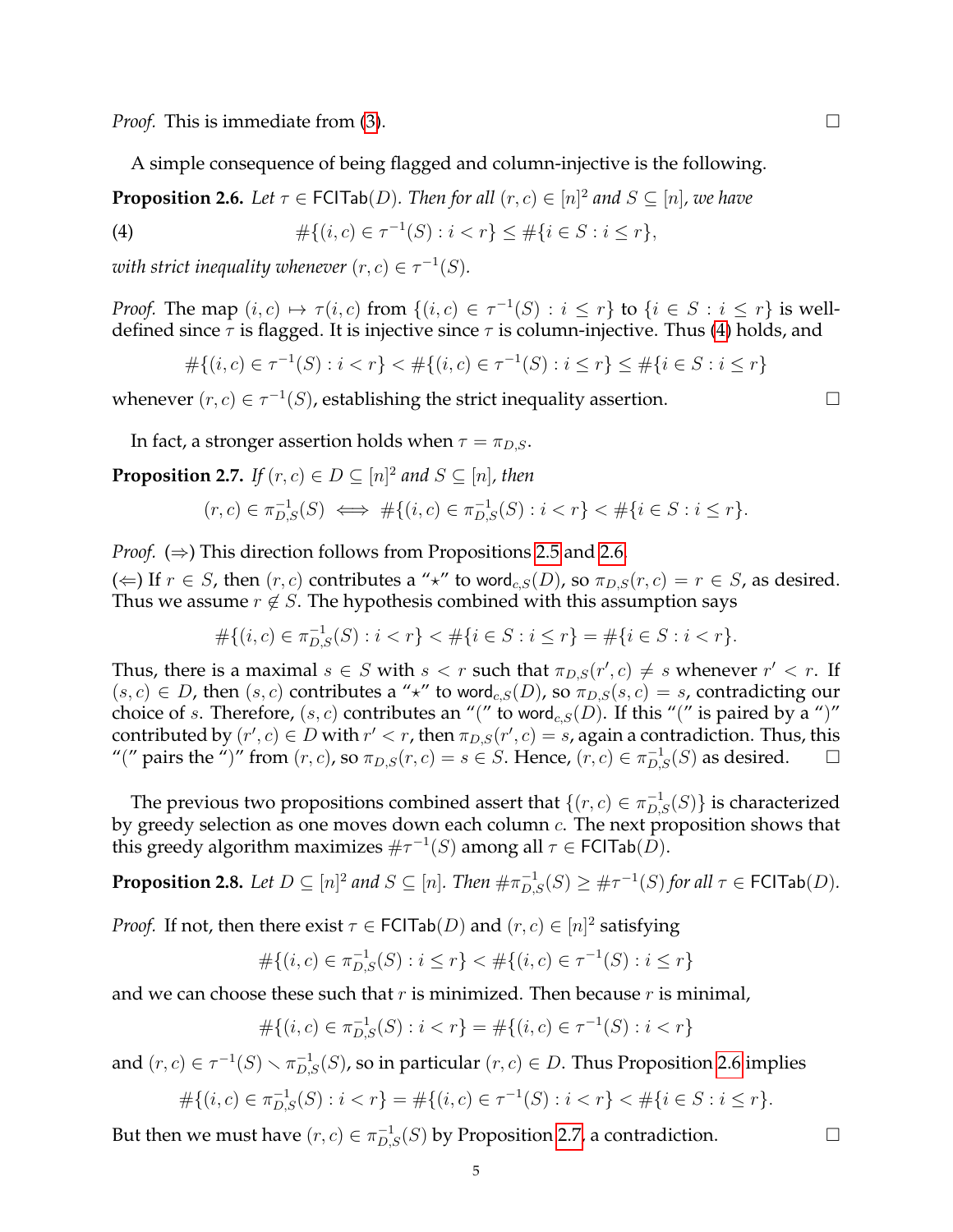If  $\tau$  has shape a subset of  $[n]^2$  and  $\alpha = (\alpha_1, \ldots, \alpha_n) \in \mathbb{R}_{\geq 0}^n$ , say  $\tau$  *exhausts*  $\alpha$  *over*  $S$  if

$$
\sum_{i \in S} \alpha_i \leq \#\tau^{-1}(S).
$$

*Example* 2.9. Only the left tableau below exhausts  $\alpha = (3, 2, 2, 4)$  over  $S = \{1, 3\}$ .



<span id="page-5-1"></span>**Theorem 2.10.** Let  $D \subseteq [n]^2$  and  $\alpha = (\alpha_1, \dots, \alpha_n) \in \mathbb{Z}_{\geq 0}^n$  with  $\alpha_1 + \dots + \alpha_n = \#D$ . Then  $\alpha \in S_D$  *if and only if for each*  $S \subseteq [n]$ , there exists  $\tau_{D,S} \in \overline{FCITab}(D)$  which exhausts  $\alpha$  over S.

*Proof of Theorem [2.10.](#page-5-1)* (⇒) The inequalities in [\(2\)](#page-3-2) combined with Proposition [2.3](#page-3-3) imply

$$
\sum_{i \in S} \alpha_i \le \theta_D(S) = \#\pi_{D,S}^{-1}(S).
$$

Thus,  $\tau_{D,S} := \pi_{D,S}$  exhausts  $\alpha$  over S.

 $(\Leftarrow)$  By Propositions [2.8](#page-4-3) and [2.3,](#page-3-3)

$$
\sum_{i \in S} \alpha_i \leq \# \tau_{D,S}^{-1}(S) \leq \# \pi_{D,S}^{-1}(S) = \theta_D(S),
$$

so the inequalities in [\(2\)](#page-3-2) hold.  $\square$ 

<span id="page-5-3"></span>*Remark* 2.11. The proof of  $(\Rightarrow)$  shows that we can take  $\tau_{D,S} = \pi_{D,S}$  in Theorem [2.10.](#page-5-1)

It would be nice if  $\tau_{D,S}$  did not depend on S, i.e., if some  $\tau_D$  exhausted  $\alpha$  over all  $S \subseteq [n]$ , so we could take  $\tau_{D,S} = \tau_D$  in Theorem [2.10.](#page-5-1) Indeed, this is shown in Theorem [2.13.](#page-5-0)

Say  $\tau \in \textsf{Tab}(D)$  has *content*  $\alpha$  if  $\#\tau^{-1}(\{i\}) = \alpha_i$  for each  $i \in [n]$ . Let  $\textsf{Tab}(D, \alpha)$  and FCITab( $D, \alpha$ ) be the subsets of Tab( $D$ ) and FCITab( $D$ ), respectively, of those tableaux which have content  $\alpha$ . In addition, call a tableau  $\tau \in \text{Tab}(D)$  *perfect* if  $\tau \in \text{FCITab}(D)$ , and if no boxes are left unlabelled, i.e.,  $\tau^{-1}(\{\circ\}) = \emptyset$ . Thus, the set of perfect tableaux of content  $\alpha$  is precisely PerfectTab( $D, \alpha$ )  $\subseteq$  FCITab( $D, \alpha$ ) introduced in Section [1.](#page-0-0)

<span id="page-5-2"></span>**Proposition 2.12.** Let  $D \subseteq [n]^2$  and  $\alpha = (\alpha_1, \dots, \alpha_n) \in \mathbb{Z}_{\geq 0}^n$ . Then  $\mathsf{PerfectTab}(D, \alpha) \neq \emptyset$  if *and only if*  $\alpha_1 + \cdots + \alpha_n = \#D$  *and*  $FCITab(D, \alpha) \neq \emptyset$ *.* 

*Proof.* ( $\Rightarrow$ ) Let  $\tau \in$  Perfect Tab( $D, \alpha$ ). Then  $\tau \in$  FCITab( $D, \alpha$ ), and since  $\tau$  has content  $\alpha$  and satisfies  $\tau^{-1}(\{\circ\}) = \emptyset$ ,

$$
\alpha_1 + \cdots + \alpha_n = \# \tau^{-1}(\{1\}) + \cdots + \# \tau^{-1}(\{n\}) = \#D.
$$

( $\Leftarrow$ ) Let  $\tau \in$  FCITab( $D, \alpha$ ). Then since  $\tau$  has content  $\alpha$ ,

$$
\#\tau^{-1}(\{0\}) = \#D - \#\tau^{-1}(\{1\}) - \cdots - \#\tau^{-1}(\{n\}) = \#D - \alpha_1 - \cdots - \alpha_n = 0.
$$

Thus,  $\tau \in$  Perfect Tab $(D, \alpha)$ .

<span id="page-5-0"></span>**Theorem 2.13.** Let  $D \subseteq [n]^2$  and  $\alpha = (\alpha_1, \ldots, \alpha_n) \in \mathbb{Z}_{\geq 0}^n$ . Then  $\alpha \in S_D$  if and only if PerfectTab $(D, \alpha) \neq \emptyset$ .

The proof will require a lemma regarding tableaux of the form  $\tau = \pi_{D,S}$ .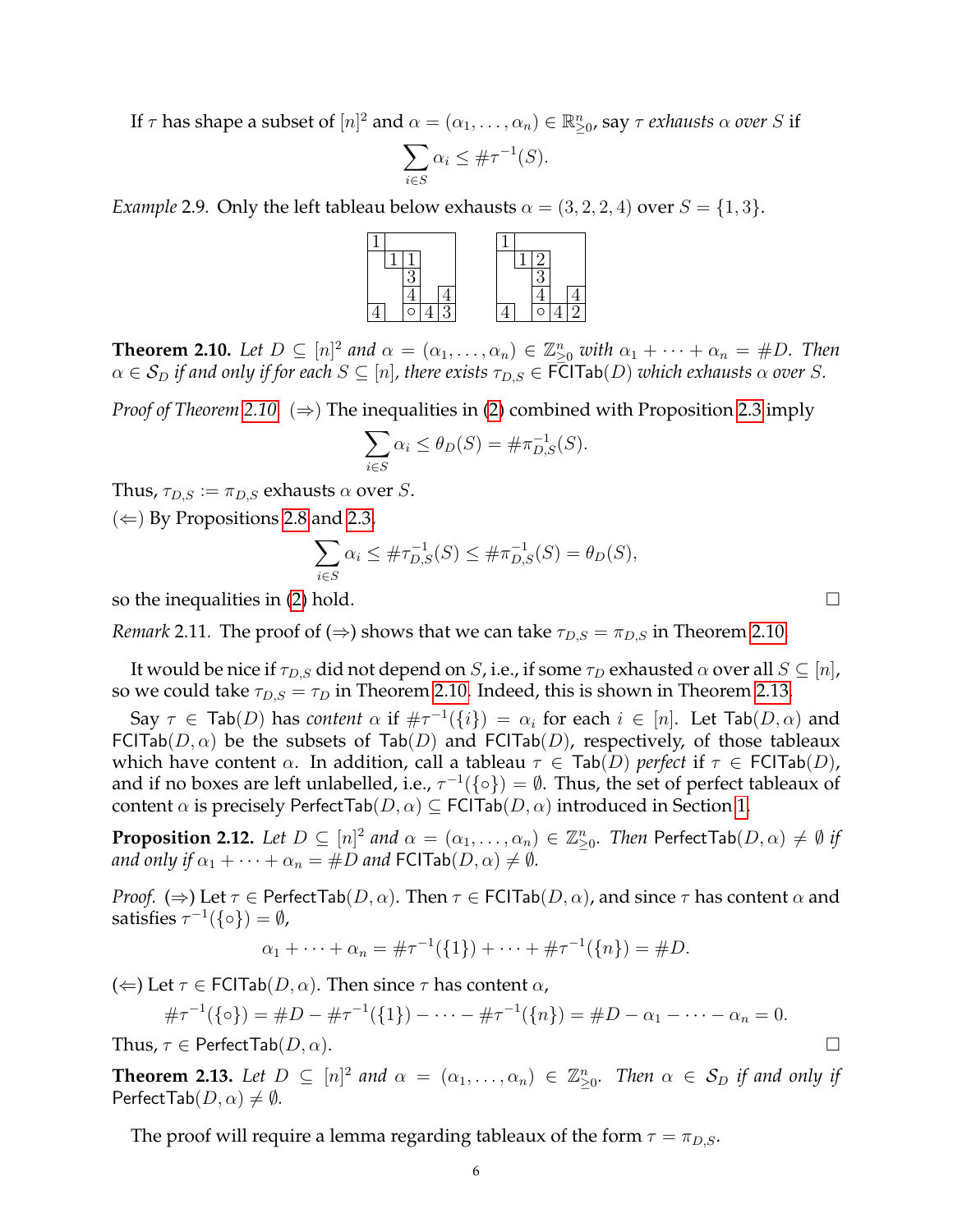<span id="page-6-2"></span>**Lemma 2.14.** Let  $D \subseteq [n]^2$ , and  $S, T \subseteq [n]$  be disjoint. Set

$$
\tilde{D} = D \setminus \pi_{D,S}^{-1}(S) \text{ and } U = S \cup T.
$$

*Then*

$$
\pi_{D,U}^{-1}(U) = \pi_{D,S}^{-1}(S) \cup \pi_{\tilde{D},T}^{-1}(T).
$$

*Proof.* Let  $(r, c) \in D$ , and assume by induction on r that

<span id="page-6-0"></span>(5) 
$$
(i, c) \in \pi_{D,U}^{-1}(U) \iff (i, c) \in \pi_{D,S}^{-1}(S) \cup \pi_{\tilde{D},T}^{-1}(T)
$$

whenever  $i < r$ . This clearly holds in the base case  $r = 1$ . By Proposition [2.7,](#page-4-2)  $(r, c) \in$  $\pi_{D,U}^{-1}(U)$  if and only if

<span id="page-6-1"></span>(6) 
$$
\#\{(i,c)\in \pi_{D,U}^{-1}(U): i
$$

By [\(5\)](#page-6-0) and the fact that

$$
\pi_{D,S}^{-1}(S) \cap \tilde{D} = \emptyset = S \cap T,
$$

[\(6\)](#page-6-1) is equivalent to

$$
\#\{(i,c)\in \pi_{D,S}^{-1}(S): i
$$

By applying Proposition [2.6](#page-4-1) twice, we see that this holds if and only if at least one of (i) and (ii) below hold.

(i) 
$$
\#\{(i,c) \in \pi_{D,S}^{-1}(S) : i < r\} < \#\{i \in S : i \le r\}
$$
  
\n(ii)  $\#\{(i,c) \in \pi_{\tilde{D},T}^{-1}(T) : i < r\} < \#\{i \in T : i \le r\}$ 

By Proposition [2.7,](#page-4-2) (i) is equivalent to  $(r, c) \in \pi_{D,S}^{-1}(S)$ . If indeed  $(r, c) \in \pi_{D,S}^{-1}(S)$  holds, then our induction step is complete. Otherwise,  $(r, c) \notin \pi_{D,S}^{-1}(S)$ , so by definition,  $(r, c) \in$ D. Thus, applying Proposition [2.7](#page-4-2) to  $\tilde{D}$ ,  $T \subseteq [n]$  and  $(r, c) \in \tilde{D}$ , (ii) is equivalent to  $(r, c) \in \pi_{\tilde{D}}^{-1}$  $\overline{D}_{\tilde{D},T}^{-1}(T)$ . Hence, [\(5\)](#page-6-0) holds for all  $i \leq r$ .

<span id="page-6-4"></span>**Corollary 2.15.** Let  $D \subseteq [n]^2$  and  $S \subseteq U \subseteq [n]$ . Then  $\pi_{D,S}^{-1}(S) \subseteq \pi_{D,U}^{-1}(U)$ .

*Proof.* Take  $T = U \setminus S$  in Lemma [2.14.](#page-6-2)

Finally, we are ready to prove Theorem [2.13.](#page-5-0)

*Proof of Theorem* [2.13.](#page-5-0)  $(\Leftarrow)$  Let  $\tau_D \in$  PerfectTab $(D, \alpha)$ . Then  $\alpha_1 + \cdots + \alpha_n = \#D$  by Propo-sition [2.12.](#page-5-2) Also, for each  $S \subseteq [n]$ ,

$$
\sum_{i \in S} \alpha_i = \sum_{i \in S} \# \tau_D^{-1}(\{i\}) = \# \tau_D^{-1}(S),
$$

so  $\tau_D$  exhausts  $\alpha$  over S. Thus,  $\alpha \in S_D$  by Theorem [2.10.](#page-5-1)

(⇒) We induct on the sum of the row indices of each box in *D*, i.e.,  $\sum_{(i,j)\in D} i$ . The base case of an empty diagram is trivial, so we may assume  $D \neq \emptyset$ . Then since  $\alpha \in S_D$ , [\(2\)](#page-3-2) implies  $\alpha_1 + \cdots + \alpha_n = \#D > 0$ , so we can choose m maximal such that  $\alpha_m > 0$ .

Case 1: (*D* contains boxes below row *m*). Pick  $(r, c) \in D$  below row *m* (so  $r > m$ ).

<span id="page-6-3"></span>**Claim 2.16.** *There exists*  $r_1 < r$  *such that*  $(r_1, c) \notin D$ *.*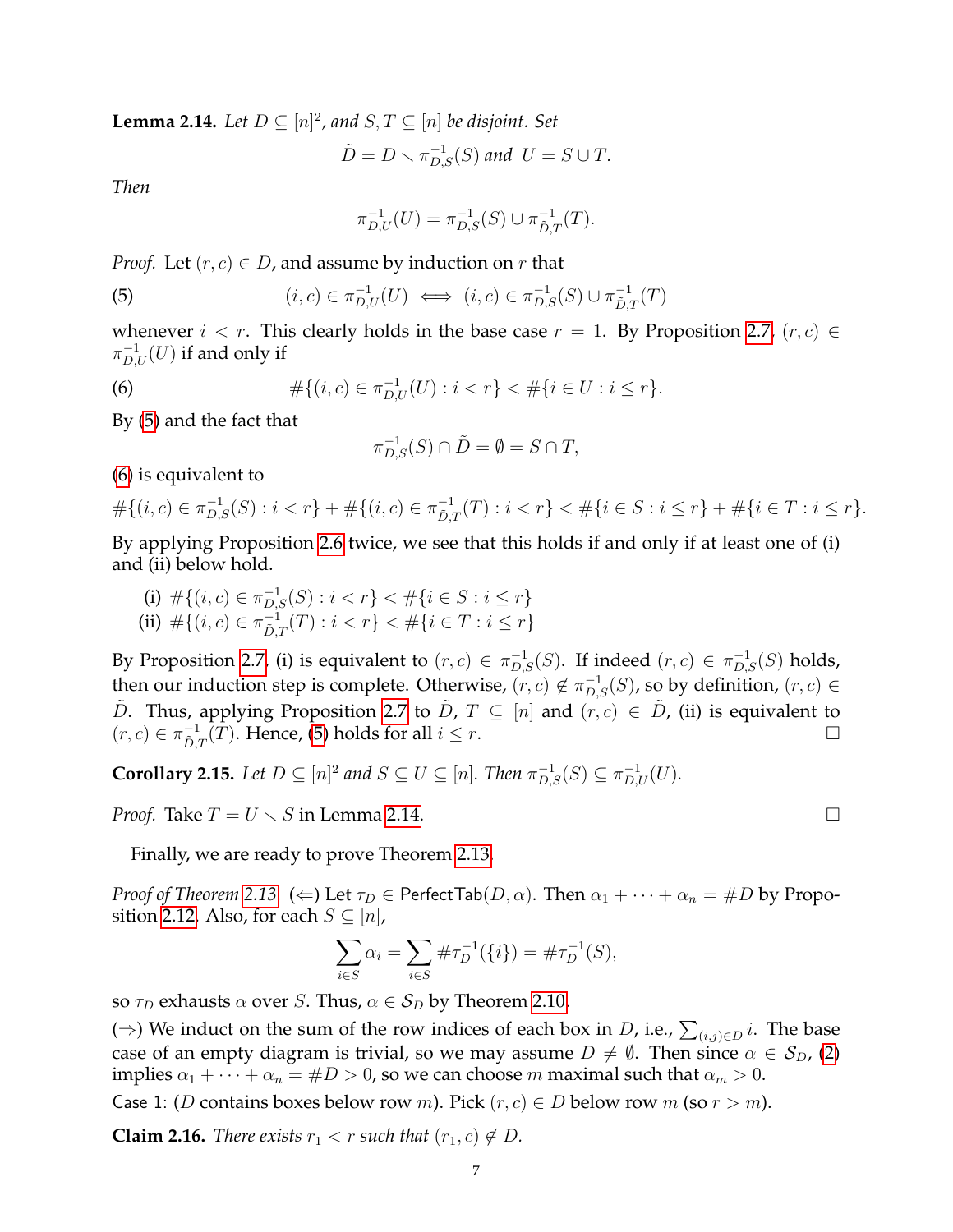*Proof of Claim* [2.16.](#page-6-3) By Theorem [2.10,](#page-5-1) there exists  $\tau_{D,[m]} \in$  FCITab(D) such that

(7) 
$$
\#\tau_{D,[m]}^{-1}([m]) \geq \alpha_1 + \cdots + \alpha_m = \alpha_1 + \cdots + \alpha_n = \#D.
$$

Thus,  $\tau_{D,[m]}(D)\subseteq [m].$  Consequently, by column-injectivity of  $\tau_{D,[m]}$ , there can be at most m boxes in each column of D. Since  $(r, c) \in D$  with  $r > m$ , there are more than m boxes in column c if  $(r_1, c) \in D$  for all  $r_1 < r$ . Hence there must be some  $r_1 < r$  for which  $(r_1, c) \notin D$ , as asserted.

By Claim [2.16,](#page-6-3) we can choose  $r_1 < r$  maximal such that  $(r_1, c) \notin D$ . Let

$$
\tilde{D} = (D \setminus \{(r, c)\}) \cup \{(r_1, c)\}.
$$

<span id="page-7-0"></span>**Claim 2.17.**  $\alpha \in S_{\tilde{D}}$ .

*Proof of Claim* [2.17.](#page-7-0) Since  $\alpha \in S_D$ ,  $(r, c) \in D$ , and  $(r_1, c) \notin D$ , we have

$$
\alpha_1 + \cdots + \alpha_n = \#D = \#\tilde{D}.
$$

Let  $S \subseteq [n]$  and  $T = S \cap [m]$ . Then define  $\tau_{\tilde{D},S} \in \text{Tab}(\tilde{D})$  by

$$
\tau_{\tilde{D},S}(i,j) = \begin{cases} \pi_{D,T}(r,c) & \text{if } (i,j) = (r_1,c), \\ \pi_{D,T}(i,j) & \text{otherwise.} \end{cases}
$$

If  $\pi_{D,T}(r,c) = \circ$ , then certainly  $\tau_{\tilde{D},S} \in \text{FCITab}(\tilde{D})$ . Otherwise, let  $s = \pi_{D,T}(r,c)$ . Since  $(r, c) \in D$  but  $r \notin T$ ,  $(r, c)$  contributes a ")" to word<sub>c,S</sub> $(D)$ . Thus, by [\(3\)](#page-3-0),  $(s, c)$  contributes an "(", so in particular  $(s, c) \notin D$ . From our choice of  $r_1$ , we must therefore have  $s \leq r_1$ , so  $\tau_{\tilde{D},S}$  is flagged. Hence,  $\tau_{\tilde{D},S} \in \textsf{FCITab}(\tilde{D})$ .

By construction,

$$
\#\tau_{\tilde{D},S}^{-1}(\{i\}) = \#\pi_{D,T}^{-1}(\{i\})
$$

for each  $i \in [n]$ , so  $\tau_{\tilde{D},S}$  exhausts  $\alpha$  over T by Theorem [2.10](#page-5-1) and in particular Remark [2.11.](#page-5-3) Since  $\alpha_i = 0$  for all  $i > m$ , we can write

$$
\sum_{i \in S} \alpha_i = \sum_{i \in T} \alpha_i \leq #\tau_{\tilde{D},S}^{-1}(T) \leq #\tau_{\tilde{D},S}^{-1}(S).
$$

Therefore,  $\tau_{\tilde{D},S} \in \text{FCITab}(\tilde{D})$  exhausts  $\alpha$  over S, so  $\alpha \in \mathcal{S}_{\tilde{D}}$  by Theorem [2.10.](#page-5-1)

Since  $r_1 < r$ ,

$$
\sum_{(i,j)\in\tilde{D}}i<\sum_{(i,j)\in D}i.
$$

Thus, Claim [2.17](#page-7-0) and induction yields  $\tau_{\tilde{D}} \in$  Perfect Tab $(D, \alpha)$ . Define  $\tau_D \in \text{Tab}(D)$  by

$$
\tau_D(i,j) = \begin{cases} \tau_{\tilde{D}}(r_1,c) & \text{if } (i,j) = (r,c), \\ \tau_{\tilde{D}}(i,j) & \text{otherwise.} \end{cases}
$$

Then it is easy to check that  $\tau_D \in$  PerfectTab $(D, \alpha)$ , so Case 1 is complete.

Case 2: (D does not contain boxes below row m). We say an inequality  $\sum_{i\in S}\alpha_i\leq \theta_D(S)$ from [\(2\)](#page-3-2) is *nontrivial* if

<span id="page-7-1"></span>(8) 
$$
\sum_{i \in S} \alpha_i > 0 \quad \text{and} \quad \theta_D(S) < \#D.
$$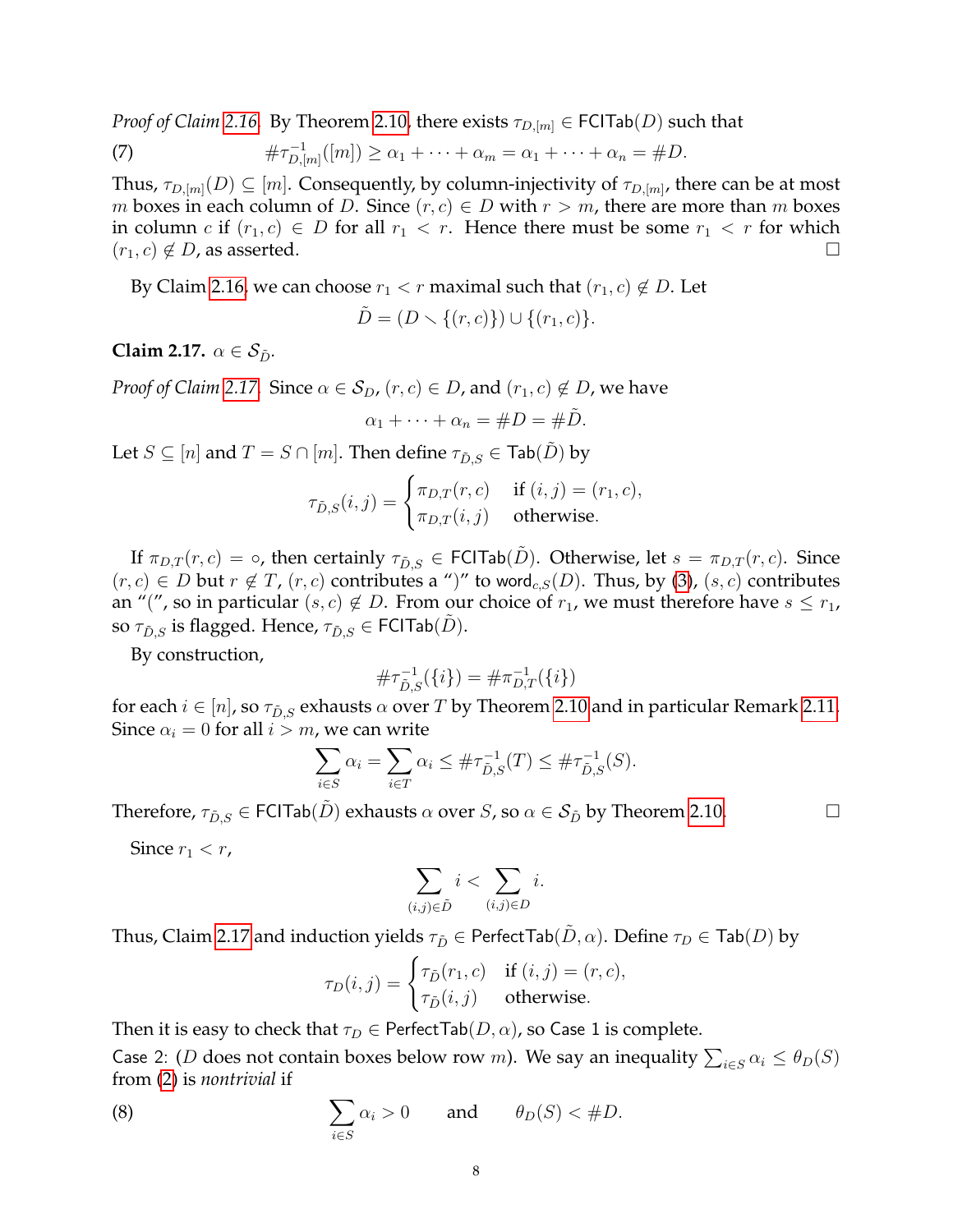Case 2a: (All nontrivial inequalities from [\(2\)](#page-3-2) are strict). Thus if [\(8\)](#page-7-1) holds, then

<span id="page-8-4"></span>(9) 
$$
\sum_{i \in S} \alpha_i < \theta_D(S).
$$

<span id="page-8-0"></span>**Claim 2.18.** *There exists*  $c \in [n]$  *such that*  $(m, c) \in D$ *.* 

*Proof of Claim* [2.18.](#page-8-0) By Theorem [2.10,](#page-5-1) there exists some  $\tau_{D,\{m\}} \in \text{FCITab}(D)$  which exhausts  $\alpha$  over  $\{m\}$ . Then

$$
\#\tau_{D,\{m\}}^{-1}(\{m\}) \ge \alpha_m > 0,
$$

so  $\tau_{D,\{m\}}(r,c) = m$  for some  $(r,c) \in D$ . Since  $\tau_{D,\{m\}}$  is flagged, we must have  $r \geq m$ . But by the assumption of Case 2, there are no boxes below row  $m$ , so  $r = m$ .

Pick  $c \in [n]$  as in Claim [2.18.](#page-8-0) Then let  $\tilde{D} = D \setminus \{(m, c)\}\$  and  $\tilde{\alpha} = (\tilde{\alpha}_1, \ldots, \tilde{\alpha}_n) :=$  $(\alpha_1, \ldots, \alpha_{m-1}, \alpha_m-1, 0, \ldots, 0).$ 

<span id="page-8-1"></span>**Claim 2.19.**  $\tilde{\alpha} \in \mathcal{S}_{\tilde{D}}$ .

*Proof of Claim* [2.19.](#page-8-1) Since  $\alpha_i = 0$  for all  $i > m$ , and  $(m, c) \in D$ , we have

<span id="page-8-2"></span>(10) 
$$
\tilde{\alpha}_1 + \cdots + \tilde{\alpha}_n = \alpha_1 + \cdots + \alpha_n - 1 = \#D - 1 = \#\tilde{D}.
$$

For each  $S \subseteq [n]$ , let

$$
\tau_{\tilde{D},S}=\pi_{D,S}|_{\tilde{D}}\in\mathsf{FCITab}(\tilde{D})
$$

be the restriction of  $\pi_{D,S}$  to D. Then by Proposition [2.3,](#page-3-3)

<span id="page-8-3"></span>(11) 
$$
\#\tau_{\tilde{D},S}^{-1}(S) \geq \#\pi_{D,S}^{-1}(S) - 1 = \theta_D(S) - 1.
$$

If  $\sum_{i\in S}\alpha_i=0$ , then

$$
\sum_{i \in S} \tilde{\alpha}_i = 0 \leq \# \tau_{\tilde{D},S}^{-1}(S).
$$

If  $\theta_D(S) = \#D$ , then by [\(10\)](#page-8-2) and [\(11\)](#page-8-3),

$$
\sum_{i \in S} \tilde{\alpha}_i \le \tilde{\alpha}_1 + \dots + \tilde{\alpha}_n = \#D - 1 = \theta_D(S) - 1 \le \# \tau_{\tilde{D},S}^{-1}(S).
$$

Finally, if  $\sum_{i\in S}\alpha_i>0$  and  $\theta_D(S)<\#D$ , then [\(9\)](#page-8-4) must hold, so by (9) and [\(11\)](#page-8-3),

$$
\sum_{i \in S} \tilde{\alpha}_i \le \sum_{i \in S} \alpha_i \le \theta_D(S) - 1 \le \# \tau_{\tilde{D},S}^{-1}(S).
$$

In all three cases,  $\tau_{\tilde{D},S}$  exhausts  $\tilde{\alpha}$  over S, so  $\tilde{\alpha} \in S_{\tilde{D}}$  by Theorem [2.10.](#page-5-1)

By construction,

$$
\sum_{(i,j)\in\tilde{D}}i<\sum_{(i,j)\in D}i.
$$

Thus, Claim [2.19](#page-8-1) and induction yield  $\tau_{\tilde{D}} \in$  PerfectTab $(\tilde{D}, \tilde{\alpha})$ . Define  $\tau_D \in \text{Tab}(D)$  by

$$
\tau_D(i,j) = \begin{cases} m & \text{if } (i,j) = (m,c), \\ \tilde{\tau}(i,j) & \text{otherwise.} \end{cases}
$$

Clearly,  $\tau_D$  is flagged, has content  $\alpha$ , and satisfies  $\tau_D^{-1}(\{\circ\}) = \emptyset$ . The only potential obstruction to column-injectivity is that there could be some  $r \neq m$  for which  $\tau_D(r, c) = m$ .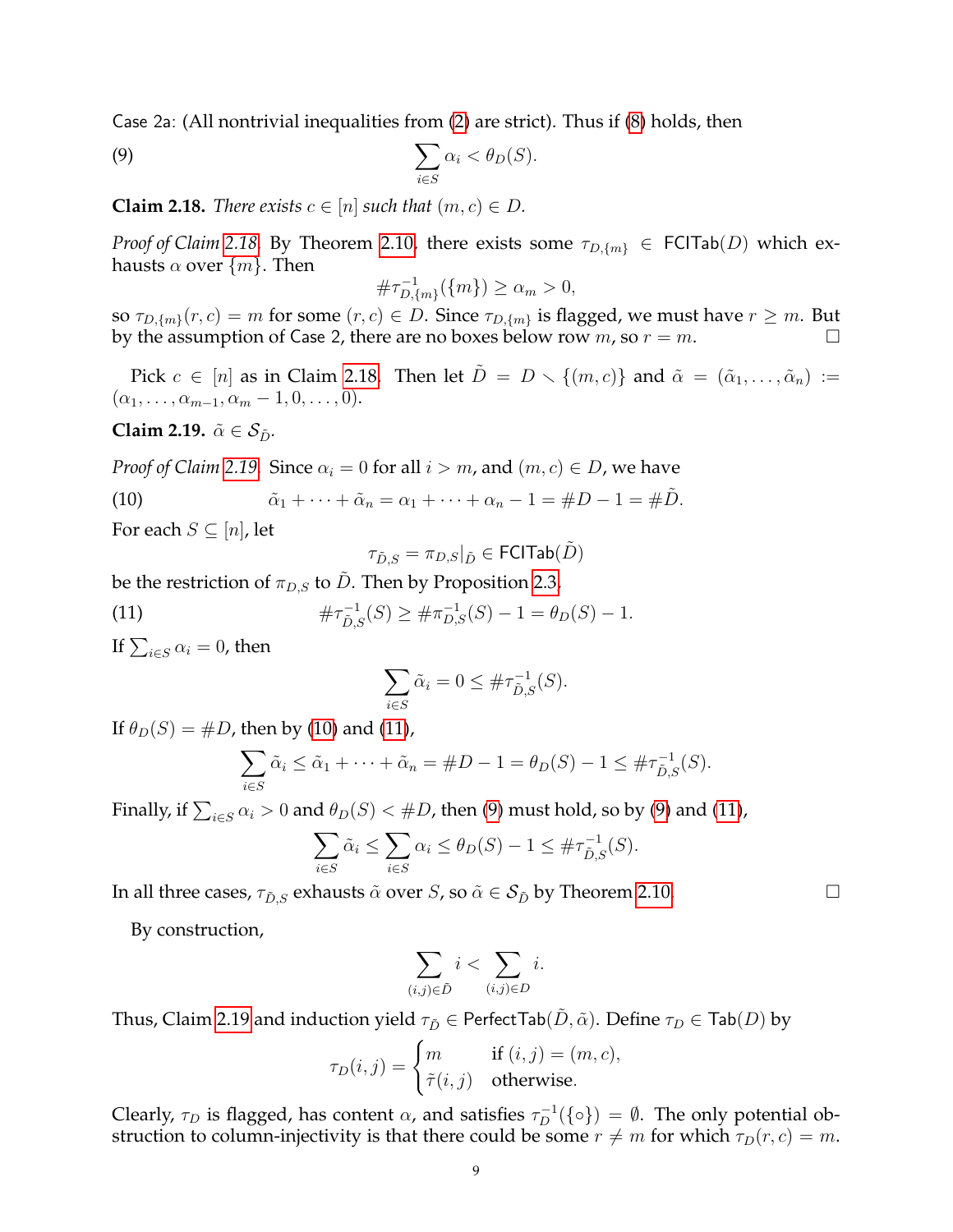This is impossible, since  $\tau_D$  is flagged, so such an r must be greater than m, but by the assumption of Case 2 there are no boxes below row m. Thus,  $\tau_D \in$  PerfectTab $(D, \alpha)$ , so Case 2a is complete.

Case 2b: (There exists a tight, nontrivial inequality in [\(2\)](#page-3-2)). Thus, there exists  $A \subseteq [n]$ satisfying

<span id="page-9-1"></span>(12) 
$$
0 < \sum_{i \in A} \alpha_i = \theta_D(A) < \#D.
$$

Let  $D^{(1)} = \pi_{D,A}^{-1}(A)$  and  $D^{(2)} = D \smallsetminus D^{(1)}.$  Then for each  $i \in [n]$ , set

$$
\alpha_i^{(1)} = \begin{cases} \alpha_i & \text{if } i \in A, \\ 0 & \text{if } i \notin A \end{cases} \quad \text{and} \quad \alpha_i^{(2)} = \begin{cases} \alpha_i & \text{if } i \notin A, \\ 0 & \text{if } i \in A. \end{cases}
$$

<span id="page-9-0"></span>**Claim 2.20.**  $\alpha^{(1)} := (\alpha_1^{(1)})$  $\alpha_1^{(1)}, \ldots, \alpha_n^{(1)}) \in \mathcal{S}_{D^{(1)}}.$ 

*Proof of Claim [2.20.](#page-9-0)* By [\(12\)](#page-9-1) and Proposition [2.3,](#page-3-3) we have

$$
\alpha_1^{(1)} + \dots + \alpha_n^{(1)} = \sum_{i \in A} \alpha_i = \theta_D(A) = \# \pi_{D,A}^{-1}(A) = \# D^{(1)}.
$$

Let  $S \subseteq [n]$  and  $T = S \cap A$ . Then set

$$
\tau_{D^{(1)},S} = \pi_{D,T}|_{D^{(1)}} \in \mathsf{FCITab}(D^{(1)}).
$$

By Corollary [2.15,](#page-6-4)  $\pi_{D,T}^{-1}(T)\subseteq D^{(1)}$ , so  $\tau_{D^{(1)},S}^{-1}(T)=\pi_{D,T}^{-1}(T).$  Thus, by Remark [2.11,](#page-5-3)  $\tau_{D^{(1)},S}$ exhausts  $\alpha$  over T. Hence,

$$
\sum_{i \in S} \alpha_i^{(1)} = \sum_{i \in T} \alpha_i \leq #\tau_{D^{(1)},S}^{-1}(T) \leq #\tau_{D^{(1)},S}^{-1}(S),
$$

so  $\tau_{D^{(1)},S}$  exhausts  $\alpha^{(1)}$  over S, and consequently  $\alpha^{(1)} \in S_{D^{(1)}}$  by Theorem [2.10.](#page-5-1)

<span id="page-9-2"></span>**Claim 2.21.**  $\alpha^{(2)} := (\alpha_1^{(2)})$  $\binom{(2)}{1},\ldots,\alpha_n^{(2)})\in\mathcal{S}_{D^{(2)}}.$ 

*Proof of Claim [2.21.](#page-9-2)* By [\(12\)](#page-9-1) and Proposition [2.3,](#page-3-3)

$$
\alpha_1^{(2)} + \cdots + \alpha_n^{(2)} = \alpha_1 + \cdots + \alpha_n - \sum_{i \in A} \alpha_i = \#D - \theta_D(A) = \#D - \#\pi_{D,A}^{-1}(A) = \#D^{(2)}.
$$

Let  $S \subseteq [n]$ ,  $T = S \setminus A$ , and  $U = A \cup T$ . Then by Theorem [2.10,](#page-5-1) Remark [2.11,](#page-5-3) [\(12\)](#page-9-1), Proposition [2.3,](#page-3-3) and Lemma [2.14,](#page-6-2) we can write

$$
\sum_{i \in S} \alpha_i^{(2)} = \sum_{i \in U} \alpha_i - \sum_{i \in A} \alpha_i \leq \# \pi_{D,U}^{-1}(U) - \theta_D(A)
$$
  
= 
$$
\# \pi_{D,U}^{-1}(U) - \# \pi_{D,A}^{-1}(A) = \# \pi_{D^{(2)},T}^{-1}(T) \leq \# \pi_{D^{(2)},T}^{-1}(S).
$$

Thus,  $\tau_{D^{(2)},S} := \pi_{D^{(2)},T}$  exhausts  $\alpha^{(2)}$  over S, so  $\alpha^{(2)} \in \mathcal{S}_{D^{(2)}}$  by Theorem [2.10.](#page-5-1)

By [\(12\)](#page-9-1) and Proposition [2.3,](#page-3-3) we have

$$
0 < \# \pi_{D,A}^{-1}(A) < \#D,
$$

so  $D^{(1)}$ ,  $D^{(2)} \subsetneq D$ . Thus, by Claims [2.20](#page-9-0) and [2.21](#page-9-2) and induction, there exist

 $\tau_{D^{(1)}}\in {\sf PerfectTab}(D^{(1)},\alpha^{(1)})$  and  $\;\tau_{D^{(2)}}\in {\sf PerfectTab}(D^{(2)},\alpha^{(2)}).$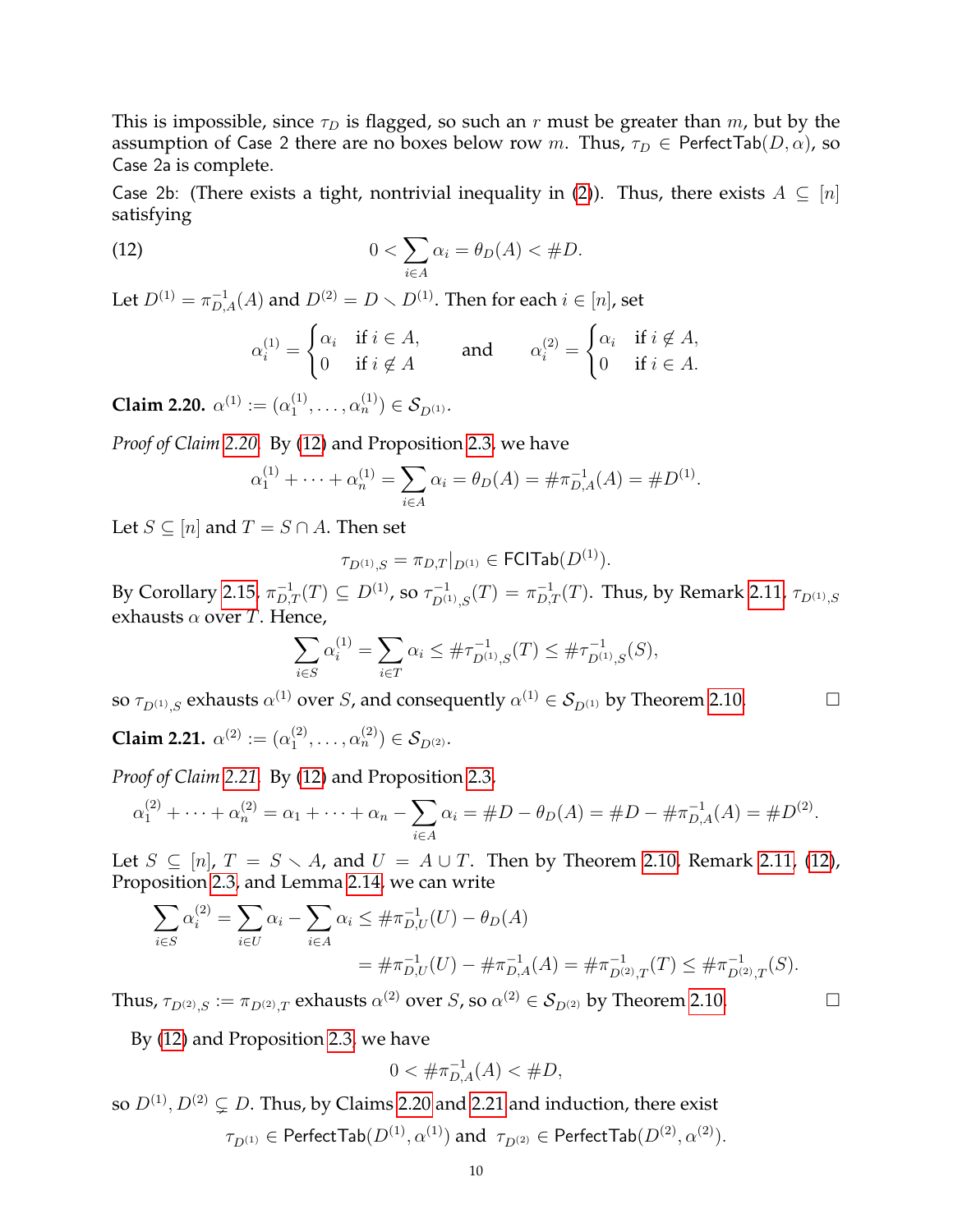Define  $\tau_D = \tau_{D^{(1)}} \cup \tau_{D^{(2)}} \in \textsf{Tab}(D)$  by

$$
\tau_D(i,j) = \begin{cases} \tau_{D^{(1)}}(i,j) & \text{if } (i,j) \in D^{(1)}, \\ \tau_{D^{(2)}}(i,j) & \text{if } (i,j) \in D^{(2)}. \end{cases}
$$

Clearly  $\tau_D$  is flagged and satisfies  $\tau_D^{-1}(\{\circ\})=\emptyset$ . It has content  $\alpha$  because  $\alpha=\alpha^{(1)}+\alpha^{(2)}$ , and it is column-injective because the images of  $\tau_{D^{(1)}}$  and  $\tau_{D^{(2)}}$  are disjoint. Therefore,  $\tau_D \in$  PerfectTab $(D, \alpha)$  and Case 2b is complete.

This completes the proof of Theorem [2.13.](#page-5-0)

<span id="page-10-2"></span>2.2. **Polytopal descriptions of perfect tableaux.** Given  $D \subseteq [n]^2$  and  $\alpha = (\alpha_1, \dots, \alpha_n) \in$  $\mathbb{Z}_{\geq 0}^n$ , define the indicator polytope

$$
\mathcal{P}(D,\alpha)\subseteq\mathbb{R}^{n^2}
$$

to be the polytope with points of the form  $(\alpha_{ij})_{i,j\in[n]} = (\alpha_{11},\ldots,\alpha_{n1},\ldots,\alpha_{1n},\ldots,\alpha_{nn})$ governed by the inequalities (A)-(C) below.

(A) Column-Injectivity Conditions: For all  $i, j \in [n]$ ,

$$
0 \le \alpha_{ij} \le 1.
$$

(B) Content Conditions: For all  $i \in [n]$ ,

$$
\sum_{j=1}^n \alpha_{ij} = \alpha_i.
$$

(C) Flag Conditions: For all  $s, j \in [n]$ ,

$$
\sum_{i=1}^{s} \alpha_{ij} \ge \#\{(i,j) \in D : i \le s\}.
$$

<span id="page-10-0"></span>**Proposition 2.22.** Let  $D \subseteq [n]^2$  and  $\alpha = (\alpha_1, \dots, \alpha_n) \in \mathbb{Z}_{\geq 0}^n$  with  $\alpha_1 + \dots + \alpha_n = \#D$ . If  $(\alpha_{ij}) \in \mathcal{P}(D, \alpha)$ , then for each  $j \in [n]$ , we have

$$
\sum_{i=1}^{n} \alpha_{ij} = \#\{(i,j) \in D : i \in [n]\}.
$$

*Proof.* From the flag conditions (C) where  $s = n$ , we have that

$$
\sum_{i=1}^{n} \alpha_{ij} \geq #\{(i,j) \in D : i \in [n]\}.
$$

If this inequality is strict for any  $j$ , then using the content conditions (B), we can write

#D = α<sup>1</sup> + · · · + α<sup>n</sup> = Xn i=1 Xn j=1 αij = Xn j=1 Xn i=1 αij > Xn j=1 #{(i, j) ∈ D : i ∈ [n]} = #D,

a contradiction.

<span id="page-10-1"></span>**Theorem 2.23.** Let  $D \subseteq [n]^2$  and  $\alpha = (\alpha_1, \dots, \alpha_n) \in \mathbb{Z}_{\geq 0}^n$ . Then  $\mathsf{PerfectTab}(D, \alpha) \neq \emptyset$  if and only if  $\alpha_1 + \cdots + \alpha_n = \#D$  and  $\mathcal{P}(D, \alpha) \cap \mathbb{Z}^{n^2} \neq \emptyset$ .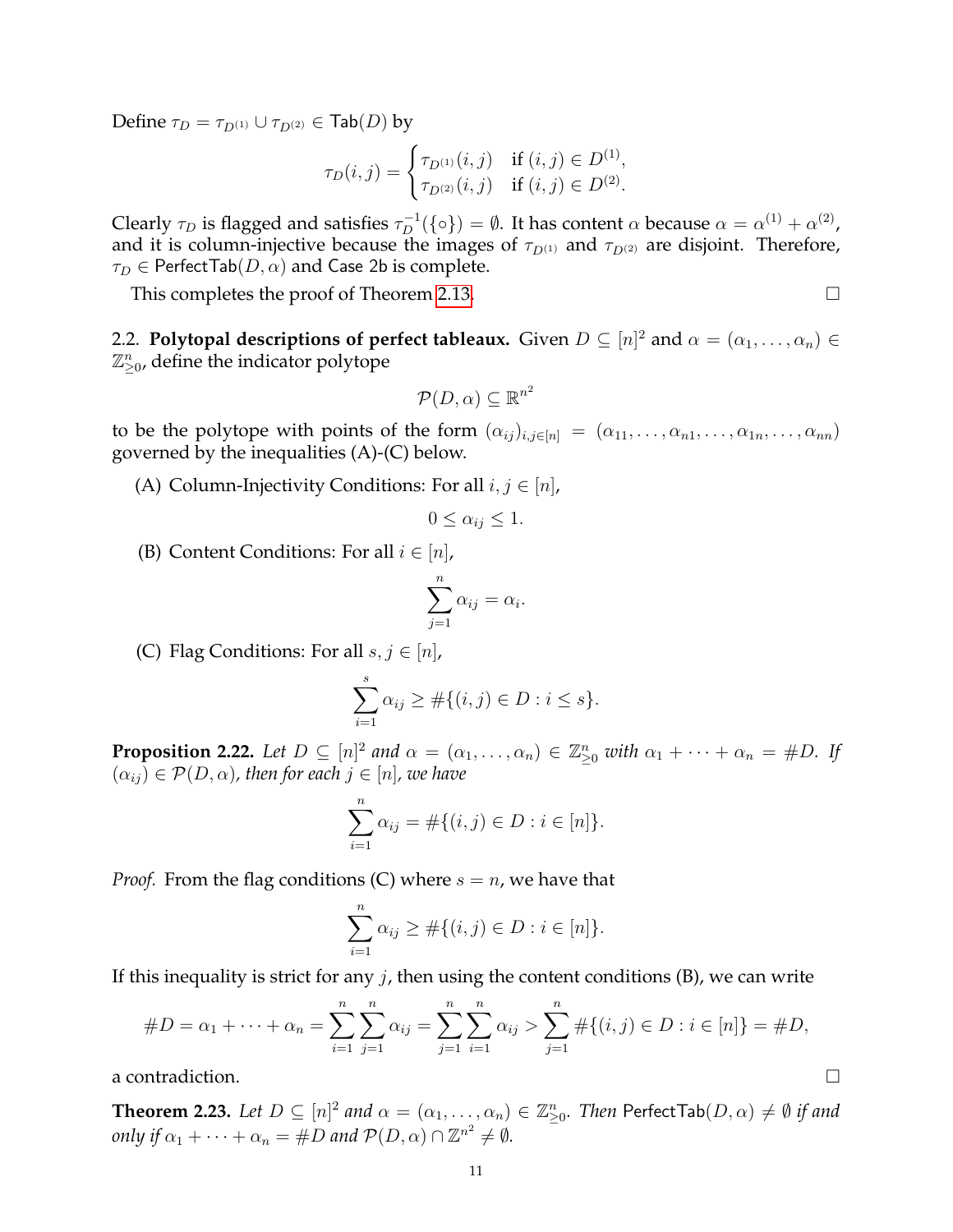*Proof.* ( $\Rightarrow$ ) By Proposition [2.12,](#page-5-2) we have  $\alpha_1 + \cdots + \alpha_n = \#D$ . Let  $\tau \in$  Perfect Tab( $D, \alpha$ ). Then for each  $i, j \in [n]$ , set

$$
\alpha_{ij} = #\{r \in [n] : \tau(r, j) = i\} = \begin{cases} 1 & \text{if } \tau(r, j) = i \text{ for some } r \in [n], \\ 0 & \text{otherwise,} \end{cases}
$$

where the second equality follows from the fact that  $\tau$  is column-injective.

<span id="page-11-0"></span>**Claim 2.24.**  $(\alpha_{ij}) \in \mathcal{P}(D, \alpha) \cap \mathbb{Z}^{n^2}$ .

*Proof of Claim* [2.24.](#page-11-0) Clearly  $(\alpha_{ij}) \in \mathbb{Z}^{n^2}$  and the column-injectivity conditions (A) hold. Since  $\tau$  has content  $\alpha$ ,

$$
\sum_{j=1}^{n} \alpha_{ij} = \sum_{j=1}^{n} \# \{ r \in [n] : \tau(r, j) = i \} = \# \tau^{-1}(\{ i \}) = \alpha_i
$$

for each  $i \in [n]$ , so the content conditions (B) hold. Finally, for each  $s, j \in [n]$ , we have

$$
\sum_{i=1}^{s} \alpha_{ij} = #\{r \in [n] : \tau(r, j) \le s\} \ge #\{(r, j) \in D : r \le s\}
$$

since  $\tau$  is flagged. Thus, the flag conditions (C) also hold.  $\Box$ 

(←) Let  $(\alpha_{ij})\in \mathcal{P}(D,\alpha)\cap \mathbb{Z}^{n^2}.$  By the column-injectivity conditions (A),  $\alpha_{ij}\in\{0,1\}.$  Thus, by Proposition [2.22,](#page-10-0) there exists for each  $j \in [n]$  a bijection

$$
\varphi_j : \{ i \in [n] : (i, j) \in D \} \to \{ i \in [n] : \alpha_{ij} = 1 \}
$$

that is order-preserving, i.e.,  $\varphi_j$  satisfies  $\varphi_j(i) < \varphi_j(i')$  whenever  $i < i'$ . Define  $\tau \in \textsf{Tab}(D)$ by  $\tau(i, j) = \varphi_i(i)$ .

<span id="page-11-1"></span>**Claim 2.25.**  $\tau \in$  Perfect Tab( $D, \alpha$ ).

*Proof of Claim [2.25.](#page-11-1)* By construction,  $\tau^{-1}(\{\circ\}) = \emptyset$ . Since  $\varphi_j$  is injective and order-preserving,  $\tau$  is strictly increasing along columns, hence column-injective. For each  $i \in [n]$ , the content conditions (B) imply

$$
\tau^{-1}(\{i\}) = \sum_{j=1}^n \#\varphi_j^{-1}(\{i\}) = \sum_{j=1}^n \alpha_{ij} = \alpha_i,
$$

so  $\tau$  has content  $\alpha$ . Finally, the flag conditions (C) show that for each  $s, j \in [n]$ ,

$$
\#\{i \le s : (i,j) \in D\} \le \sum_{i=1}^s \alpha_{ij} = \#\{i \le s : \alpha_{ij} = 1\},\
$$

so  $\varphi_j(i) \leq i$  for each  $(i, j) \in D$  since  $\varphi_j$  is order-preserving. Thus,  $\tau(i, j) = \varphi_j(i) \leq i$  and  $\tau$ is flagged. Hence,  $\tau \in$  Perfect Tab $(D, \alpha)$ .

This shows that PerfectTab( $D, \alpha$ )  $\neq \emptyset$  and completes the proof of the theorem.

<span id="page-11-2"></span>*Remark* 2.26. The proof of Claim [2.25](#page-11-1) shows that if PerfectTab( $D, \alpha$ )  $\neq \emptyset$ , then we can find  $\tau \in$  Perfect Tab $(D, \alpha)$  which is not only column-injective, but also strictly increasing along columns, so  $\tau(i,j) < \tau(i',j)$  whenever  $i < i'$ . Thus PerfectTab $(D,\alpha) \neq \emptyset$  if and only if PerfectTab $(D, \alpha)_{\downarrow} \neq \emptyset$ .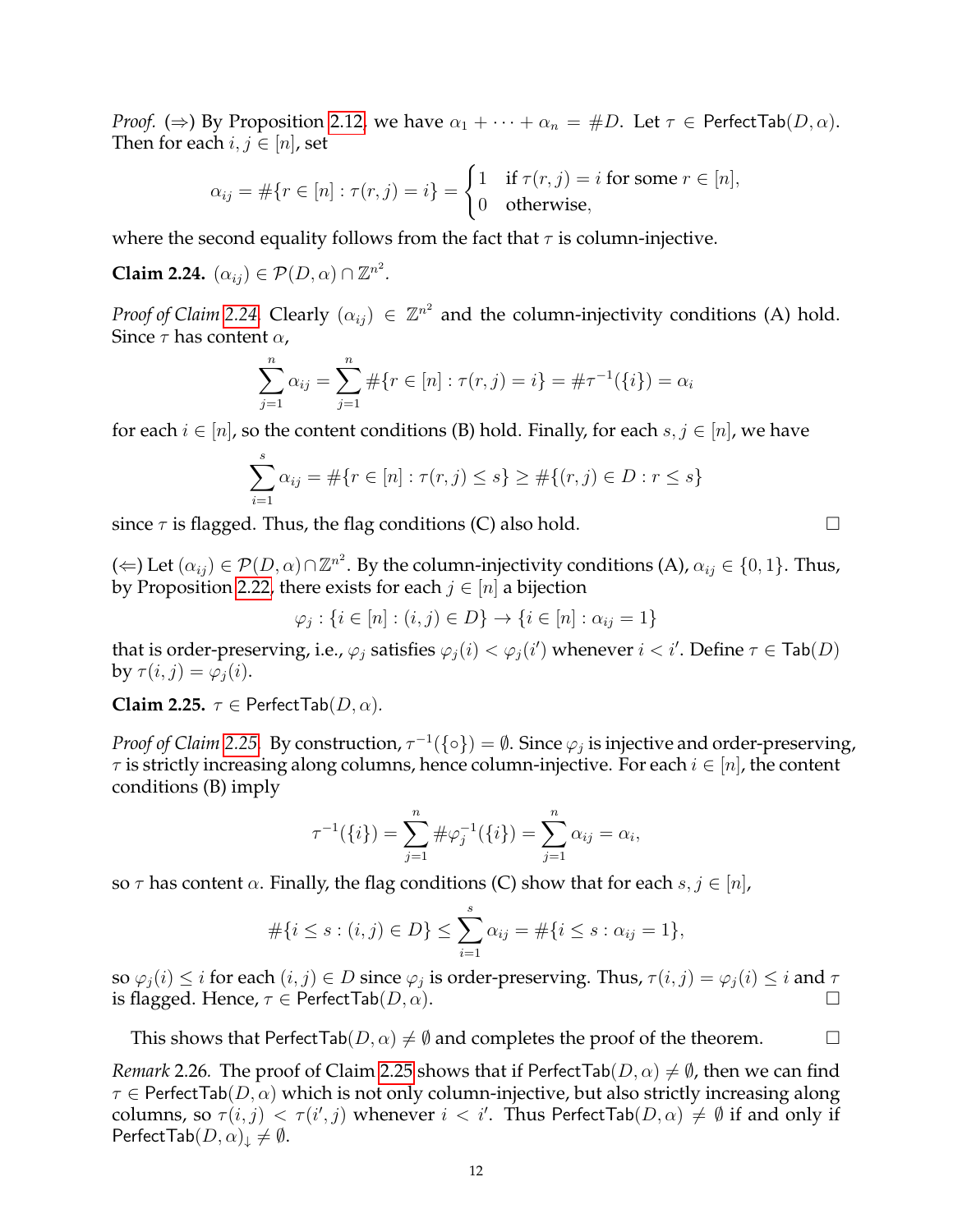Theorem [2.23](#page-10-1) formulates the problem of determining if PerfectTab( $D, \alpha$ )  $\neq \emptyset$  in terms of feasibility of an integer linear programming problem. In general, integral feasibility is NP-complete. We now show that in our case, feasibility of the problem is equivalent to feasibility of its LP-relaxation:

<span id="page-12-0"></span>**Theorem 2.27.** Let  $D \subseteq [n]^2$  and  $\alpha = (\alpha_1, \dots, \alpha_n) \in \mathbb{Z}^n$  with  $\alpha_1 + \dots + \alpha_n = \#D$ . Then  $\mathcal{P}(D,\alpha)\cap\mathbb{Z}^{n^2}\neq\emptyset$  if and only if  $\mathcal{P}(D,\alpha)\neq\emptyset.$ 

For reasons given in the Introduction, we provide two proofs of this fact.

*Proof 1 of Theorem [2.27.](#page-12-0)* We write the constraints (A)-(C) in the form  $M\vec{x} \leq \vec{b}$  where M is a  $(3n^2 + n) \times n^2$  block matrix and  $\vec{b}$  is a vector of length  $3n^2 + n$  of the form

$$
M = \begin{pmatrix} M_{A_1} \\ M_{A_2} \\ M_B \\ M_C \end{pmatrix}
$$
 and  $\vec{b} = (b_i)_{i=1}^{3n^2 + n}$ .

Let  $\vec{b}_I$  denote the subvector of  $\vec{b}$  containing those  $b_i$  with  $i \in I \subseteq [3n^2 + n]$ . Also, we use the following coordinatization:

$$
\vec{x} = (\alpha_{11}, \ldots, \alpha_{n1}, \alpha_{12}, \ldots, \alpha_{n2}, \ldots, \alpha_{nn})^T.
$$

- $M_{A_1}$  is the  $n^2 \times n^2$  block corresponding to the condition  $0 \le \alpha_{ij}$  from (A). Thus,  $M_{A_1} = -I_{n^2}$  and  $b_r = 0$  for  $r \in [\bar{1}, n^2]$ .
- $M_{A_2}$  is the  $n^2 \times n^2$  block corresponding to  $\alpha_{ij} \leq 1$  from (A). Hence,  $M_{A_2} = I_{n^2}$  and  $b_r = 1$  for  $r \in [n^2 + 1, 2n^2]$ .
- $M_C$  is the  $n^2 \times n^2$  matrix for (C). Thus,

$$
M_C = \begin{pmatrix} M_{C_T} & 0 & \dots & 0 \\ 0 & M_{C_T} & \dots & 0 \\ \vdots & \vdots & \ddots & \vdots \\ 0 & 0 & \dots & M_{C_T} \end{pmatrix}
$$

where  $M_{C_T} = (c_{ij})_{1 \le i,j \le n}$  is lower triangular such that  $c_{ij} = -1$  for  $i \ge j$ . Also,

$$
b_{(2n^2+n)+n(j-1)+s} = -\#\{(i,j) \in D : i \le s\}, \text{ for } s, j \in [n].
$$

•  $M_B$  is the  $n \times n^2$  block encoding (B). Take  $M_B = \begin{pmatrix} I_n & I_n & \dots & I_n \end{pmatrix}$  and  $\vec{b}_{[2n^2+1,2n^2+n]} =$  $(\alpha_i)_{i\in[n]}$ . Clearly  $M_B\vec{x} \leq (\alpha_i)_{i\in[n]}$  encodes the inequalities  $\sum_{j=1}^n \alpha_{ij} \leq \alpha_i$ . Now, (B) requires  $\sum_{j=1}^n \alpha_{ij} = \alpha_i$ . However,  $\alpha_1 + \cdots + \alpha_n = \#D$  ensures that

$$
\begin{pmatrix} M_B \\ M_C \end{pmatrix} \vec{x} \leq \vec{b}_{[2n^2+1,3n^2+n]} \text{ only if } M_B \vec{x} = (\alpha_i)_{i \in [n]}.
$$

Summarizing,  $M\vec{x} \leq \vec{b}$  indeed encodes (A)-(C).

*Example* 2.28. For  $n = 2$  consider  $\vec{x} = (\alpha_{11}, \alpha_{21}, \alpha_{12}, \alpha_{22})^T$  with  $D = \{(1, 1), (1, 2), (2, 2)\} \subset$  $[2] \times [2]$  and  $\alpha = (2, 1)$ .

We have

$$
M_{A_1}\vec{x} = \begin{pmatrix} -1 & 0 & 0 & 0 \\ 0 & -1 & 0 & 0 \\ 0 & 0 & -1 & 0 \\ 0 & 0 & 0 & -1 \end{pmatrix} \begin{pmatrix} \alpha_{11} \\ \alpha_{21} \\ \alpha_{12} \\ \alpha_{22} \end{pmatrix} \leq \begin{pmatrix} 0 \\ 0 \\ 0 \\ 0 \end{pmatrix}
$$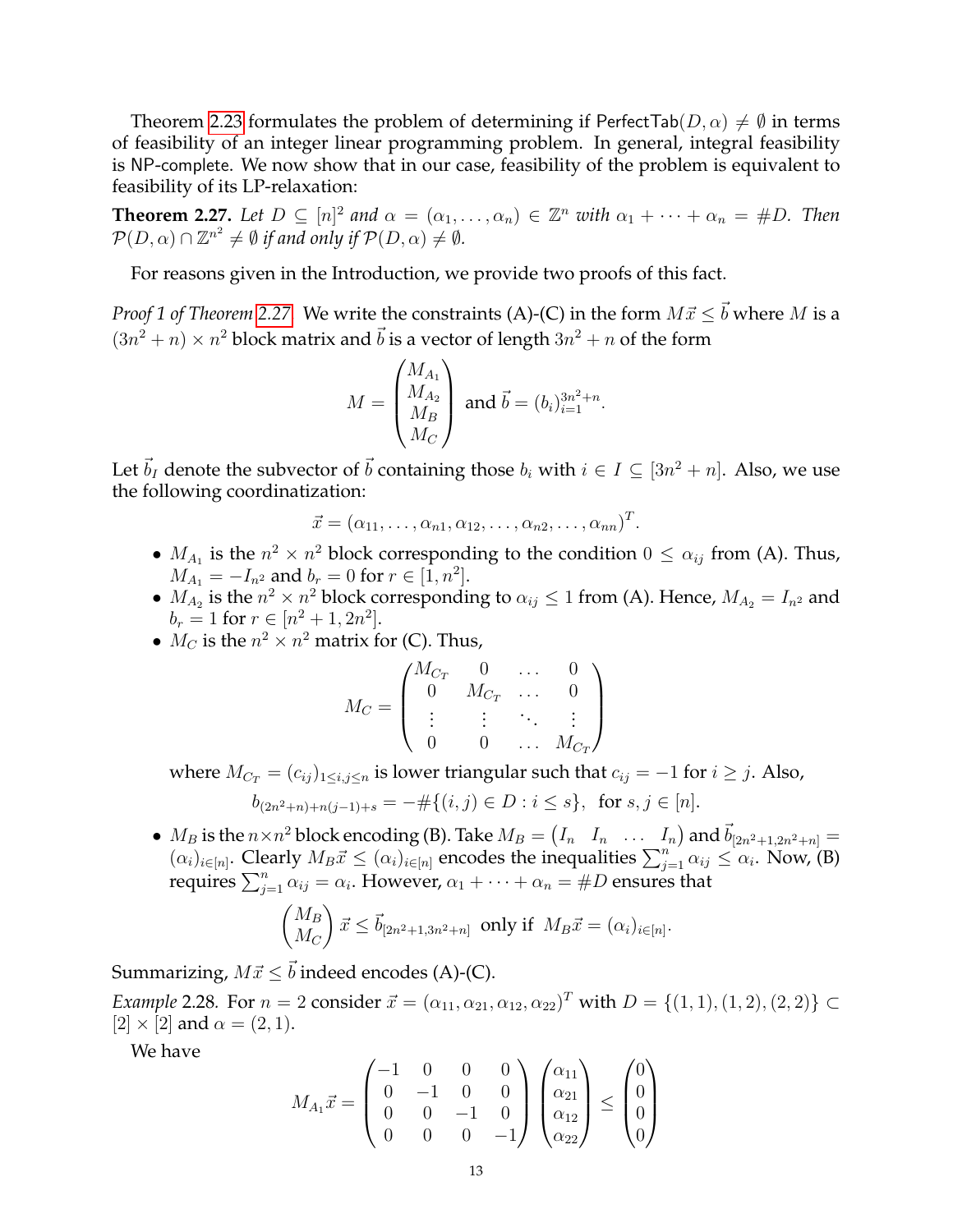$$
M_{A_2}\vec{x} = \begin{pmatrix} 1 & 0 & 0 & 0 \\ 0 & 1 & 0 & 0 \\ 0 & 0 & 1 & 0 \\ 0 & 0 & 0 & 1 \end{pmatrix} \begin{pmatrix} \alpha_{11} \\ \alpha_{21} \\ \alpha_{12} \\ \alpha_{22} \end{pmatrix} \le \begin{pmatrix} 1 \\ 1 \\ 1 \\ 1 \end{pmatrix}
$$

$$
M_B\vec{x} = \begin{pmatrix} 1 & 0 & 1 & 0 \\ 0 & 1 & 0 & 1 \\ 0 & 1 & 0 & 1 \end{pmatrix} \begin{pmatrix} \alpha_{11} \\ \alpha_{21} \\ \alpha_{12} \\ \alpha_{22} \end{pmatrix} \le \begin{pmatrix} \alpha_1 \\ \alpha_2 \end{pmatrix} = \begin{pmatrix} 2 \\ 1 \end{pmatrix}
$$

$$
M_C\vec{x} = \begin{pmatrix} -1 & 0 & 0 & 0 \\ -1 & -1 & 0 & 0 \\ 0 & 0 & -1 & 0 \\ 0 & 0 & -1 & -1 \end{pmatrix} \begin{pmatrix} \alpha_{11} \\ \alpha_{21} \\ \alpha_{12} \\ \alpha_{22} \end{pmatrix} \le \begin{pmatrix} -\# \{(i, 1) \in D : i \le 1 \\ -\# \{(i, 1) \in D : i \le 2\} \\ -\# \{(i, 2) \in D : i \le 1\} \\ -\# \{(i, 2) \in D : i \le 2\} \end{pmatrix} = \begin{pmatrix} -1 \\ -1 \\ -1 \\ -2 \end{pmatrix}
$$

**Theorem 2.29.** M *is a totally unimodular matrix; that is, every minor of* M *equals* 0, 1*, or* −1*.*

*Proof.* Suppose  $M'$  is a square submatrix of  $M$  with  $k$  rows from  $M_{A_1}$  or  $M_{A_2}$ . We show by induction on  $k$  that  $\det(M') \in \{0, \pm 1\}.$ 

For the base case  $k = 0$ , consider M' an  $\ell \times \ell$  submatrix of M with only rows from  $M_B$ and  $M_C$ . Let  $M'_B, M'_C$  be the corresponding blocks of  $M'$ , i.e.  $M' = \begin{pmatrix} M'_B \ M'_C \end{pmatrix}$  $\bigg)$  where  $M'_{B}$ , or  $M_C'$ , is the submatrix of  $M_B$ , or  $M_C$  respectively, using the rows and columns of  $M'$ . Since  $M_B$  has one 1 per column,  $M'_B$  has at most one 1 per column. By the form of  $M_C$ , it is straightforward to row reduce  $M_C'$  to obtain a  $(0, -1)$ -matrix  $M_C''$  with at most one  $-1$  in each column. Let  $M''=\begin{pmatrix} M'_B\ M''_C\end{pmatrix}$  $\setminus$ , an  $\ell \times \ell$  matrix. It is textbook (see [\[11,](#page-28-10) Theorem 13.3]) that if a  $(0, \pm 1)$ -matrix N has at most one 1 and at most one -1 in each column, N is totally unimodular; hence  $\det(M') = \pm \det(M'') \in \{0, -1, 1\}$  as desired. Thus the base case holds.

Now suppose  $M'$  is a square submatrix of  $M$  that contains  $k \geq 1$  rows from  $M_{A_1}$  or  $M_{A_2}$ . Let  $\overline{R}$  be such a row from  $M_{A_1}$  or  $M_{A_2}$ . If  $R$  contains all 0's,  $\det(M')=0$ , and we are done. Otherwise R contains a single  $\pm 1$ . Hence the cofactor expansion for  $det(M')$  along R gives  $\det(M') = \pm \det(M'')$  where  $M''$  is a submatrix of M with  $k-1$  rows from  $M_{A_1}$  or  $M_{A_2}$ . So by induction,  $\det(M') \in \{0, \pm 1\}$ , as required.

Since M is totally unimodular then any vertices of  $M\vec{x} \leq \vec{b}$  are integral [\[11,](#page-28-10) Theorem 13.2]. Thus, if  $\mathcal{P}(D,\alpha)\neq \emptyset$  then its vertices are integral, i.e.,  $\mathcal{P}(D,\alpha)\cap \mathbb{Z}^{n^2}\neq \emptyset.$   $\hfill\Box$ 

*Proof 2 of Theorem [2.27.](#page-12-0)* Given a point  $(\alpha_{ij}) \in \mathcal{P}(D, \alpha)$ , we say a pair of sequences

$$
(r_1, \ldots, r_{m+1}; c_1, \ldots, c_m) \in [n]^{m+1} \times [n]^m
$$
,

for some  $m \in \mathbb{Z}_{>0}$ , is *stable* at  $(\alpha_{ij})$  if the properties (i)-(iv) below hold. The purpose of each property will become clear later.

- (i)  $r_{m+1} = r_1$ .
- (ii) For all  $k \in [m]$ ,  $\alpha_{r_k c_k}, \alpha_{r_{k+1} c_k} \notin \mathbb{Z}$ .
- (iii) For all  $k \in [m]$ , if  $i > r_{k+1}$  and  $\alpha_{ic_k} \notin \mathbb{Z}$ , then  $i = r_k$ .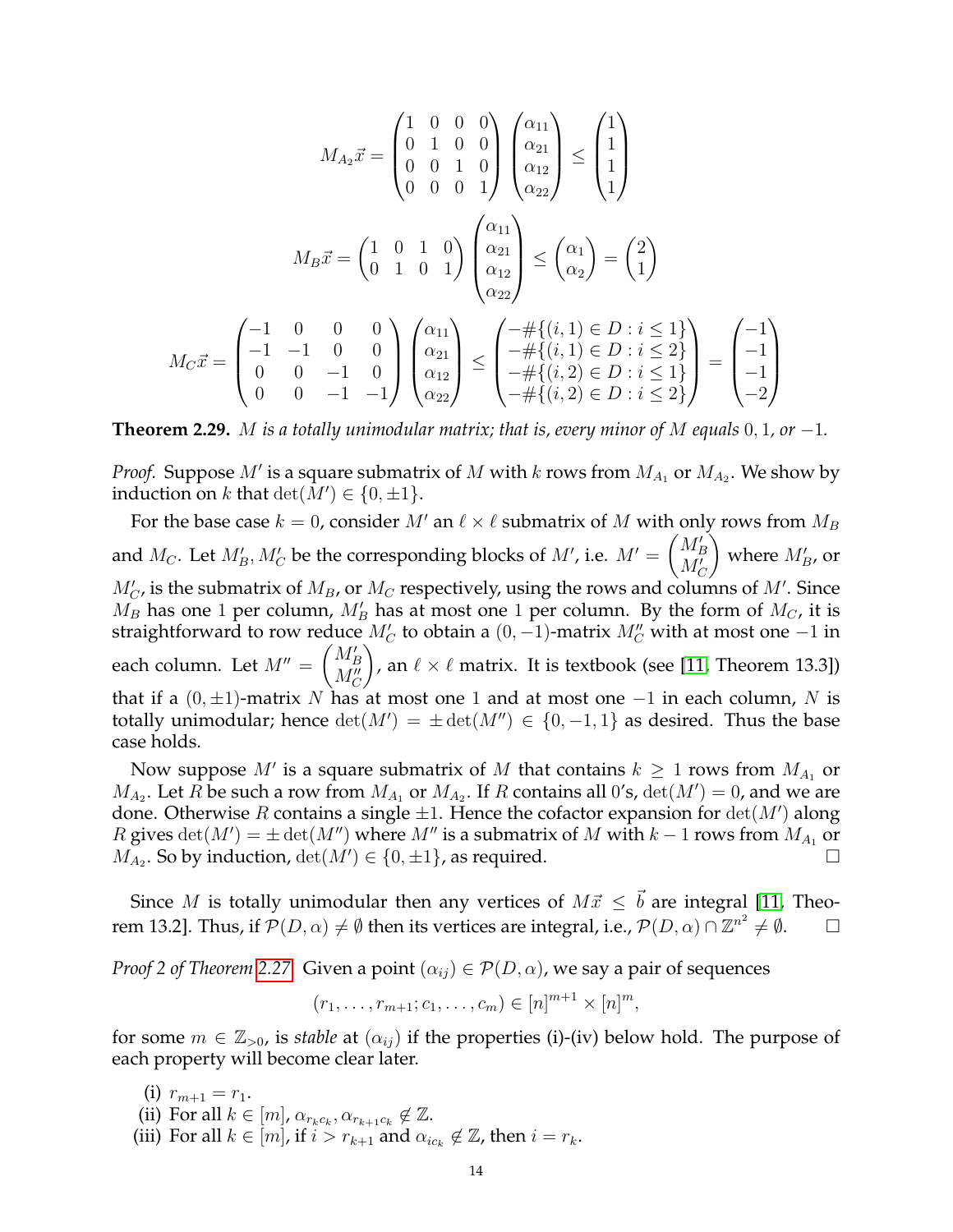(iv) There exists  $(r, c) \in [n]^2$  such that

$$
#{k \in [m] : (r, c) = (r_k, c_k)} \neq #{k \in [m] : (r, c) = (r_{k+1}, c_k)}.
$$

<span id="page-14-0"></span>**Claim 2.30.** *For any*  $(\alpha_{ij}) \in \mathcal{P}(D, \alpha) \setminus \mathbb{Z}^{n^2}$ , there exists  $(r_1, \ldots, r_{m+1}; c_1, \ldots, c_m)$  stable at  $(\alpha_{ij})$ .

*Proof of Claim* [2.30.](#page-14-0) Choose  $r_1, c_1$  such that  $\alpha_{r_1c_1} \notin \mathbb{Z}$ , and assume that we have fixed  $r_k, c_k$ such that  $\alpha_{r_kc_k} \notin \mathbb{Z}$ . By Proposition [2.22,](#page-10-0) we have

$$
\sum_{i=1}^{n} \alpha_{ic_k} = #\{(i, c_k) \in D : i \in [n]\} \in \mathbb{Z}.
$$

Thus, as  $\alpha_{r_kc_k}\not\in\mathbb{Z}$ , it makes sense to set

<span id="page-14-1"></span>(13) 
$$
r_{k+1} = \max\{i \neq r_k : \alpha_{ic_k} \notin \mathbb{Z}\}.
$$

If  $r_{k+1} = r_\ell$  for some  $\ell \in [k]$ , then end the construction of these sequences. Otherwise, the content conditions (B) say that

$$
\sum_{j=1}^{n} \alpha_{r_{k+1}j} = \alpha_{r_{k+1}} \in \mathbb{Z},
$$

and since  $\alpha_{r_{k+1}c_k}\not\in\mathbb{Z}$ , we can choose  $c_{k+1}\neq c_k$  such that  $\alpha_{r_{k+1}c_{k+1}}\not\in\mathbb{Z}$ , completing the recursive definition. By the pigeonhole principle, this process must halt, yielding sequences  $r_1, \ldots, r_\ell, \ldots, r_{m+1}$  and  $c_1, \ldots, c_\ell, \ldots, c_m$  with  $r_{m+1} = r_\ell$ .

By disregarding the first  $\ell - 1$  terms of each sequence, we may assume  $\ell = 1$  without loss of generality. Then we assert that  $(r_1, \ldots, r_{m+1}; c_1, \ldots, c_m)$  is stable at  $(\alpha_{ij})$ . Indeed, (i) and (ii) are immediate from the construction, (iii) follows from [\(13\)](#page-14-1), and (iv) holds because  $(r, c) := (r_2, c_2)$  exists and satisfies

$$
#{k \in [m] : (r, c) = (r_k, c_k)} = 1 \quad \text{and} \quad #{k \in [m] : (r, c) = (r_{k+1}, c_k)} = 0,
$$

since  $c_2 \neq c_1$  and  $r_2 \neq r_k$  for all  $k \neq 2$ .

We now fix a pair of sequences  $(r_1, \ldots, r_{m+1}; c_1, \ldots, c_m)$ . Given  $(\alpha_{ij})$  and  $\delta > 0$ , set

<span id="page-14-3"></span>(14) 
$$
\alpha_{ij}^{\delta} = \alpha_{ij} + \delta[\# \{ k \in [m] : (i,j) = (r_k, c_k) \} - \# \{ k \in [m] : (i,j) = (r_{k+1}, c_k) \}].
$$

<span id="page-14-2"></span>**Claim 2.31.** *If*  $(r_1, \ldots, r_{m+1}; c_1, \ldots, c_m)$  *is stable at*  $(\alpha_{ij}) \in \mathcal{P}(D, \alpha)$ *, then*  $(\alpha_{ij}^{\delta}) \in \mathcal{P}(D, \alpha)$  *for some*  $\delta > 0$ *.* 

*Proof of Claim [2.31.](#page-14-2)* First, note that the content conditions (B) are preserved regardless of our choice of δ. Indeed, for each  $i ∈ [n]$ ,

$$
\sum_{j=1}^{n} \alpha_{ij}^{\delta} = \sum_{j=1}^{n} [\alpha_{ij} + \delta] \# \{ k \in [m] : (i, j) = (r_k, c_k) \} - \# \{ k \in [m] : (i, j) = (r_{k+1}, c_k) \} ] ]
$$
  
=  $\alpha_i + \delta \{ \# \{ k \in [m] : i = r_k \} - \# \{ k \in [m] : i = r_{k+1} \} \},$ 

and the term in brackets vanishes by (i).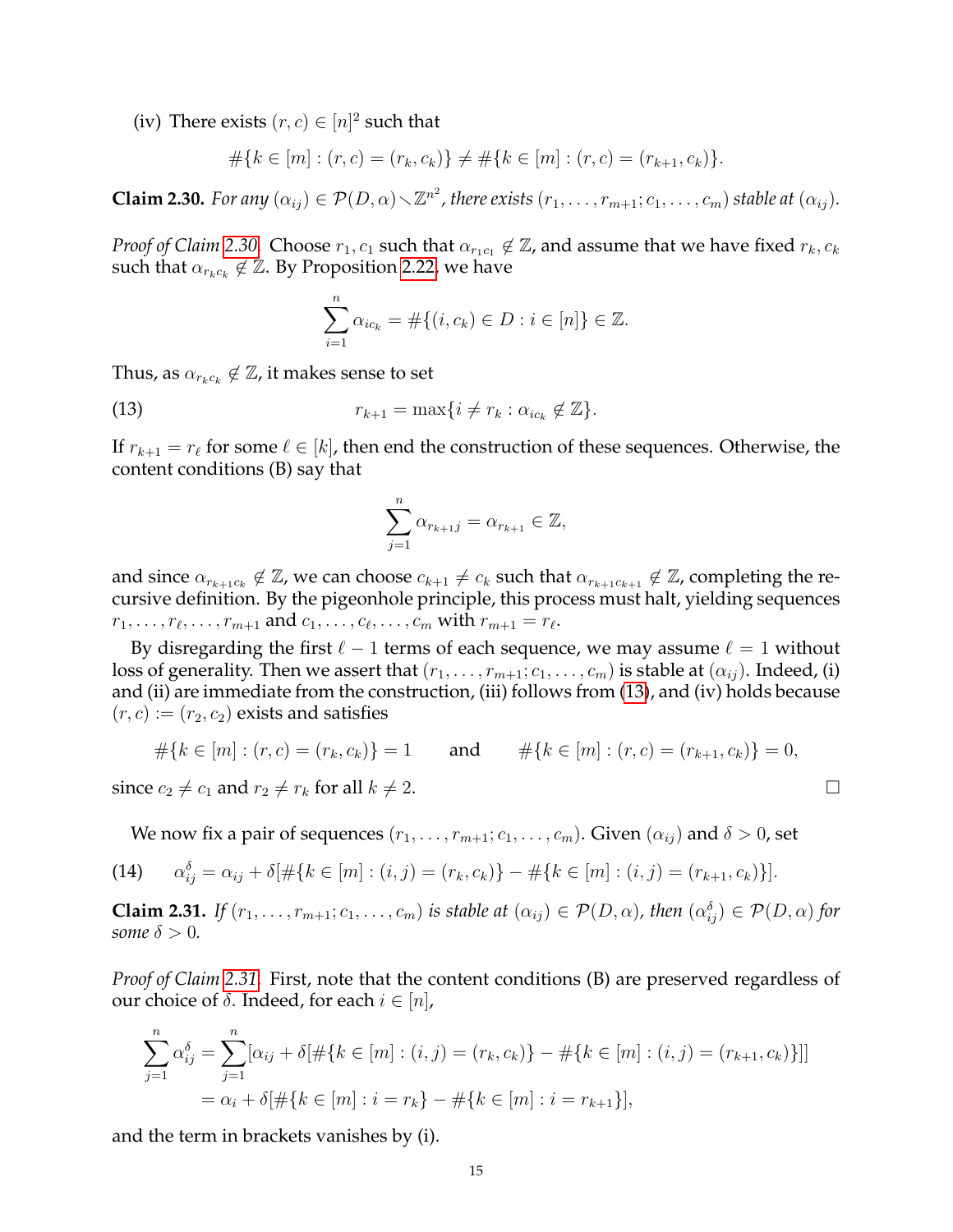We next check the flag conditions (C). For each  $s, j \in [n]$ , we can write

$$
\sum_{i=1}^{s} \alpha_{ij}^{\delta} = \sum_{i=1}^{s} [\alpha_{ij} + \delta[\# \{ k \in [m] : (i, j) = (r_k, c_k) \} - \# \{ k \in [m] : (i, j) = (r_{k+1}, c_k) \}]]
$$
  

$$
= \sum_{i=1}^{s} \alpha_{ij} + \delta[\# \{ k \in [m] : s \ge r_k \text{ and } j = c_k \} - \# \{ k \in [m] : s \ge r_{k+1} \text{ and } j = c_k \} ]
$$
  
(15) 
$$
\ge \sum_{i=1}^{s} \alpha_{ij} - \delta[\# \{ k \in [m] : r_{k+1} \le s < r_k \text{ and } j = c_k \}].
$$

<span id="page-15-1"></span>Thus, if  $\#\{k \in [m] : r_{k+1} \le s < r_k \text{ and } j = c_k\} = 0$ , then the flag condition (C) for these  $s, j$  is preserved.

Otherwise,  $r_{k+1} \leq s < r_k$  and  $j = c_k$  for some  $k \in [m]$ , so (ii) and (iii) tell us that there is exactly one  $i > s$  for which  $\alpha_{ij} \notin \mathbb{Z}$ , namely  $i = r_k$ . This, combined with Proposition [2.22,](#page-10-0) shows that

<span id="page-15-0"></span>(16) 
$$
\sum_{i=1}^{s} \alpha_{ij} = \sum_{i=1}^{n} \alpha_{ij} - \sum_{i=s+1}^{n} \alpha_{ij} = #\{(i,j) \in D : i \in [n]\} - \sum_{i=s+1}^{n} \alpha_{ij} \notin \mathbb{Z}.
$$

By the nonintegrality from [\(16\)](#page-15-0), the flag inequalities (C) for  $(\alpha_{ii}) \in \mathcal{P}(D, \alpha)$  are strict:

<span id="page-15-2"></span>(17) 
$$
\sum_{i=1}^{s} \alpha_{ij} > #\{(i,j) \in D : i \leq s\}.
$$

Hence, by taking  $\delta$  sufficiently small and applying [\(15\)](#page-15-1) and [\(17\)](#page-15-2), we can ensure

$$
\sum_{i=1}^{s} \alpha_{ij}^{\delta} \ge \sum_{i=1}^{s} \alpha_{ij} - \delta[\#\{k \in [m] : r_{k+1} \le s < r_k \text{ and } j = c_k\}] \ge \#\{(i, j) \in D : i \le s\}
$$

for all  $s, j \in [n]$ , so the flag conditions (C) will be preserved. If  $\alpha_{ij} \neq \alpha_{ij}^{\delta}$  then by [\(14\)](#page-14-3) we must have  $(i, j) = (r_k, c_k)$  or  $(i, j) = (r_{k+1}, c_k)$  for some k, which by (ii) implies  $0 < \alpha_{ij} < 1$ . So we can require in addition that  $\delta$  be small enough that  $0\leq\alpha_{ij}^{\delta}\leq 1$  for all  $i,j\in [n].$  For such  $\delta$ , the conditions (A)-(C) all hold, so  $(\alpha_{ij}^{\delta}) \in \mathcal{P}(D, \alpha)$ .

Finally, choose a point  $(\alpha_{ij}) \in \mathcal{P}(D, \alpha)$  with the maximum number of integer coordinates. If  $(\alpha_{ij}) \in \mathbb{Z}^{n^2}$ , then we are done. Otherwise, there exists  $(r_1, \ldots, r_{m+1}; c_1, \ldots, c_m)$ that is stable at  $(\alpha_{ij})$  by Claim [2.30.](#page-14-0) By (iv), there exists  $(r,c)\in [n]^2$  such that  $|\alpha_{rc}^\delta|\to\infty$ as  $\delta\to\infty$ , so  $\alpha^\delta_{rc}$  violates the column-injectivity conditions (A) for large  $\delta.$  This, com-bined with Claim [2.31,](#page-14-2) shows that the set  $S=\{\delta>0:(\alpha_{ij}^\delta)\in \mathcal{P}(D,\alpha)\}$  is nonempty and bounded above. Thus, we can define  $\eta = \sup S$  and set  $(\tilde{\alpha}_{ij}) = (\alpha_{ij}^{\eta})$ . Since  $\mathcal{P}(D, \alpha)$  is closed and the map  $\delta \mapsto (\alpha_{ij}^\delta)$  from  $S$  to  $\mathcal{P}(D,\alpha)$  is continuous, this supremum is in fact a maximum, and  $(\tilde{\alpha}_{ij}) \in \mathcal{P}(D,\alpha)$ . By our choice of  $(\alpha_{ij})$ , we cannot have  $\tilde{\alpha}_{r_kc_k} \in \mathbb{Z}$  or  $\tilde{\alpha}_{r_{k+1}c_k} \in \mathbb{Z}$  for any  $k \in [m]$ , since then  $(\tilde{\alpha}_{ij})$  has more integer coordinates than  $(\alpha_{ij})$ . Thus,  $(r_1, \ldots, r_{m+1}; c_1, \ldots, c_m)$  is stable at  $(\tilde{\alpha}_{ij})$ , so by Claim [2.31,](#page-14-2) there exists  $\delta > 0$  for which  $(\tilde{\alpha}_{ij}^{\delta}) \in \mathcal{P}(D,\alpha)$ . But then  $(\alpha_{ij}^{\eta+\delta}) = (\tilde{\alpha}_{ij}^{\delta}) \in \mathcal{P}(D,\alpha)$ , contradicting the maximality of  $\eta$ .  $\Box$ 

In summary, applying the results of this section to  $D = D(w)$ ,

<span id="page-15-3"></span>(18) 
$$
c_{\alpha,w} > 0 \stackrel{\text{[2]}}{\Longleftrightarrow} \alpha \in \mathcal{S}_D \stackrel{\text{2.13}}{\Longleftrightarrow} \text{PerfectTab}(D, \alpha) \neq \emptyset \stackrel{\text{Thm}}{\Longleftrightarrow} \mathcal{P}(D, \alpha) \cap \mathbb{Z}^{n^2} \neq \emptyset \stackrel{\text{Thm}}{\Longleftrightarrow} \mathcal{P}(D, \alpha) \neq \emptyset.
$$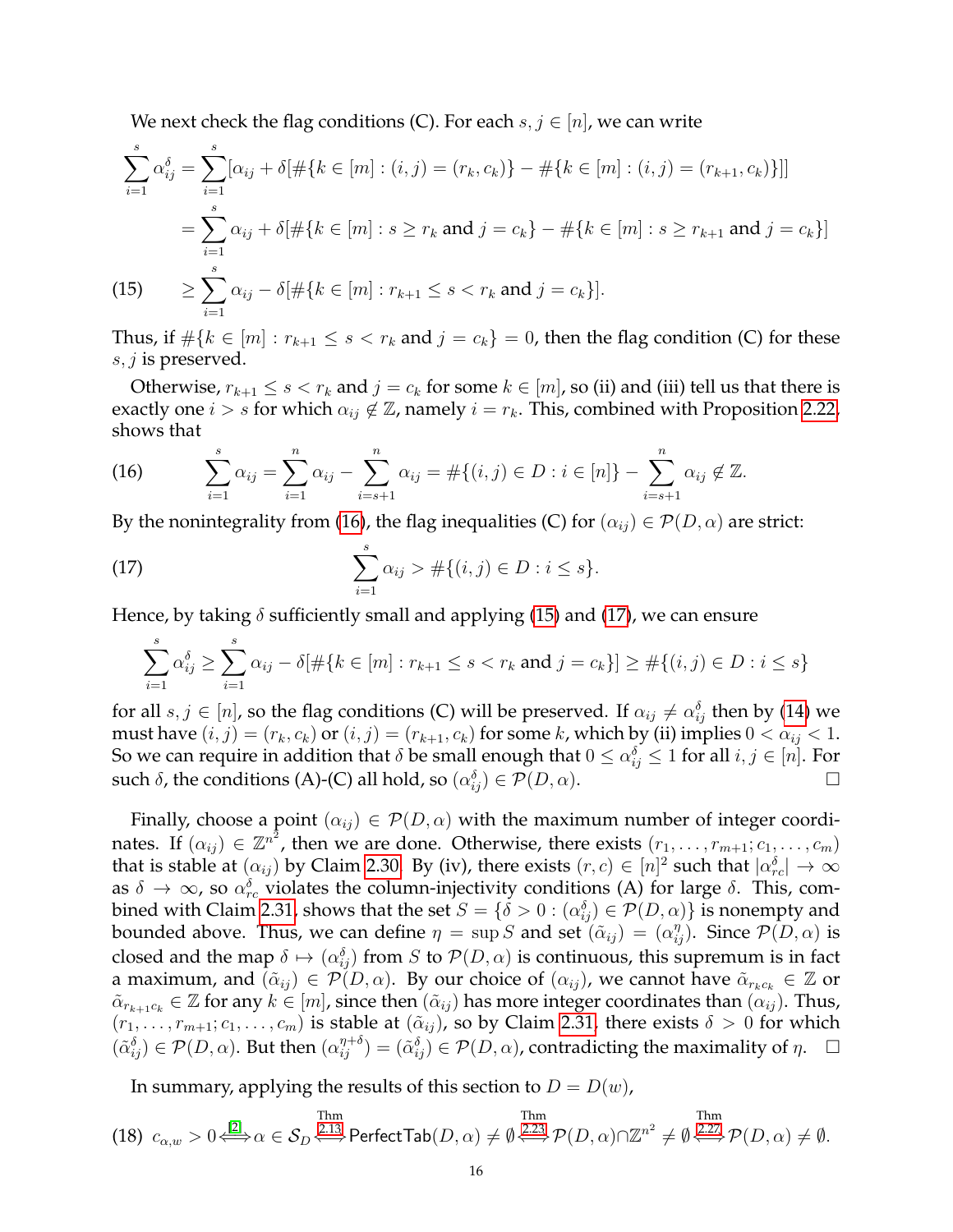If  $D \subseteq [n]^2$  has many identical columns, then many of the flag conditions (C) will look essentially the same. Thus, for efficiency of computation, we construct a "compressed" version of  $\mathcal{P}(D,\alpha)$  that removes some of the repetitive inequalities.

A tuple  $C = (m, \{P_k\}_{k=1}^{\ell}, \{p_k\}_{k=1}^{\ell}, \{\lambda_k\}_{k=1}^{\ell})$  is a *compression* of  $D \subseteq [n]^2$  if:

- $m \le n$  is a nonnegative integer such that  $(r, p) \notin D$  whenever  $r > m$  and  $p \in [n]$ ,
- $P = P_1 \dot{\cup} \cdots \dot{\cup} P_\ell \subseteq [n]$  such that if  $p, p' \in P_k$  then

 $\{r \in [n] : (r, p) \in D\} = \{r \in [n] : (r, p') \in D\},\$ 

and moreover if *D* is nonempty in column *p* then  $p \in P_k$  for some  $k \in [\ell]$ .

- $p_k \in P_k$  a representative for each  $k \in [\ell]$ , and
- $\lambda_k = \#P_k$  for each  $k \in \ell$ .

For  $D\subseteq [n]^2$ , a compression  $C$  of  $D$ , and  $\tilde{\alpha}=(\tilde{\alpha}_1,\ldots,\tilde{\alpha}_m)\in \mathbb{Z}_{\geq 0}^m$  define

$$
\mathcal{Q}(D,\mathcal{C},\tilde{\alpha}) \subseteq \mathbb{R}^{m\ell}
$$

to be the polytope with points of the form  $(\tilde{\alpha}_{ik})_{i\in[m],k\in[\ell]}$  satisfying (A')-(C') below.

(A') Column-Injectivity Conditions: For all  $i \in [m], k \in [\ell],$ 

$$
0 \leq \tilde{\alpha}_{ik} \leq 1.
$$

(B') Content Conditions: For all  $i \in [m]$ ,

$$
\sum_{k=1}^{\ell} \lambda_k \tilde{\alpha}_{ik} = \alpha_i.
$$

(C') Flag Conditions: For all  $s \in [m], k \in [\ell],$ 

$$
\sum_{i=1}^{s} \tilde{\alpha}_{ik} \geq #\{(i, p_k) \in D : i \leq s\}.
$$

<span id="page-16-1"></span>*Remark* 2.32. We can always take  $m = \ell = n$  and  $P_k = \{k\}$  for each  $k \in [\ell]$ , in which case  $\mathcal{Q}(D,\mathcal{C},\tilde{\alpha})=\mathcal{P}(D,\alpha)\subseteq\mathbb{R}^{n^2}.$ 

<span id="page-16-0"></span>**Theorem 2.33.** Let  $\alpha = (\alpha_1, \ldots, \alpha_n) \in \mathbb{Z}_{\geq 0}^n$  and  $\tilde{\alpha} = (\tilde{\alpha}_1, \ldots, \tilde{\alpha}_m) := (\alpha_1, \ldots, \alpha_m)$ . Then  $\alpha_1 + \cdots + \alpha_n = \#D$  and  $\mathcal{P}(D, \alpha) \neq \emptyset$  if and only if  $\alpha_1 + \cdots + \alpha_m = \#D$ ,  $\alpha_{m+1} = \cdots = \alpha_n = 0$ , *and*  $\mathcal{Q}(D, \mathcal{C}, \tilde{\alpha}) \neq \emptyset$ *.* 

*Proof.* ( $\Rightarrow$ ) Let ( $\alpha_{ij}$ )  $\in \mathcal{P}(D,\alpha)$ . Then by the content and flag conditions (B) and (C),

$$
#D = \alpha_1 + \dots + \alpha_n \ge \alpha_1 + \dots + \alpha_m = \sum_{i=1}^m \sum_{j=1}^n \alpha_{ij}
$$

$$
= \sum_{j=1}^n \sum_{i=1}^m \alpha_{ij} \ge \sum_{j=1}^n #\{(i,j) \in D : i \le m\} = #D.
$$

Thus,  $\alpha_1 + \cdots + \alpha_m = \#D$  and  $\alpha_{m+1} = \cdots = \alpha_n = 0$ . Now, for each  $i \in [m]$  and  $k \in [\ell]$ , set

$$
\tilde{\alpha}_{ik} = \frac{1}{\lambda_k} \sum_{j \in P_k} \alpha_{ij}.
$$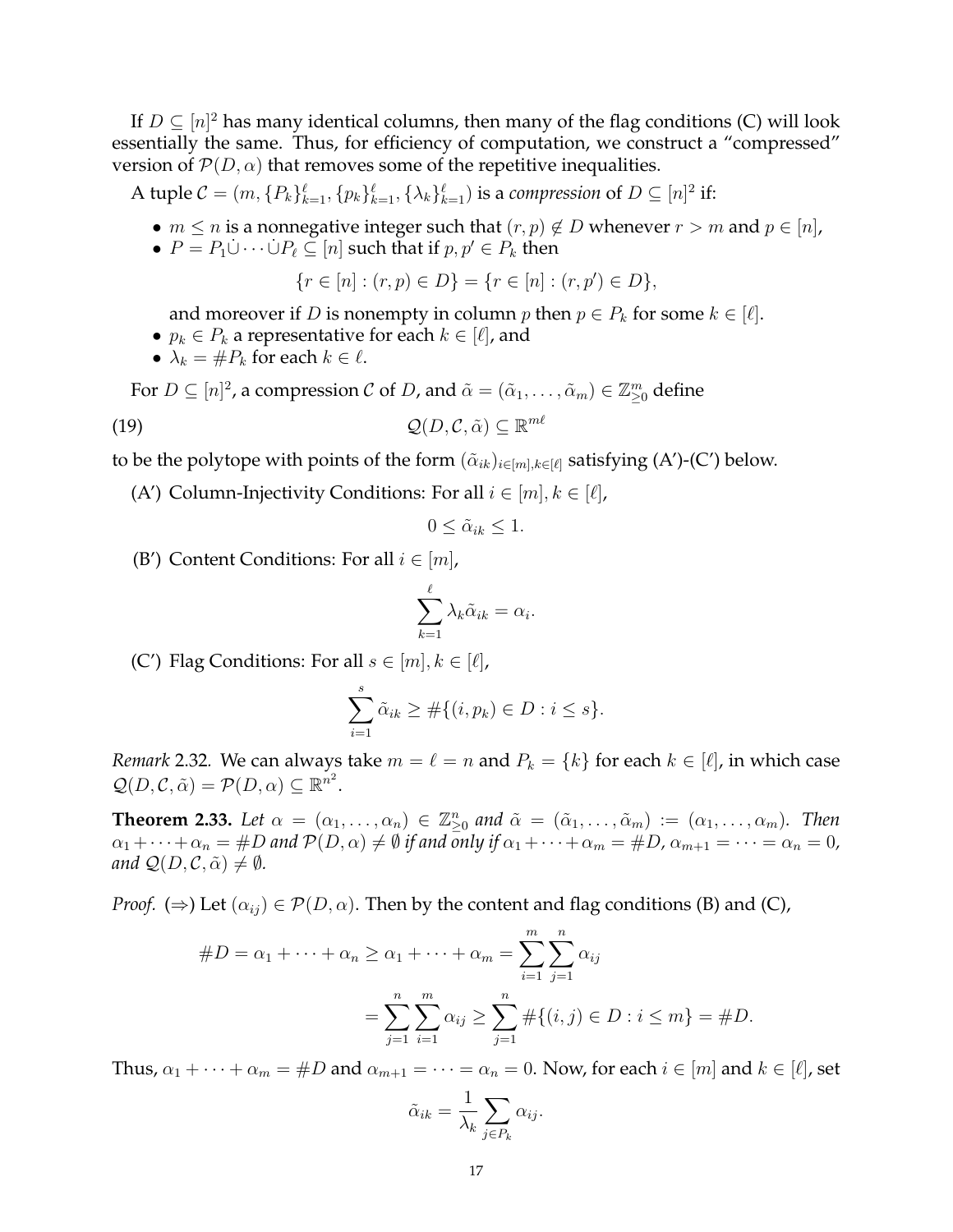We claim that  $(\tilde{\alpha}_{ik}) \in \mathcal{Q}(D, \mathcal{C}, \alpha)$ . First, for each  $i \in [m]$  and  $k \in [\ell]$ , we have

$$
0 \leq \tilde{\alpha}_{ik} = \frac{1}{\lambda_k} \sum_{j \in P_k} \alpha_{ij} \leq \frac{1}{\lambda_k} \sum_{j \in P_k} 1 = 1,
$$

so the column-injectivity conditions (A') are satisfied. Next, for each  $i \in [m]$ , (B) implies

$$
\sum_{k=1}^{\ell} \lambda_k \tilde{\alpha}_{ik} = \sum_{k=1}^{\ell} \sum_{j \in P_k} \alpha_{ij} = \sum_{j=1}^{n} \alpha_{ij} = \alpha_i,
$$

so the content conditions (B') are satisfied. Finally, for each  $s \in [m]$  and  $k \in [\ell]$ , (C) implies

$$
\sum_{i=1}^{s} \tilde{\alpha}_{ik} = \frac{1}{\lambda_k} \sum_{j \in P_k} \sum_{i=1}^{s} \alpha_{ij} \ge \frac{1}{\lambda_k} \sum_{j \in P_k} \# \{(i,j) \in D : i \le s\} = \# \{(i,p_k) \in D : i \le s\},\
$$

so the flag conditions  $(C')$  are satisfied.

( $\Leftarrow$ ) Clearly  $\alpha_1 + \cdots + \alpha_n = \#D$ . Let  $(\tilde{\alpha}_{ik}) \in \mathcal{Q}(D, \mathcal{C}, \tilde{\alpha})$ . For each  $i, j \in [n]$ , set

$$
\alpha_{ij} = \begin{cases} 0 & \text{if } i > m, \\ \tilde{\alpha}_{ik} & \text{if } i \le m \text{ and } j \in P_k. \end{cases}
$$

We claim that  $(\alpha_{ij}) \in \mathcal{P}(D, \alpha)$ . The column-injectivity conditions (A) are clear. If  $i > m$ ,

$$
\sum_{j=1}^{n} \alpha_{ij} = 0 = \alpha_i
$$

.

Otherwise  $i \leq m$ , and (B') implies

$$
\sum_{j=1}^{n} \alpha_{ij} = \sum_{k=1}^{\ell} \sum_{j \in P_k} \tilde{\alpha}_{ik} = \sum_{k=1}^{\ell} \lambda_k \tilde{\alpha}_{ik} = \alpha_i.
$$

Thus, the content conditions (B) hold. Finally, if  $s \in [n]$  and  $j \in P_k$ , then (C') implies

$$
\sum_{i=1}^{s} \alpha_{ij} = \sum_{i=1}^{\min\{s,m\}} \tilde{\alpha}_{ik} \geq #\{(i, p_k) \in D : i \leq \min\{s,m\}\} = #\{(i,j) \in D : i \leq s\}.
$$

Hence, the flag conditions (C) hold as well.  $\Box$ 

2.3. **Deciding membership in the Schubitope.** We use the above results of this section to give a polynomial time algorithm to check if a lattice point is in the Schubitope.

Let  $D \subseteq [n]^2$ , and fix a compression  $\mathcal{C} = (m, \{P_k\}_{k=1}^{\ell}, \{p_k\}_{k=1}^{\ell}, \{\lambda_k\}_{k=1}^{\ell})$  of  $D$  (as in Section [2.2\)](#page-10-2).

<span id="page-17-0"></span>**Theorem 2.34.** Let  $\alpha = (\alpha_1, \ldots, \alpha_n) \in \mathbb{Z}_{\geq 0}^n$ . Then  $\alpha \in \mathcal{S}_D$  if and only if  $\alpha_1 + \cdots + \alpha_m = \#D$ ,  $\alpha_{m+1} = \cdots = \alpha_n = 0$ , and  $\mathcal{Q}(D, \mathcal{C}, \tilde{\alpha}) \neq \emptyset$ , where  $\tilde{\alpha} = (\tilde{\alpha}_1, \ldots, \tilde{\alpha}_m) := (\alpha_1, \ldots, \alpha_m)$ .

*Proof.* This follows from Theorems [2.13,](#page-5-0) [2.23,](#page-10-1) [2.27,](#page-12-0) and [2.33.](#page-16-0)

For each  $k \in [\ell]$ , let  $R_k(\mathcal{C}) = \{r \in [n] : (r, p_k) \in D\} \subseteq [m]$ .

<span id="page-17-1"></span>**Theorem 2.35.** *Given as input*  ${R_k(\mathcal{C})\}_{k=1}^{\ell}$ ,  ${\lambda_k\}_{k=1}^{\ell}$ , and  $\tilde{\alpha} = (\tilde{\alpha}_1, \dots, \tilde{\alpha}_m) \in \mathbb{Z}_{\geq 0}^m$  satisfying  $\tilde{\alpha}_1+\cdots+\tilde{\alpha}_m=\#D$ , one can decide if  $\alpha:=(\tilde{\alpha}_1,\ldots,\tilde{\alpha}_m,0,\ldots,0)\in\mathbb{Z}_{\geq 0}^n$  lies in  $\mathcal{S}_D$  in polynomial *time in*  $m$  and  $\ell$ .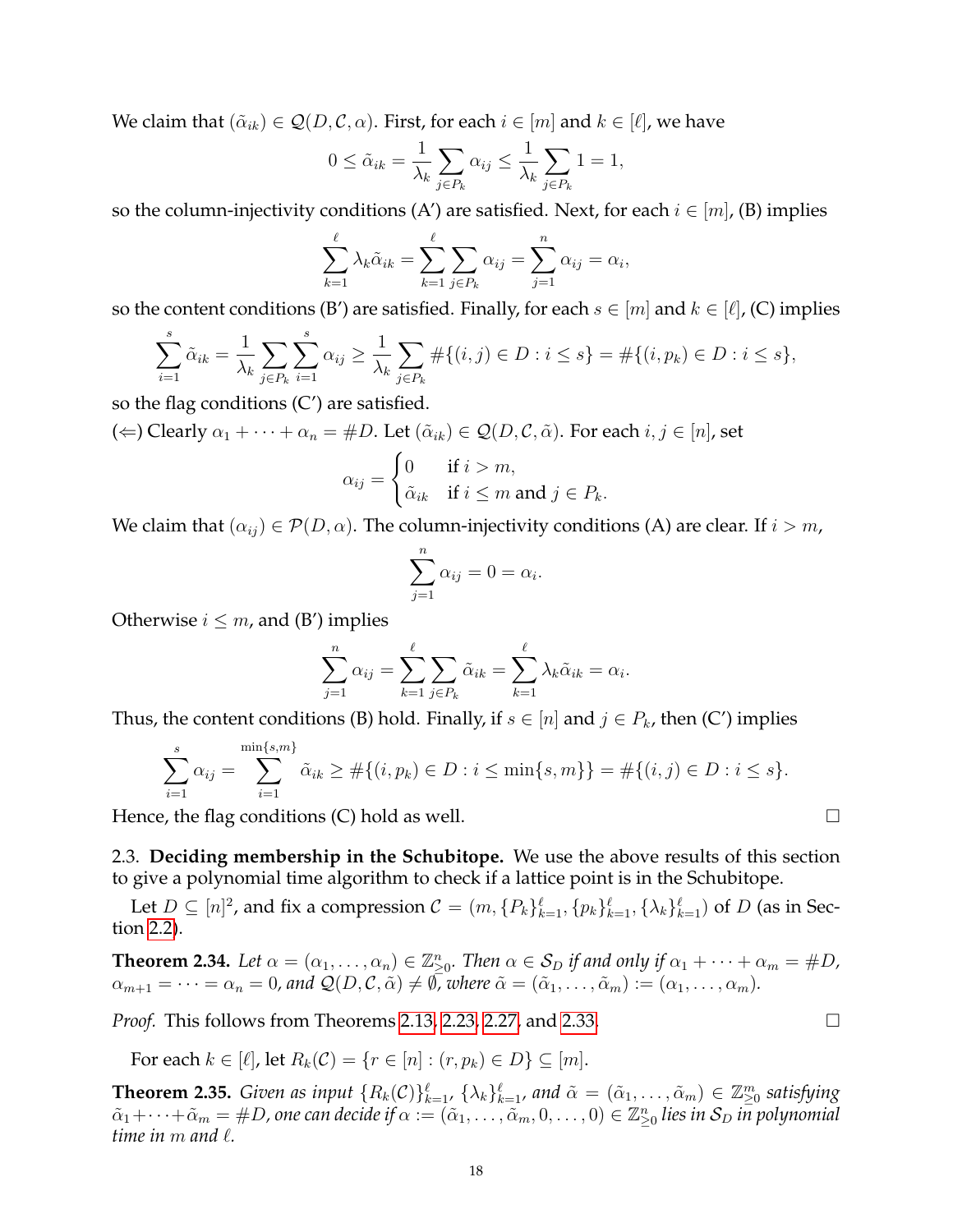*Remark* 2.36*.* In view of Theorem [2.34,](#page-17-0) this input is most natural, because the conditions  $\alpha_1 + \cdots + \alpha_m = \#D$  and  $\alpha_{m+1} = \cdots = \alpha_n = 0$  are clearly necessary, and it contains the minimum amount of information we need to compute  $Q(D, \mathcal{C}, \tilde{\alpha})$ .

*Remark* 2.37. As in Remark [2.32,](#page-16-1) we can take  $m = \ell = n$  and  $P_k = \{k\}$  for each  $k \in [\ell]$ , so we can check if  $\alpha$  is in  $S_D$  in polynomial time in n regardless of the structure of D.

*Proof of Theorem* [2.35.](#page-17-1) Since  $R_k(\mathcal{C})$  takes m bits to encode for each  $k \in [\ell]$ , and  $\mathcal{Q}(D, \mathcal{C}, \tilde{\alpha}) \subseteq$  $\mathbb{R}^{m\ell}$  is governed by  $O(m\ell)$  constraints,  $\mathcal{Q}(D,\mathcal{C},\tilde{\alpha})$  can be constructed in polynomial time in *m* and  $\ell$ . By Theorem [2.34,](#page-17-0) we are done using L. Khachiyan's ellipsoid method [\[12\]](#page-29-0).  $\Box$ 

# 3. COMPUTING ROTHE DIAGRAMS

We will repeatedly use the following to establish the complexity of computing preliminary data of  $D(w)$  given code $(w)$ .

<span id="page-18-0"></span>**Proposition 3.1.** *There exists an*  $O(L^2)$ -time algorithm to compute  $(w(1), \ldots, w(L))$  from the  $input \text{ code}(w) = (c_1, \ldots, c_L).$ 

*Proof.* Clearly  $w(1) = c_1 + 1$ . After determining  $w(1), \ldots, w(i-1)$ , we determine (in  $O(L)$ time)  $\pi:=\pi^{(i)}\in S_{i-1}$  such that  $(w(\pi(1))< w(\pi(2))< \ldots < w(\pi(i-1))).$  Next, set

$$
B := (w(\pi(1)), w(\pi(2)) - w(\pi(1)), w(\pi(3)) - w(\pi(2)), \ldots, w(\pi(i-1)) - w(\pi(i-2))).
$$

Let

$$
V_t := \sum_{j=1}^t (B_j - 1), \text{ for } 0 \le t \le i - 1.
$$

Set  $w(i) := c_i + T + 1$  where  $T := \max_{t \in [0,i-1]} \{t : c_i \geq V_t\}$ . By construction,  $w(1), \ldots, w(i)$  is a partial permutation with code  $(c_1, \ldots, c_{i-1}, c_i)$ . Each stage  $1 \le i \le L$  takes  $O(i)$ -time. □

The *essential set* of w consists of the maximally southeast boxes of each connected component of  $D(w)$ , i.e.,

(20) 
$$
Ess(w)=\{(i,j)\in D(w):(i+1,j),(i,j+1)\notin D(w)\}.
$$

If it exists, we call the connected component of D(w) involving (1, 1) the *dominant component* and denote it by  $Dom(w)$ . For instance, in Example [1.1,](#page-1-2)  $Dom(w)$  has shape  $(4, 2, 2, 2)$ . Further, if it exists, the *accessible box*  $z_w$  is the southmost then eastmost box in Ess(w)  $\setminus$  $Dom(w)$ . In Example [1.1,](#page-1-2)

$$
Ess(w)=\{(1,4),(3,4),(3,7),(4,2)\}\text{ and }{\bf z}_w=(3,7).
$$

(Although  $(4, 2)$  is the southmost box of  $\text{Ess}(w)$ , it is in  $\text{Dom}(w)$ , and hence not the accessible.)

We will need the following in Section [5:](#page-21-0)

<span id="page-18-1"></span>**Proposition 3.2.** Given  $\mathsf{code}(w)$ , there exists an  $O(L^2)$ -time algorithm to compute  $\mathbf{z}_w = (r, c)$  or *determine it does not exist.*

*Proof.* Use Proposition [3.1](#page-18-0) to find  $(w(1), \ldots, w(L))$  in  $O(L^2)$ -time. Next, compute  $w_{NW}(i) := \{w(j) : w(j) \leq w(i), j \leq i\}.$ 

Then take

$$
Y(i) := \{q - 1 \; : \; q \in w_{NW}(i)\} \smallsetminus w_{NW}(i), \text{ for } i \in [L].
$$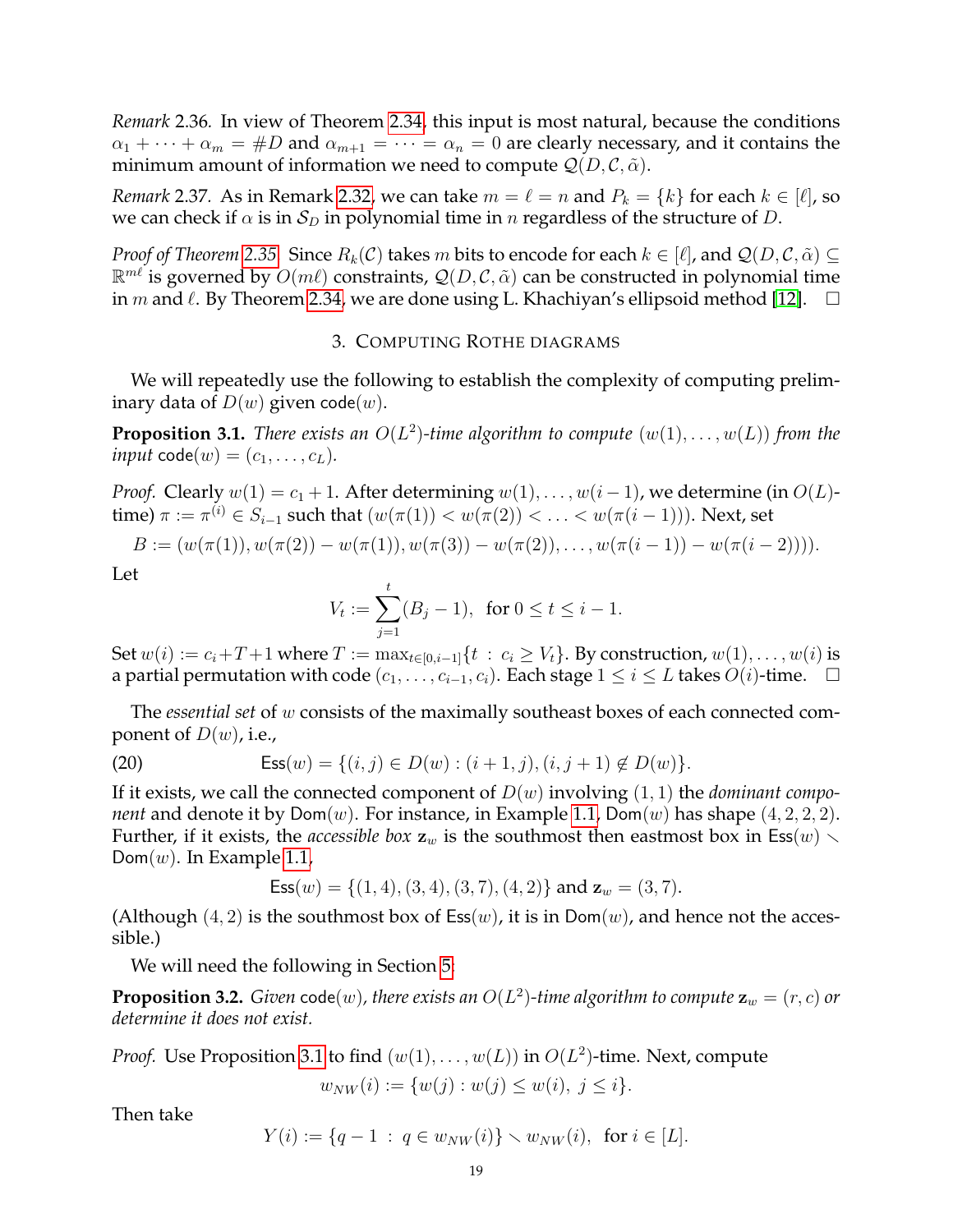Compute  $k_i := \max Y(i)$  for  $i \in [L]$  in  $O(L^2)$ -time (if  $k_i \geq 1$ , then  $k_i$  is the column index of the eastmost box of  $D(w)$  in row *i*). In  $O(L^2)$ -time, calculate

$$
I := \{ i \in [2, ..., L] : k_i > \min_{j < i} w(j) \}.
$$

Let  $Y := \{(i, k_i) : i \in I\}$ . Hence,  $Y \cap \text{Dom}(w) = \emptyset$ . Thus, if  $Y = \emptyset$ ,  $\mathbf{z}_w$  does not exist. Otherwise,  $z_w \in Y$ . Thus, in  $O(L)$ -time, determine  $r := \max\{i : (i, k_i) \in Y\}$ . Output  $z_w = (r, k_r).$ 

The *pivots* of  $z_w$  denoted  $\text{Piv}(z_w)$  are the  $\bullet$ 's of  $D(w)$  that are maximally southeast, among those northwest of  $z_w$ . In Example [1.1,](#page-1-2)  $\text{Piv}((3,7)) = \{(2,3), (1,5)\}.$ 

### 4. PROOFS OF THEOREMS [1.2](#page-1-0) AND [1.3](#page-1-1)

4.1. **Proof of Theorem [1.2.](#page-1-0)** By [\(1\)](#page-2-1) combined with Theorem [2.35,](#page-17-1) it remains to establish the complexity of computing a compression of  $D(w)$ . For this, we need the following lemmas and propositions. Fix  $w \in S_\infty$  with code $(w) = (c_1, \ldots, c_L)$ . Let  $\sigma \in S_L$  be such that  $\{w(\sigma(1)) < w(\sigma(2)) < \ldots < w(\sigma(L))\}$ . For convenience, set  $w(\sigma(0)) := 0$ .

<span id="page-19-0"></span>**Lemma 4.1.** *For*  $1 \leq h \leq L$ *, and for all* 

$$
j_1, j_2 \in \{w(\sigma(h-1)) + 1, w(\sigma(h-1)) + 2, \ldots, w(\sigma(h)) - 1\},\
$$

*we have*  $(i, j_1) \in D(w)$  *if and only if*  $(i, j_2) \in D(w)$ *.* 

*Proof.* For each k, let  $u_1^{(k)} < \ldots < u_k^{(k)}$  be  $w(1), w(2), \ldots, w(k)$  sorted in increasing order. Set  $u_0^{(k)}$  $\mathbf{D}_0^{(k)} := 0$ . The lemma follows from the inductive claim that in the first k rows of  $D(w)$ , the columns  $u_{h-1}^{(k)}+1,u_{h-1}^{(k)}+2,\ldots,u_h^{(k)}-1$  are the same. The base case  $k=1$  is clear. The inductive step is straightforward by considering how, in row  $k + 1$  of  $D(w)$ , the • and its ray emanating east affects the columns.  $\square$ 

Define a collection of intervals in  $[n]$  by

$$
P'_{2k-1} := [w(\sigma(k-1)) + 1, w(\sigma(k)) - 1] \text{ and } P'_{2k} := \{w(\sigma(k))\}, \text{ for } 1 \le k \le L.
$$

Let  $1 \leq h_1 < h_2 < \ldots < h_\ell \leq 2L$  be indices of the intervals  $P'_h$  that are nonempty. Set  $P_i := P'_{h_i}.$ 

<span id="page-19-2"></span>**Lemma 4.2.** *If*  $j_1, j_2 \in P_k$  *for some k, then*  $(i, j_1) \in D(w) \iff (i, j_2) \in D(w)$ *.* 

*Proof.* This follows by the definition of  $\{P_k\}_{k=1}^{\ell}$  together with Lemma [4.1.](#page-19-0)

Let  $p_k := \min\{p \in P_k\}$  for each  $k \in [\ell].$ 

<span id="page-19-1"></span> ${\bf Proposition \ 4.3.}$  There exists an  $O(L^2)$ -time algorithm to compute  $\{P_k\}_{k=1}^\ell, \{p_k\}_{k=1}^\ell,$  and  $\{\#P_k\}_{k=1}^\ell$ *from the input*  $code(w) = (c_1, \ldots, c_L)$ *.* 

*Proof.* Proposition [3.1](#page-18-0) computes  $(w(1), \ldots, w(L))$  in  $O(L^2)$ -time. It takes  $O(L \log(L))$ -time to sort  $(w(1), \ldots, w(L))$ , i.e., to compute  $\sigma \in S_L$ . Computing the endpoints, and thus cardinalities, of the  $P'_k$  takes  $O(L)$ -time as there are at most 2L of them. Then we reindex  $\{\#P_k'\}_{k=1}^{\infty}$  to obtain  $\{\#P_k\}_{k=1}^{\ell}$  in  $O(L)$ -time.

For each  $k \in [\ell]$ , let

$$
R_k := \{ r \in [L] : (r, p_k) \in D(w) \}.
$$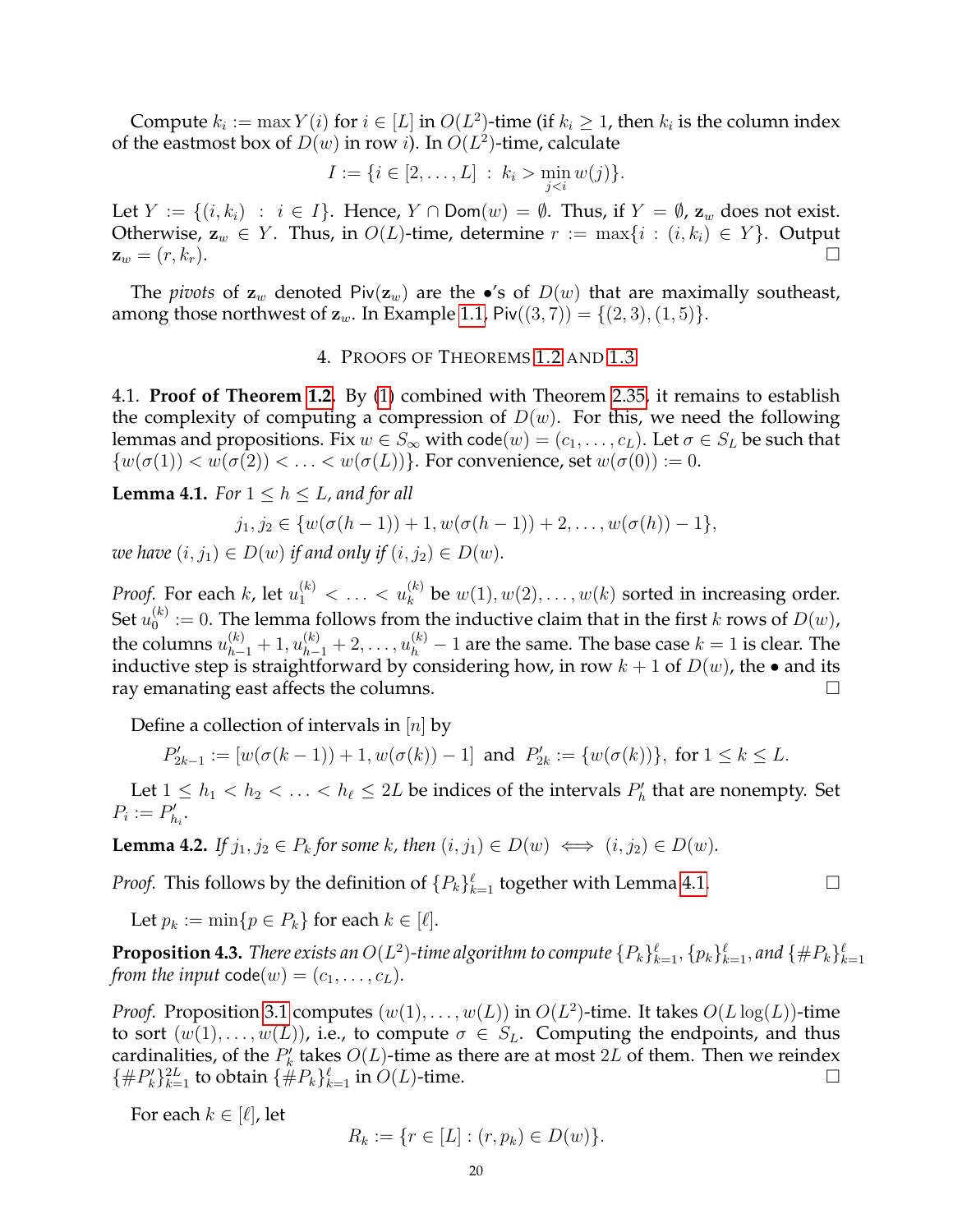<span id="page-20-0"></span>**Proposition 4.4.** Computing  ${R_k}_{k=1}^{\ell}$  *from* code(w) *takes*  $O(L^2)$ -time.

*Proof.* By  $D(w)$ 's definition,  $r \in R_k$  if and only if  $w(r) > p_k$  and  $p_k \notin \{w(i) : i < r\}$ . Propositions [4.3](#page-19-1) and [3.1](#page-18-0) give  ${P_k}_{k=1}^{\ell}$ ,  ${p_k}_{k=1}^{\ell}$  and  ${w(1), \ldots, w(L)}$  in  $O(L^2)$ -time.

*Conclusion of proof of Theorem [1.2:](#page-1-0) Proposition [4.3](#page-19-1) computes*  $\{P_k\}_{k=1}^\ell, \{p_k\}_{k=1}^\ell,$  *and*  $\{\#P_k\}_{k=1}^\ell$ in  $O(L^2)$ -time. Proposition [4.4](#page-20-0) finds  $\{R_k\}_{k=1}^\ell$  in  $O(L^2)$ -time. One checks, using Lemma [4.2,](#page-19-2) that  $C = (L, \{P_k\}_{k=1}^{\ell}, \{p_k\}_{k=1}^{\ell}, \{\#P_k\}_{k=1}^{\ell})$  is a compression of  $D(w)$ . Hence we may apply Theorem [2.35](#page-17-1) by taking  $D := D(w)$ ,  $R_k(\mathcal{C}) := R_k$ ,  $\lambda_k := \#P_k$  for  $k \in [\ell]$  and  $m := L$ . Thus the result follows by [\(1\)](#page-2-1).

4.2. **Proof of Theorem [1.3;](#page-1-1) an application.** Remark [2.26](#page-11-2) combined with [\(18\)](#page-15-3) proves the theorem.  $\Box$ 

Let  $n_{132}(w)$  be the number of 132-patterns in  $w \in S_n$ , that is,

$$
n_{132}(w) = #\{(i, j, k) : 1 \le i < j < k \le n, w(i) < w(k) < w(j)\}.
$$

<span id="page-20-1"></span>**Corollary 4.5.** *There are at least*  $n_{132}(w) + 1$  *distinct vectors*  $\alpha$  *such that*  $c_{\alpha,w} > 0$ *.* 

*Proof.* Suppose  $i < j < k$  index a 132 pattern in w. There is a box b of  $D(w)$  in row j and column  $w(k)$ . There are  $N := n_{132}(w)$  many such boxes,  $b_1, \ldots, b_N$  (all distinct), listed in English language reading order. Let  $M_i$  be boxes in the same column and connected component as  $b_i$  that are weakly north of  $b_i$  and strictly south of any  $b_j$ , where  $j < i$ . Iteratively define fillings  $F_0, F_1, F_2, \ldots, F_N$  of  $D(w)$ :

- $(F_0)$  Fill each box c of  $D(w)$  with the row number of c.
- $(F_i)$  For  $1 \leq i \leq N$ ,  $F_i$  is the same as  $F_{i-1}$  except that  $F_i(\mathsf{c}) := F_{i-1}(\mathsf{c}) 1$  if  $\mathsf{c} \in M_i$ .

Clearly,  $F_0\in$  PerfectTab $_\downarrow(D(w)):=\bigcup_\alpha$  PerfectTab $_\downarrow(D(w),\alpha).$  Inductively assume  $F_{i-1}\in$ PerfectTab<sub>↓</sub> $(D(w))$ . Since labels only decrease,  $F_i$  satisfies the row bound condition. Next we check that each column is strictly increasing. Let  $\mathsf{m}_i$  be the northmost box of  $M_i$ . If  $\mathsf{m}_i$ is adjacent and directly below some  $\mathbf{b}_i$  (for a  $j < i$ ) then

$$
F_i(\mathsf{b}_j) = F_0(\mathsf{b}_j) - 1 < F_0(\mathsf{m}_i) - 1 = F_i(\mathsf{m}_i),
$$

as needed. Otherwise suppose m $_i$  is adjacent and south of a non-diagram position. Let  $\mathsf{d}_i$ (if it exists) be the first diagram box directly north of  ${\sf m}_i$ . Then  $F_0({\sf d}_i) < F_0({\sf m}_i)-1$ . Hence

$$
F_i(\mathsf{d}_i) \leq F_0(\mathsf{d}_i) < F_0(\mathsf{m}_i) - 1 = F_i(\mathsf{m}_i),
$$

verifying column increasingness here as well. That  $F_i$  is column increasing elsewhere is clear since  $F_{i-1}$  is column increasing (by induction) and only labels of  $M_i$  are changed.

It remains to check that every label of  $F_i$  is in  $\mathbb{Z}_{>0}$ . Since each box of  $D(w)$  is decremented at most once, the only concern is there is a box x in the first row that appears in some  $M_i$ , since then  $F_0(\mathsf{x}) = 1$  and  $F_i(\mathsf{x}) = 0$ . However, in this case  $\mathsf{b}_i$  must be in Dom(w), which implies that the "1" in the 132-pattern associated to  $b_i$  could not exist, a contradiction. Thus  $F_i \in$  Perfect Tab<sub>↓</sub> $(D(w))$ , completing the induction.

Finally, under Theorem [1.3,](#page-1-1) each  $F_i$  corresponds to a distinct exponent vector since the sum of the labels is strictly decreasing at each step  $F_{i-1} \mapsto F_i$ . . <sup>1</sup> на то во полно от полно от полно от полно от полно от полно от полно от полно от полно от полно от полно о<br>От полно от полно от полно от полно от полно от полно от полно от полно от полно от полно от полно от полно

From Corollary [4.5,](#page-20-1) this result of A. Weigandt [\[15\]](#page-29-1) is immediate:

<span id="page-20-2"></span>**Corollary 4.6** (A. Weigandt's 132-bound).  $\mathfrak{S}_w(1,1,1,\ldots,1) \ge n_{132}(w) + 1$ .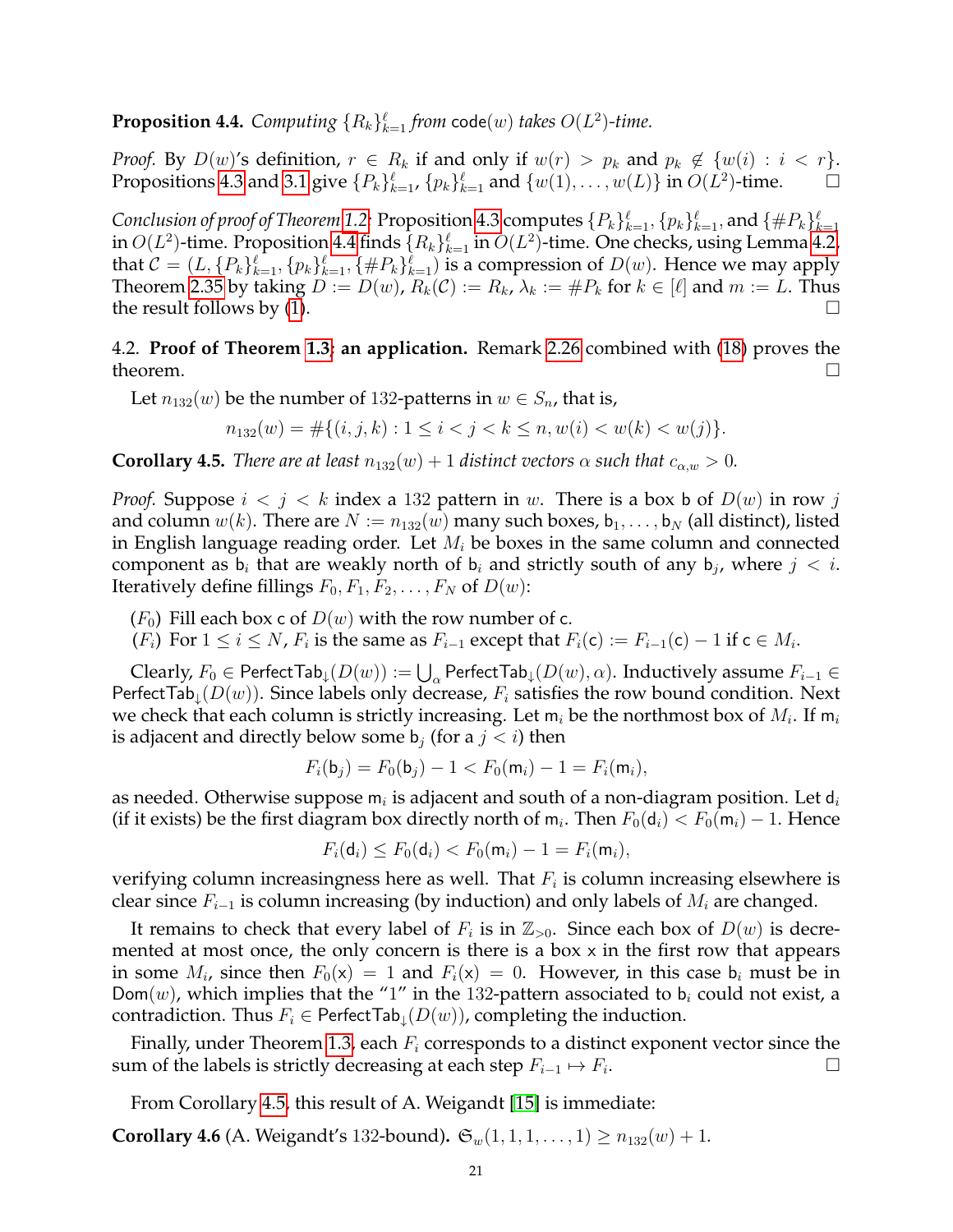As shown in [\[15\]](#page-29-1), Corollary [4.6](#page-20-2) in turn implies  $\mathfrak{S}_w(1,1,\ldots,1) \geq 3$  if  $n_{132}(w) \geq 2$ , a recent conjecture of R. P. Stanley [\[13\]](#page-29-2).

# 5. COUNTING  $c_{\alpha,w}$  is in #P

<span id="page-21-4"></span><span id="page-21-0"></span>5.1. **Vexillary permutations.** A permutation  $w \in S_n$  is *vexillary* if there does not exist a 2143 *pattern*, i.e., indices  $i < j < k < l$  such that w has the pattern  $w(j) < w(i) <$  $w(l) < w(k)$ . For example,  $w = 53841267$  is not vexillary; we underlined the positions of a 2143 pattern. *Fulton's criterion* states that w is vexillary if and only if there do not exist  $(a, b), (c, d) \in \text{Ess}(w)$  such that  $a < c$  and  $b < d$ . In Example [1.1,](#page-1-2) w is not vexillary due to  $(1, 4)$  and  $(3, 7)$ . Our main reference for this subsection is [\[8,](#page-28-2) Chapter 2].

We will also use this characterization of vexillary permutations:

<span id="page-21-3"></span>**Theorem 5.1.** [\[6\]](#page-28-7) *Given*  $\text{code}(w) = (c_1, \ldots, c_L) \in \mathbb{Z}_{\geq 0}^n$ , w vexillary if and only if

- (i) if *i* is such that  $c_i > c_{i+1}$ , then  $c_i > c_j$  for any  $j > i$ , and
- (ii) *if i*, *h* are such that  $c_i \ge c_h$ , then  $\#\{j : i < j < h, c_j < c_h\} \le c_i c_h$ .

The *shape* of a vexillary permutation v is the partition  $\lambda(v)$  formed by sorting code(v) =  $(c_1, c_2, \ldots)$  into decreasing order. Now, if  $c_i \neq 0$ , let  $e_i$  be the greatest integer  $j \geq i$  such that  $c_j \geq c_i$ . The *flag* 

$$
\phi(v) = (\phi_1 \le \phi_2 \le \ldots \le \phi_m)
$$

for  $v$  is the sequence of  $e_i$ 's sorted into increasing order; see, e.g., [\[8,](#page-28-2) Definition 2.2.9].

<span id="page-21-1"></span>*Example* 5.2*.* Consider code(v) =  $(5, 1, 3, 1, 2)$  for the vexillary  $v = 6253714$ . Here

$$
e = (1, 5, 3, 5, 5), \phi(v) = (1, 3, 5, 5, 5)
$$
 and  $\lambda(v) = (5, 3, 2, 1, 1).$ 



For a partition  $\lambda = (\lambda_1 \geq \lambda_2 \geq \ldots \geq \lambda_m \geq 0)$  and a flag  $\phi = (\phi_1 \leq \phi_2 \leq \ldots \leq \phi_m)$  of positive integers, define the *flagged Schur function*

$$
S_{\lambda}(\phi) = \det |h_{\lambda_i - i + j}(\phi_i)|_{i,j = 1,\dots,m},
$$

where

<span id="page-21-2"></span>
$$
h_k(n) = \sum_{1 \le i_1 \le \dots \le i_k \le n} x_{i_1} \cdots x_{i_k}
$$

is the complete homogeneous symmetric polynomial of degree  $k$ . Furthermore,

(21) 
$$
\mathfrak{S}_v = S_{\lambda(v)}(\phi(v)), \text{ for } v \text{ vexillary}.
$$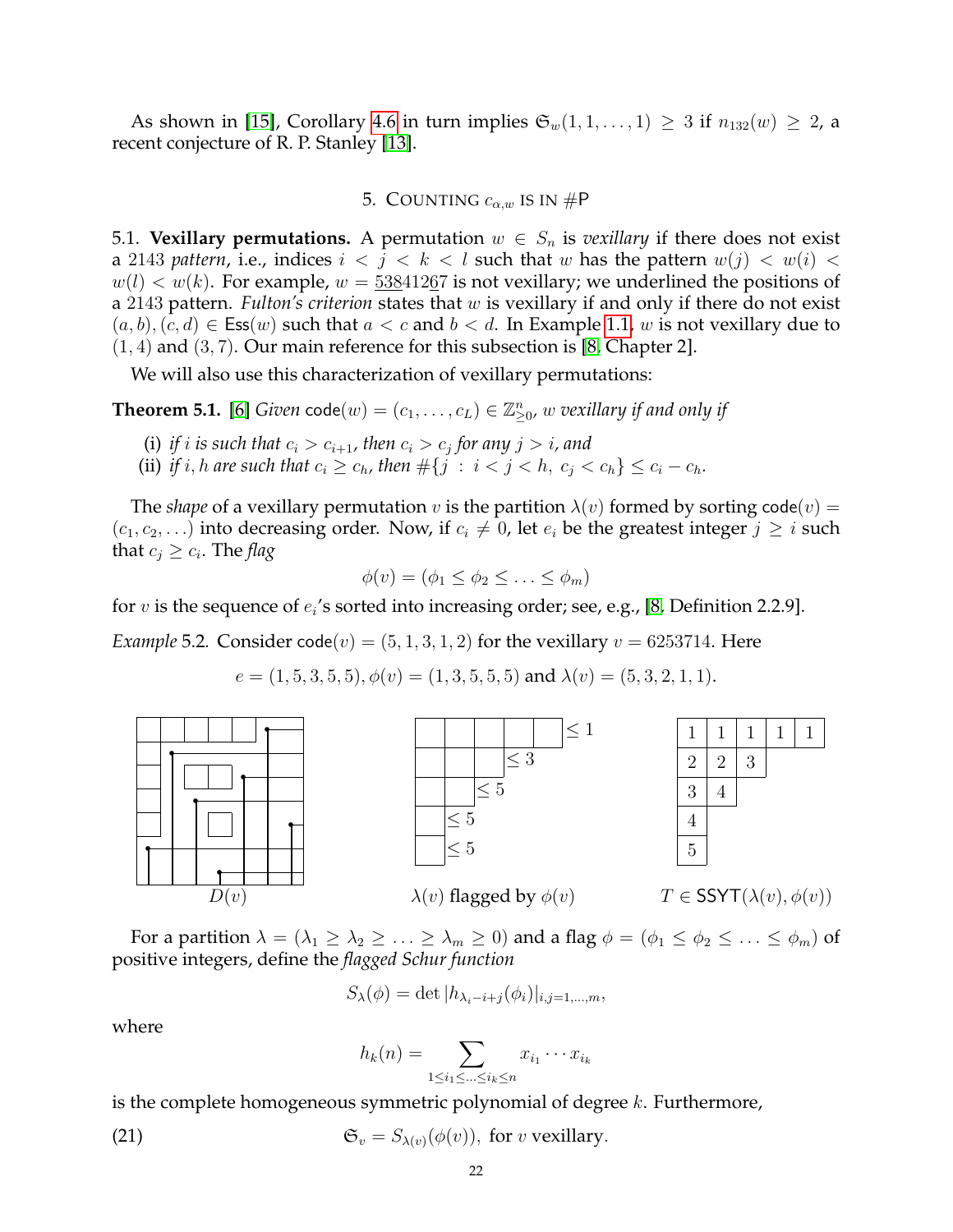A semistandard Young tableau of shape  $\lambda$  is *flagged* by  $\phi$  if its entries in row *i* are  $\leq \phi_i$ ; see Example [5.2.](#page-21-1) Denote the set of such tableaux by  $SSYT(\lambda, \phi)$ . Then

<span id="page-22-1"></span>(22) 
$$
S_{\lambda}(\phi) = \sum_{T \in \text{SSYT}(\lambda, \phi)} x^{\text{content}(T)}.
$$

where content $(T) = (\mu_1, \ldots, \mu_{\ell(\lambda)})$  such that  $\mu_i$  is the number of  $i'$ s in  $T.$ 

5.2. **Graphical transition.** The transition recurrence for  $\mathfrak{S}_w$  was found by A. Lascoux and M.-P. Schützenberger [\[6\]](#page-28-7). This is transition for the case discussed in [\[5\]](#page-28-8):

**Theorem 5.3** ([\[6\]](#page-28-7), cf. [\[5\]](#page-28-8)). Let  $z_w = (r, c)$  and  $w' = w \cdot (r \; k)$  where  $k = w^{-1}(c)$ . Then

<span id="page-22-0"></span>(23) 
$$
\mathfrak{S}_w = x_r \mathfrak{S}_{w'} + \sum_{w''=w' \cdot (i \ k)} \mathfrak{S}_{w''},
$$

*where the summation is over*  $\{i : (i, w(i)) \in \text{Piv}(\mathbf{z}_w)\}.$ 

We will use the *graphical* transition tree  $\mathcal{T}(w)$  of [\[5\]](#page-28-8). This reformulates [\(23\)](#page-22-0) in terms of Rothe diagrams and certain moves on these diagrams. By definition,  $D(w)$  (equivalently w) will label the root of  $\mathcal{T}(w)$ . If w is vexillary, stop. Otherwise, there exists an accessible box  $z_w = (r, c) \in D(w)$  (if not,  $D(w) = \text{Dom}(w)$ , contradicting w is not vexillary).

The children of  $D(w)$  are Rothe diagrams resulting from two types of moves:

- (T.1) *Deletion moves*: remove  $\mathbf{z}_w$  from  $D(w)$ . The resulting diagram is  $D(w')$ . Add an edge  $D(w) \xrightarrow{x_r} D(w')$ .
- (T.2) *March moves*: There is a move for each  $x^{(i)} = (i, w(i)) \in \text{Piv}(\mathbf{z}_w)$ . Let R be the rectangle with corners  $\mathbf{z}_w$  and  $\mathbf{x}^{(i)}$ . Remove  $\mathbf{x}^{(i)}$  and its rays from  $G(w)$  to form  $G^{(i)}(w)$ . Order the boxes  $\{ \mathsf{b}_i \}_{i=1}^r$  in  ${\mathcal{R}}$  in English reading order. Move  $\mathsf{b}_1$  strictly north and strictly west to the closest position not occupied by other boxes of  $D(w)$ or rays from  $G^{(i)}(w)$ . Repeat with  $b_2, b_3, \ldots$  where  $b_j$  may move into a square left unoccupied by earlier moves. The resulting diagram will be  $D(w'')$  where  $w'' =$  $w' \cdot (i \; k)$ . Add an edge  $D(w) \stackrel{i}{\longrightarrow} D(w'')$ .

Repeat for each child  $D(u)$ . Stop when u vexillary; these permutations are the leaves  $\mathcal{L}(w)$  of  $\mathcal{T}(w)$ . (Multiple leaves may be labelled by the same permutation.)

*Example* 5.4. Let  $w = 53841267$ . We compute the march move 2 for the pivot  $(2, 3)$ :



The moved boxes during  $D(w) \mapsto D(w'')$  are shaded gray.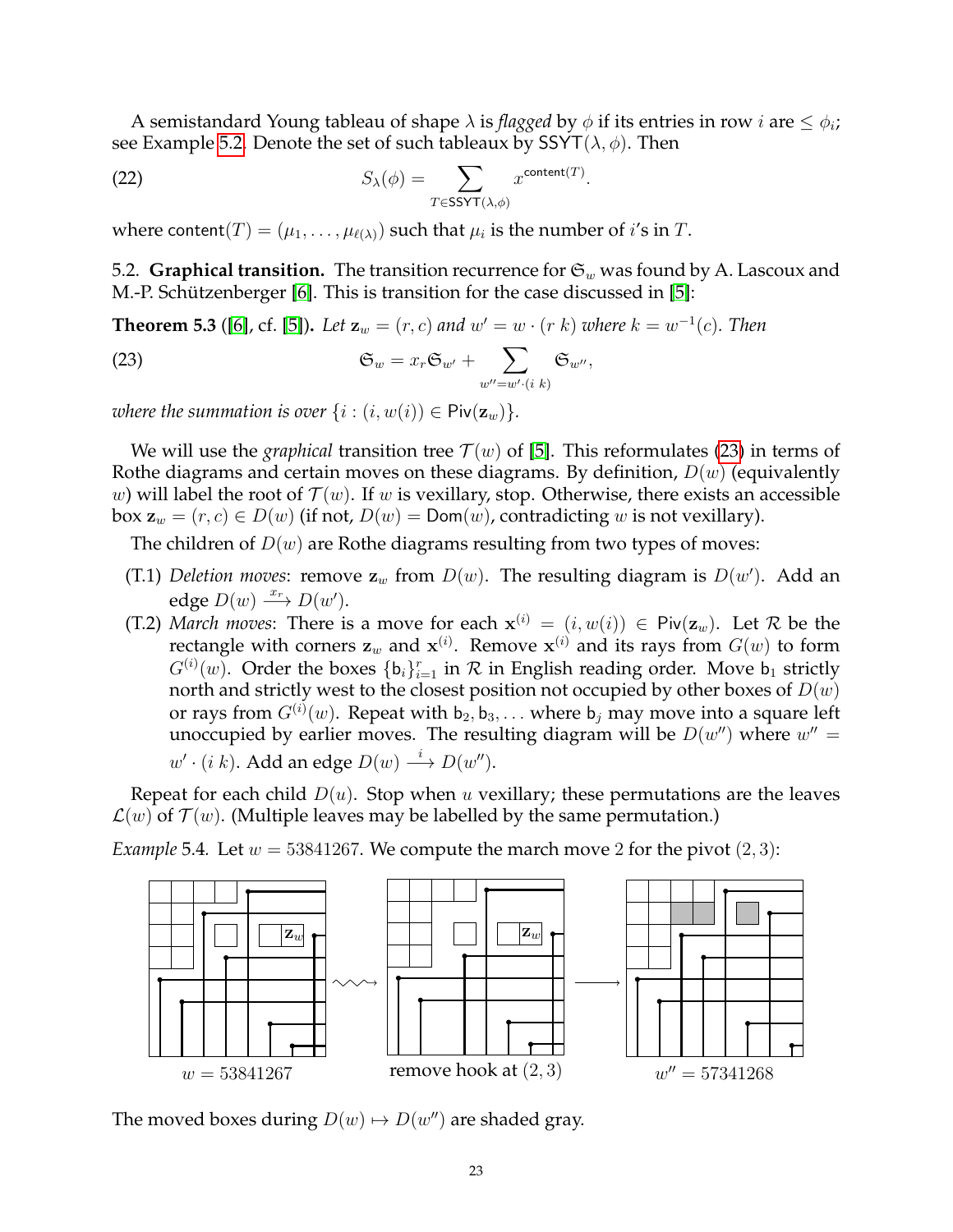*Example* 5.5*.* Let  $w = 53861247$ . Using  $\mathcal{T}(w)$  from Figure [1,](#page-23-0) we compute

$$
\mathfrak{S}_w = x_4 \cdot \mathfrak{S}_{73541268} + x_4 \cdot \mathfrak{S}_{57341268} + x_3^2 x_4 \cdot \mathfrak{S}_{53641278} + x_3 x_4 \cdot \mathfrak{S}_{63541278} + x_3 x_4 \cdot \mathfrak{S}_{56341278} + \mathfrak{S}_{74531268} + \mathfrak{S}_{57431268} + x_3^2 \cdot \mathfrak{S}_{54631278} + x_3 \cdot \mathfrak{S}_{64531278} + x_3 \cdot \mathfrak{S}_{56431278}.
$$

For instance,  $c_{(4,2,5,3),w}:=[x_1^4x_2^2x_3^5x_4^3]\mathfrak{S}_w=1$  is witnessed by

- the path  $w \xrightarrow{x_4} \bullet \xrightarrow{x_3} \bullet \xrightarrow{x_3} u = 53641278$ , and
- the semistandard tableau

$$
T = \frac{\boxed{1 \mid 1 \mid 1 \mid 1}}{\boxed{3 \mid 3}}
$$
 of shape  $\lambda(u)$ , flagged by  $\phi(u) = (1, 3, 4, 4)$ .

Proposition [5.9](#page-24-0) below formalizes a rule for  $c_{\alpha,w}$  in terms of such pairs.



<span id="page-23-0"></span>FIGURE 1.  $\mathcal{T}(w)$  for  $w = 53861247$  where the accessible boxes are marked with z and those boxes of the parent which moved are shaded gray.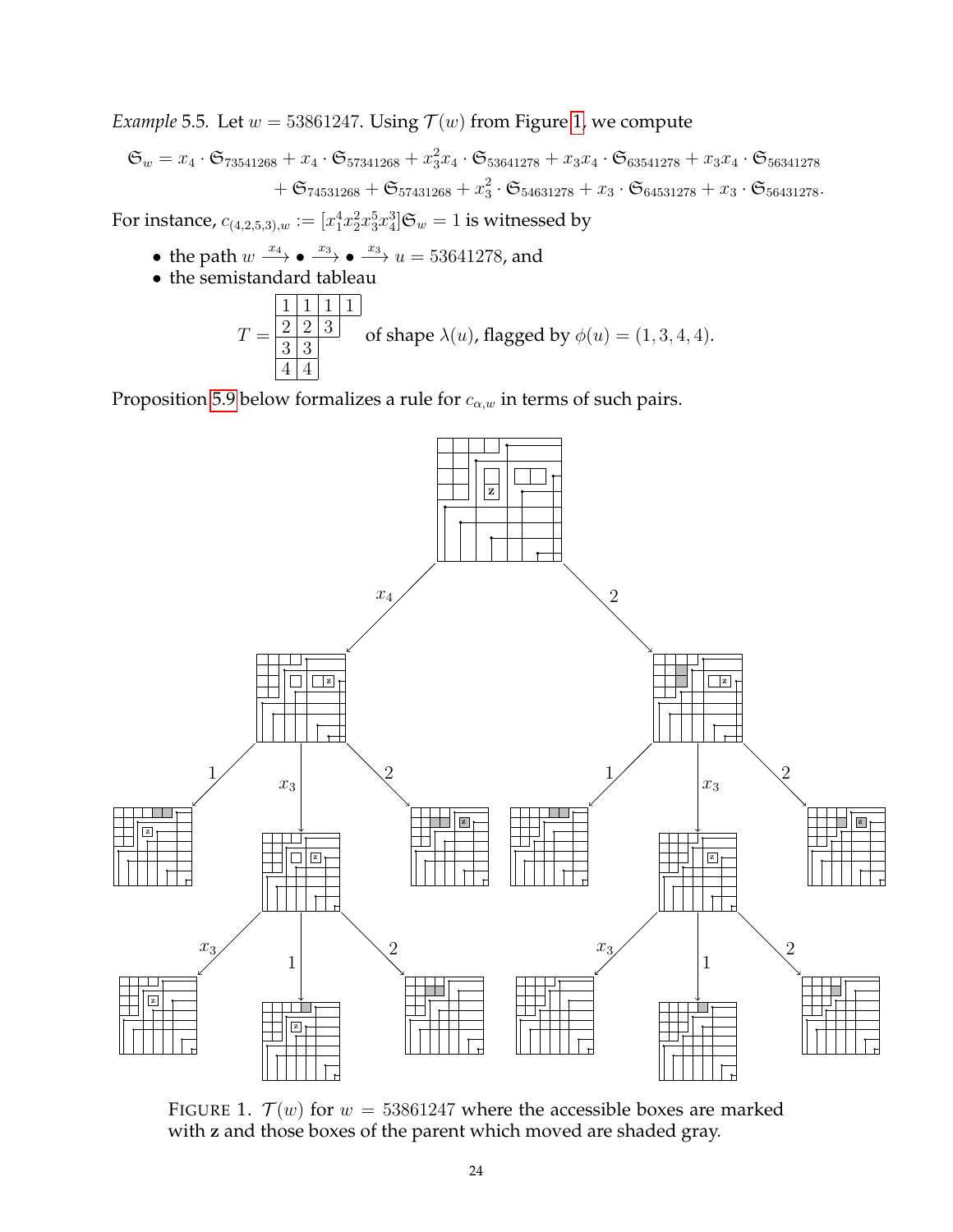# 5.3. **Proof of** #P**-ness.** The technical core of our proof of Theorem [1.5](#page-2-2) is to show:

<span id="page-24-1"></span>**Theorem 5.6.** *The problem of computing*  $c_{\alpha,w}$ , given input  $\alpha$  and code(w), is in #P.

Define X to be the set consisting of pairs  $(S, R)$  where:

- (X.1)  $S = (s_1, \ldots, s_h)$ ,  $s_t \in [L] \cup \{(x_k, m_t) : k \in [L], m_t \in \mathbb{Z}_{>0}\}\$  such that if  $s_t = (x_k, m_t)$ then  $s_{t+1} \neq (x_k, m_{t+1})$  for  $t < h$ , and
- (X.2)  $R = (r_{ij})_{1 \le i,j \le L}$ , where  $r_{ij} \in \mathbb{Z}_{\ge 0}$ .

Fix  $w \in S_\infty$  and a vexillary permutation  $v \in S_\infty$ . A  $(w, v)$ -transition string is a sequence  $S = (s_1, \ldots, s_h)$  satisfying (X.1) such that if we interpret  $i$  as  $\bullet \stackrel{i}{\longrightarrow} \bullet$  and  $(x_k, m_t)$  as  $\bullet \xrightarrow{x_k} \bullet \cdots \bullet \xrightarrow{x_k} \bullet (m_t\text{-times})$  then S describes a path from w to (a leaf labelled by) v in  $\mathcal{T}(w)$ . Let Trans $(w, v)$  be the set of such sequences.

The *deletion weight* of  $S \in Trans(w, v)$  is

$$
\mathsf{delwt}(S) = \sum m_t \cdot \vec{e_r},
$$

where the summation is over  $1 \le t \le h$  such that  $s_t = (x_t, m_t) \in S$  for some  $r \in [L]$ (depending on t). Here  $\vec{e_r} \in \mathbb{Z}_{\geq 0}^L$  is the r-th standard basis vector and L is the length of  $\text{code}(w) = (c_1, c_2, \dots, c_L).$ 

*Example* 5.7. In Figure [1](#page-23-0) we read the ( $w = 53861247$ ,  $v = 54631278$ )-transition string  $S =$  $(2,(x_3,2))$  as the path  $w \stackrel{2}{\longrightarrow} \bullet \stackrel{x_3}{\longrightarrow} \bullet \stackrel{x_3}{\longrightarrow} v$ . Here, delwt $(S) = (0,0,2,0)$ .

Suppose T is a tableau of shape  $\lambda = (\lambda_1 \geq \lambda_2 \geq \ldots \geq \lambda_L \geq 0)$ , with entries in [L] and weakly increasing along rows. Define

$$
R(T) = (r_{ij})_{1 \le i,j \le L}
$$

to be the  $L \times L$  matrix where  $r_{ij}$  is the number of j's in row i of T.  $R(T)$  encodes T. As pointed out in (a preprint version of) [\[10\]](#page-28-9), T might have exponentially many (in  $L$ ) boxes, whereas  $R(T)$  is a  $O(L^2)$  description of T.

*Example* 5.8*.* If  $\lambda = (4, 3, 1, 0, 0)$  and

$$
T = \frac{\boxed{1 \mid 1 \mid 2 \mid 3}}{4} \longleftrightarrow R(T) = \begin{pmatrix} 2 & 1 & 1 & 0 & 0 \\ 0 & 1 & 0 & 1 & 1 \\ 0 & 0 & 0 & 1 & 0 \\ 0 & 0 & 0 & 0 & 0 \\ 0 & 0 & 0 & 0 & 0 \end{pmatrix}
$$

Let  $X_{\alpha,w} = \{(S, R(T))\} \subseteq X$  such that the following hold:

 $(X.1')$   $S \in Trans(w, v)$ , (X.2')  $T \in \text{SSYT}(\lambda(v), \phi(v))$ , and  $(X.3')$  delwt $(S)$  + content $(T) = \alpha$ .

<span id="page-24-0"></span>**Proposition 5.9.**  $c_{\alpha,w} = \#X_{\alpha,w}$ .

*Proof.* Iterating [\(23\)](#page-22-0),

$$
\mathfrak{S}_w = \sum_{\text{vovillary } v \in S} \sum_{S \in \text{Tranc}(w, v)} x^{\text{delwt}(S)} \mathfrak{S}_v.
$$

vexillary  $v \in S_{\infty}$  S∈Trans $(w, v)$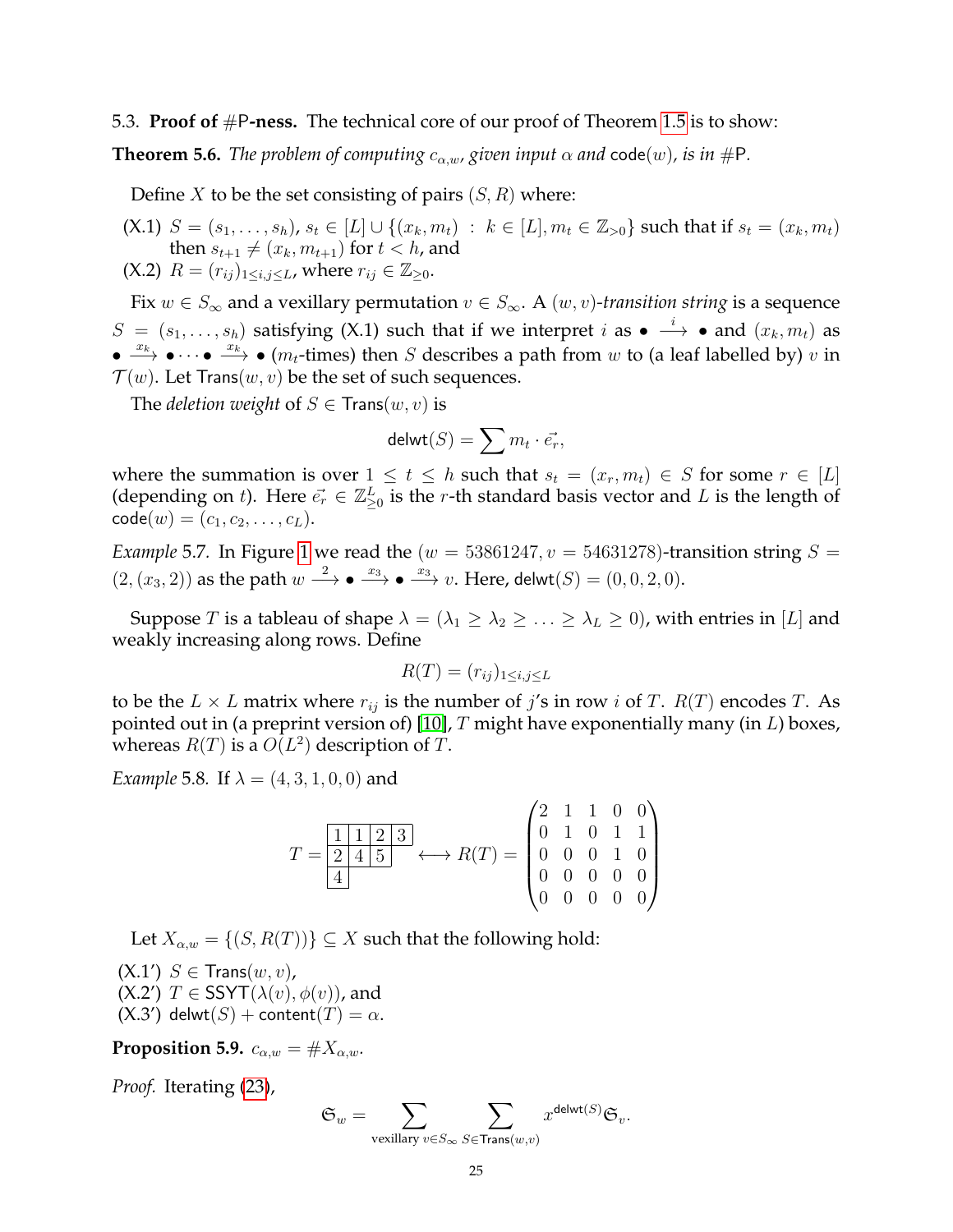Hence

<span id="page-25-0"></span>(24) 
$$
c_{\alpha,w} = \sum_{\text{vexillary } v \in S_{\infty}} \sum_{S \in \text{Trans}(w,v)} [x^{\alpha}] x^{\text{delwt}(S)} \mathfrak{S}_v.
$$

The result then follows from by  $(21)$ ,  $(22)$ , and  $(24)$  combined.

<span id="page-25-1"></span>**Proposition 5.10** (cf. [\[6\]](#page-28-7)). Let  $\text{code}(w) = (c_1, \ldots, c_L)$ . Suppose  $D(w')$  is obtained from  $D(w)$ using move (T.1) and  $D(w'')$  is obtained from  $D(w)$  with move (T.2) for a pivot in row  $i.$  There is *an* O(L 2 )*-time algorithm to compute*

- (I)  $\text{code}(w') = (c_1, \ldots, c_{r-1}, c_r 1, c_{r+1}, \ldots, c_L)$  and
- (II)  $\text{code}(w'') = (c_1, \ldots, c_{i-1}, c_i + b, c_{i+1}, \ldots, c_{r-1}, c_r b, c_{r+1}, \ldots, c_L)$ , for some  $b \in \mathbb{Z}_{>0}$ .

*Proof.* By Proposition [3.2,](#page-18-1) determine  $z_w := (r, c)$  in  $O(L^2)$ -time.

For (I),  $D(w')$  is obtained from  $D(w)$  by deleting  $z_w$ ; so the expression in (I) is clear.

For (II), using Proposition [3.1,](#page-18-0) we can find  $\mathbf{x} = (i, w(i))$ , in  $O(L^2)$ -time; this is our (T.2) pivot. Notice that row r of  $D(w) \cap \mathcal{R}$  is nonempty (it contains  $z_w = (r, c)$ ); let b be the number of boxes in this row. It is straightforward from the graphical description of  $\mathcal R$  in terms of Rothe diagrams that each row of  $D(w) \cap \mathcal{R}$  either has zero boxes or  $b > 0$  boxes. Moreover, the d-th box (say, from the left) of each row are in the same column.

Suppose  $j_1, \ldots, j_m \in [i + 1, r]$  index the rows where  $D(w) \cap \mathcal{R} \neq \emptyset$  (and thus has b boxes). (T.2) moves the b boxes of  $j_1$  to row i and moves the b boxes of  $j_q$  to row  $j_{q-1}$  for  $q = 2, \ldots, m$ . As explained above  $j_m = r$ , so (T.2) moves no boxes into row r. Thus row r of  $D(w'') \cap \mathcal{R}$  has zero boxes.

It remains to compute  $b$  in  $O(L^2)$ -time. Using Proposition [3.1](#page-18-0) compute, in  $O(L^2)$ -time,

$$
m := \# \{ h < r \; : \; w(h) < w(i) \}.
$$

Clearly  $b = c_r - [(w(i) - 1) - m]$ . □

Let  $s_t = (x_r, m_t)$ , as in (X.1), be a valid (multi)-deletion move on  $u \in \mathcal{T}(w)$ . Let  $u^{\langle m \rangle} \in$  $\mathcal{T}(w)$  be defined by  $u \xrightarrow{x_k} \bullet \cdots \bullet \xrightarrow{x_k} u^{\langle m_t \rangle}$  ( $m_t$ -times).

<span id="page-25-3"></span>**Proposition 5.11.** *Suppose*  $u \in \mathcal{T}(w)$  *where*  $\text{code}(u) = (\tilde{c}_1, \ldots, \tilde{c}_{L'})$ *. Let*  $s_t = (x_k, m_t)$  *or*  $s_t = i$ be as in (X.1). Given input  $\mathsf{code}(u)$  and  $s_t$ , there is an  $O(L^2)$  algorithm to respectively determine *if*  $u \xrightarrow{x_k} \bullet \cdots \bullet \xrightarrow{x_k} u^{\langle m_t \rangle}$  ( $m_t$ -times) or  $u \xrightarrow{i} u''$  occurs in  $\mathcal{T}(w)$  and (if yes) to compute

- $\text{code}(u^{\langle m_t \rangle})$  in the case  $s_t = (x_k, m_t)$  (a multi-deletion move (T.1)), or
- $code(u'')$  *in the case*  $s_t = i$  *(a march move (T.2)).*

*Proof.* By Proposition [5.10,](#page-25-1)  $L' \leq L$ . Thus in our run-time analysis, we replace L' by L.

Proposition [3.2](#page-18-1) finds  $z_u := (r, c)$  (or determines it does not exist) in  $O(L^2)$ -time. If  $z_u$ does not exist then  $u$  is dominant and thus vexillary; output  $s_t$  is invalid. Thus we assume henceforth that  $z_u$  exists.

Case 1:  $(s_t = (x_k, m_t)$ .) Proposition [3.1](#page-18-0) finds  $u(1), \ldots, u(L')$  in  $O(L^2)$ -time. Determine (taking  $O(L^2)$  time) if

<span id="page-25-2"></span>(25) 
$$
c_r - \left( \left( \min_{i \in [r]} u(i) \right) - 1 \right) \geq m_t,
$$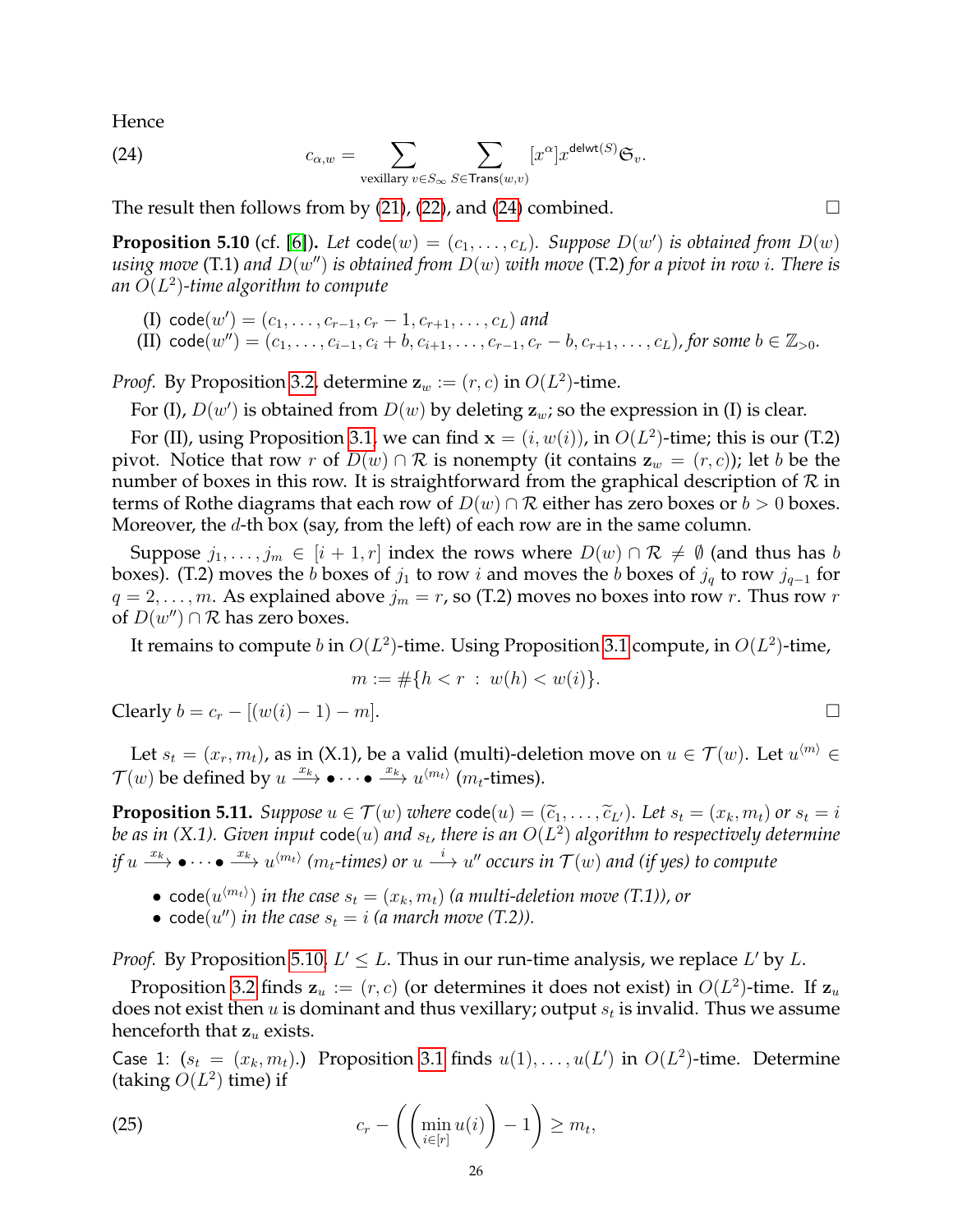holds. We claim that  $s_t$  is valid if and only if [\(25\)](#page-25-2) holds and  $k=r.$  Indeed, observe

(26) 
$$
\#\{\text{boxes in row } r \text{ of } \text{Dom}(u)\} = \left(\min_{i \in [r]} u(i)\right) - 1.
$$

Thus, [\(25\)](#page-25-2) is equivalent to the existence of  $m_t$  boxes in row r of  $D(u) \setminus Dom(u)$ . By (T.1), if  $k = r$  this is equivalent to being able to apply  $\bullet \xrightarrow{x_r} \bullet$  successively  $m_t$ -times.

Finally, if  $s_t$  is valid, by  $m_t$  applications of Proposition [5.10](#page-25-1) (I),

(27) 
$$
\operatorname{code}(u^{\langle m_t \rangle}) = (\widetilde{c}_1, \ldots, \widetilde{c}_{r-1}, \widetilde{c}_r - m_t, \widetilde{c}_{r+1}, \ldots, \widetilde{c}_{L'}).
$$

Hence we can output [\(27\)](#page-26-0) in  $O(L^2)$ -time.

Case 2:  $(s_t = i)$  By Proposition [3.1,](#page-18-0) determine  $u(1), \ldots, u(L')$  from code $(u)$  in  $O(L^2)$ -time. In particular this computes  $\mathbf{x} := (i, u(i))$  in  $O(L^2)$ -time. To decide if  $s_t$  is valid we must determine if  $x \in \text{Piv}(\mathbf{z}_u)$ . To do this, first calculate (in  $O(L)$ -time)

<span id="page-26-1"></span><span id="page-26-0"></span>
$$
u_{NW}(\mathbf{z}_u) := \{ (j, u(j)) \; : \; j < r, u(j) < c \}.
$$

By definition,

$$
\text{Piv}(\mathbf{z}_u) = \{ (j, u(j)) \in u_{NW}(\mathbf{z}_u) : \nexists (h, u(h)) \in u_{NW}(\mathbf{z}_u) \text{ with } h > j, u(h) > u(j) \}.
$$

Piv( $z_u$ ) takes  $O(L)$ -time to compute since  $\#u_{NW}(z_u) \leq r-1 \leq L-1$ . Hence we check if  $x \in \text{Piv}(z_u)$  in  $O(L)$ -time. If this is false, we output a rejection. Otherwise, Proposition  $5.10$  outputs code $(u^{\prime\prime})$  in  $O(L^2)$ )-time.  $\Box$ 

<span id="page-26-3"></span>**Proposition 5.12.** If  $S = (s_1, \ldots, s_h) \in \text{Trans}(w, v)$  then  $h \leq L^2$ .

*Proof.* Let  $w := w_0 \stackrel{s_1}{\longrightarrow} w_1 \stackrel{s_2}{\longrightarrow} \dots \stackrel{s_h}{\longrightarrow} w_h = v$  be the path in  $\mathcal{T}(w)$  associated to S. By (T.1) and (T.2),  $\mathbf{z}_{w_{t+1}}$  is weakly northwest of  $\mathbf{z}_{w_t}.$  Hence, for any fixed  $r$ , those  $t \in [0, h-1]$  with  $\mathbf{z}_{w_t}$  in row  $r$  form an interval  $I^{(r)}\subseteq [0,h-1].$  Since  $1\leq r\leq L$ , it suffices to prove

(28) 
$$
\#I^{(r)} \leq 2(r-1).
$$

By  $(X.1)$  the transition moves acting on row r alternate between multi-(T.1) moves  $(x_r, m_t)$  and (T.2) moves. Thus to show [\(28\)](#page-26-1), it is enough to prove

<span id="page-26-2"></span>(29) 
$$
\#\{t \in I^{(r)} : w_{t-1} \to w_t \text{ is a (T.2) move}\} \leq r-1.
$$

Consider a march move *i* with  $\mathbf{z}_{w_{t-1}} = (r, c)$  and  $\mathbf{x} = (i, w_{t-1}(i)) \in \text{Piv}(\mathbf{z}_{w_{t-1}})$ . By (T.2), if  $(r, c') \in D(w_{t-1})$  is in the same connected component as  $z_{w_{t-1}}$ , the move *i* takes  $(r, c')$ strictly north of row  $r$ . Thus, each march move strictly reduces the number of components in row r. Let  $t_0 = \min\{t \in I^{(r)}\}$ . Since there are at most  $r \bullet 's$  weakly above row  $r$ ,  $D(w_{t_0})$ has at most  $r - 1$  (non-dominant) components in row r. Hence [\(29\)](#page-26-2) holds, as desired.  $\Box$ 

<span id="page-26-4"></span>**Proposition 5.13.** Let v be vexillary with  $code(v) = (c_1, \ldots, c_{L'})$  and  $L' \leq L$ . There exists an  $O(L^2)$ -time algorithm to check if  $R = (r_{ij})_{1 \le i,j \le L'}$  is  $R = R(T)$  for some  $T \in \text{SSYT}(\lambda(v), \phi(v))$ .

*Proof.* Since  $L' \leq L$ , it is  $O(L^2)$ -time to calculate  $\phi(v)$ ,  $\lambda(v)$ . Let

$$
\lambda_i := \sum_{j=1}^{L'} r_{ij}, \text{ for } 1 \le i \le L'.
$$

First verify (in  $O(L)$ -time) that  $\lambda_i \geq \lambda_{i+1}$  for  $1 \leq i \leq L'-1$ . Then  $R = R(T)$  where T is the (unique) row weakly increasing tableau of shape  $\lambda$  with  $r_{ij}$  many  $j$ 's in row i.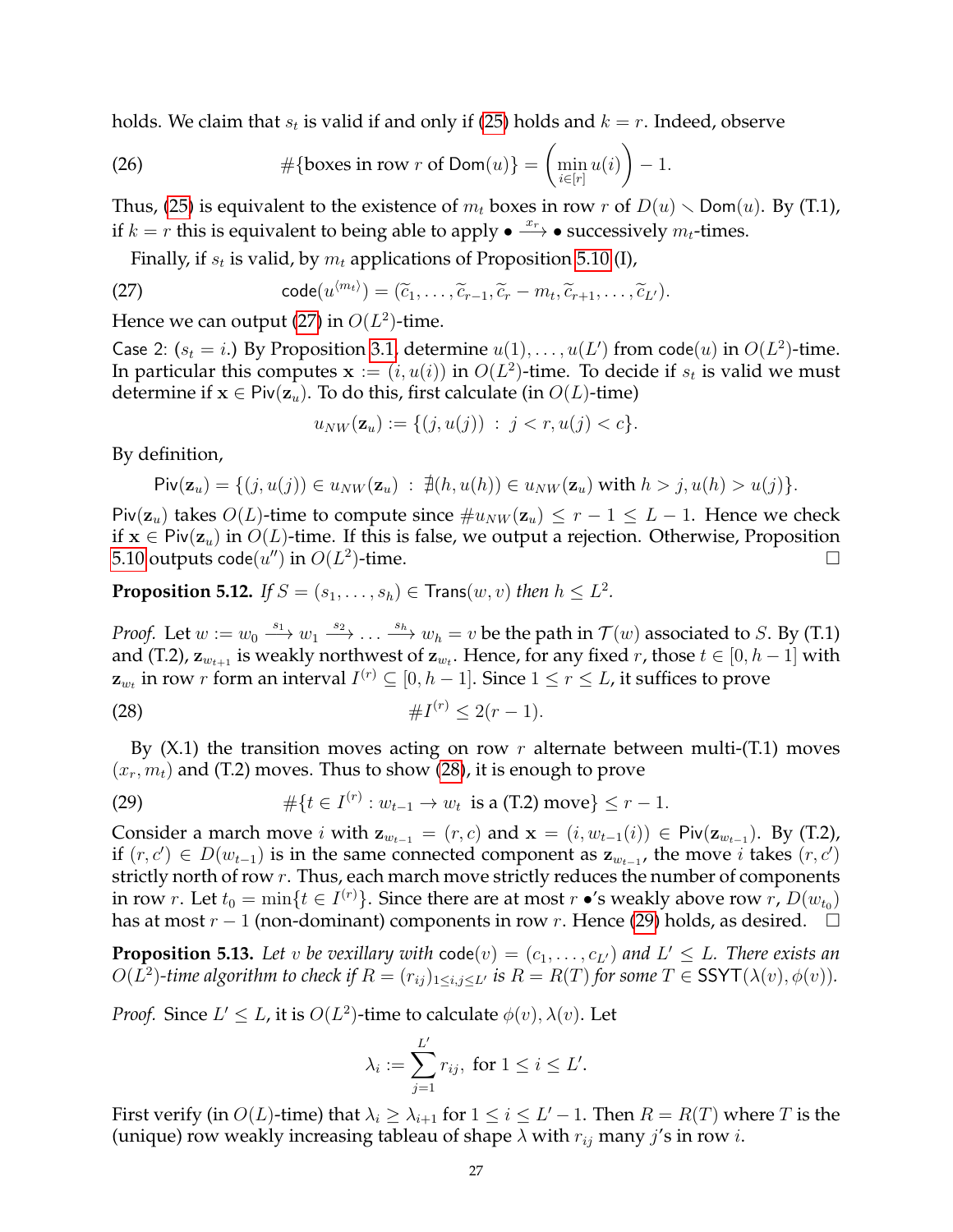To verify  $T \in \text{SSYT}(\lambda(v), \phi(v))$  we must check that it is (i) is flagged by  $\phi(v)$ , (ii) has shape  $\lambda(v)$ , and (iii) is semistandard. For (i), we need

<span id="page-27-2"></span>(30) 
$$
r_{ij} = 0
$$
 if  $j > \phi(v)_i$ , for all  $i, j \in [L']$ .

For (ii), we need

<span id="page-27-0"></span>(31) 
$$
\lambda_i = \lambda(v)_i \text{ for each } i \in [L'].
$$

For (iii), it remains to ensure that  $T$  is column strict, i.e.,

<span id="page-27-1"></span>(32) 
$$
\sum_{j' \leq j} r_{i+1,j'} \leq \sum_{j' < j} r_{i,j'} \text{ for each } i \in [L'-1], j \in [L'].
$$

We found the inequalities [\(31\)](#page-27-0) and [\(32\)](#page-27-1) from a (preprint) version of [\[10\]](#page-28-9). The inequalities [\(30\)](#page-27-2), [\(31\)](#page-27-0), and [\(32\)](#page-27-1) can be checked in  $O(L^2)$ -time since  $i, j \in [L'] \subseteq [L]$ .

The following completes our proof that we can check that  $(S, R) \in X_{\alpha,w}$  in  $L^{O(1)}$ -time.

<span id="page-27-3"></span>**Proposition 5.14.** *Given*  $(S, R) \in X$  *and*  $(\text{code}(w), \alpha)$ *, one can determine if*  $(S, R) \in X_{\alpha,w}$  *in*  $L^{O(1)}$ -time.

*Proof.* By Propositions [5.11](#page-25-3) and [5.12](#page-26-3) combined, one determines in  $O(L^4)$ -time if S encodes a path  $w := w_0 \stackrel{s_1}{\longrightarrow} w_1 \stackrel{s_2}{\longrightarrow} \cdots \stackrel{s_h}{\longrightarrow} w_h = v$  in  $\mathcal{T}(w)$ . If so, the length of code $(v)$  is at most L. Thus, using Theorem [5.1,](#page-21-3) one checks v is vexillary in  $O(L^3)$ -time. This decides if S satisfies (X.1'). Proposition [5.13](#page-26-4) checks R satisfies (X.2') in  $O(L^2)$ -time. Finally since  $h \leq L^2$ , computing delwt(S) takes  $O(L^2)$ -time. Hence (X.3') is checkable in  $O(L^2)$  time. □

*Proof of Theorem [5.6:](#page-24-1)* By Proposition [5.9,](#page-24-0)  $\#X_{\alpha,w} = c_{\alpha,w}$ . By Proposition [5.12,](#page-26-3)  $(S, R) \in \#X_{\alpha,w}$ only if the list S has at most  $L^2$  elements. Assuming this, we check  $(S, R)$  satisfies  $(X, 1)$ and (X.2) in  $O(L^2)$ -time. Using Proposition [5.14,](#page-27-3) we can verify  $(S, R) \in X_{\alpha,w}$  in  $L^{O(1)}$ -time. Thus, given input  $\alpha$  and code(w), computing  $c_{\alpha,w}$  is in #P.

5.4. **Hardness, and the conclusion of the proof of Theorem [1.5.](#page-2-2)** *Schur polynomials* are an important basis of the vector space of symmetric polynomials. The Schur polynomial  $s_{\lambda} = a_{\lambda+\delta}/a_{\delta}$  where  $\lambda = (\lambda_1 \geq \lambda_2 \geq \cdots \geq \lambda_n \geq 0)$ ,  $a_{\gamma} := \det(x_i^{\gamma_i})$  $\binom{\gamma_j}{i} _{i,j=1}^n$ , and  $\delta=(n-1,n-1)$  $2, \ldots, 2, 1, 0$ . The flagged Schur function of Section [5.1](#page-21-4) is a generalization of the Schur polynomial.

A permutation w is *grassmannian* if it has at most one *descent i*, i.e., where  $w(i) > w(i+1)$ . Given a partition ( $\lambda_1 \geq \lambda_2 \geq \cdots \geq \lambda_L \geq 0$ ) define a grassmannian permutation  $w_{\lambda}$  by setting

<span id="page-27-5"></span><span id="page-27-4"></span>
$$
w_{\lambda}(i) = i + \lambda_{L-i+1}
$$
 for  $1 \leq i \leq L$ .

For  $w_{\lambda}$  grassmannian, it is well-known (see, e.g., [\[8\]](#page-28-2)) that

(33) 
$$
\operatorname{code}(w_{\lambda}) = (\lambda_L, \lambda_{L-1}, \dots, \lambda_1).
$$

Moreover,

(34) 
$$
\mathfrak{S}_{w_{\lambda}} = s_{\lambda}(x_1, \dots, x_L) = \sum_{\alpha \in \mathbb{Z}_{\geq 0}^L} K_{\lambda, \alpha} x^{\alpha},
$$

where  $K_{\lambda,\alpha}$  is the *Kostka coefficient*. This number counts semistandard tableaux of shape  $\lambda$ with content  $\alpha$ .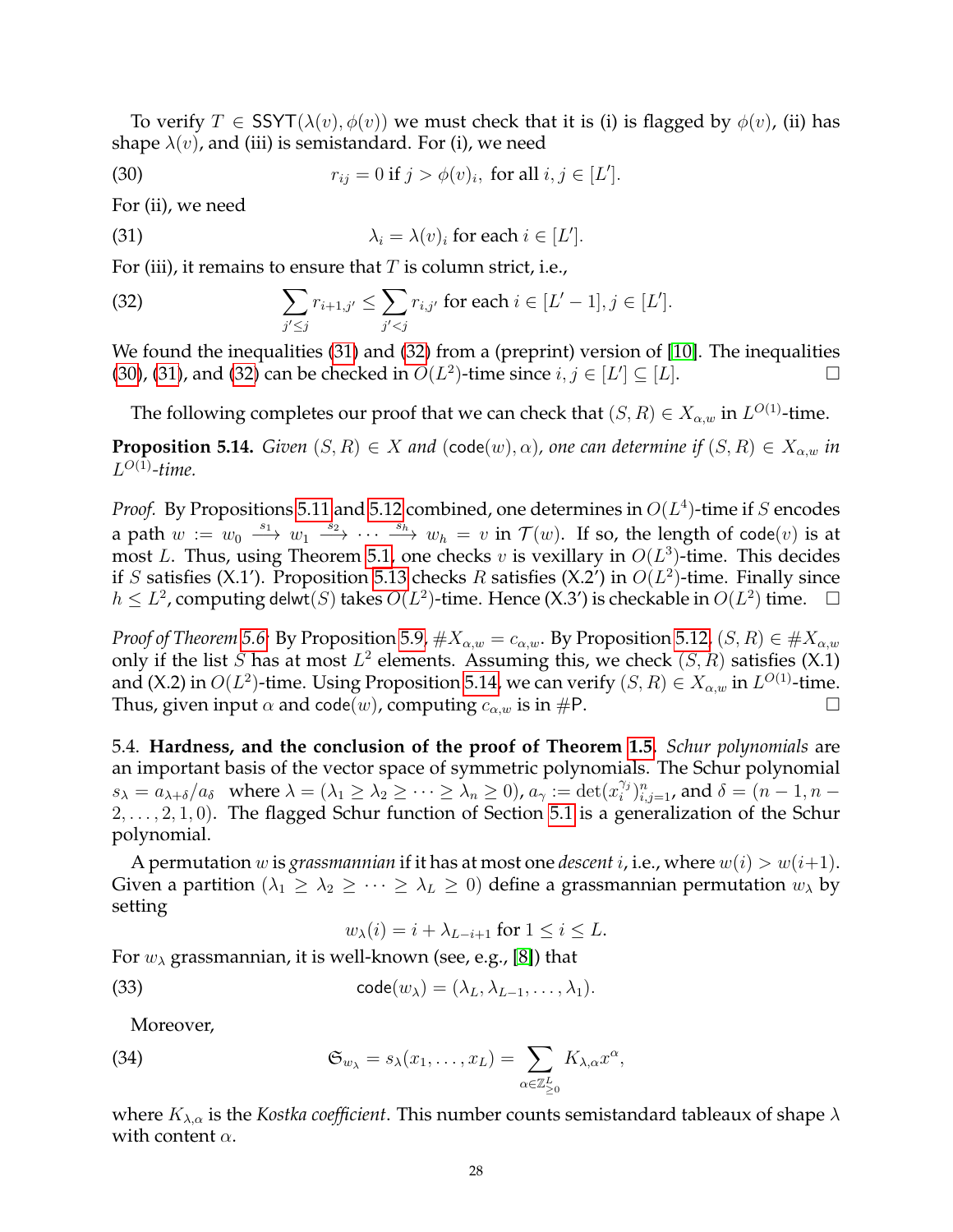<span id="page-28-11"></span>By [\(34\)](#page-27-4),

$$
c_{\alpha,w_{\lambda}} = K_{\lambda,\alpha}.
$$

By Theorem [5.6,](#page-24-1) counting  $c_{\alpha,w}$  is in #P. Suppose there is an oracle to compute  $c_{\alpha,w}$  in polynomial time in the input length of  $(code(w), \alpha)$ . This input length is the same as for the input  $\lambda$ ,  $\alpha$  for  $K_{\lambda,\alpha}$ . Hence [\(33\)](#page-27-5) and [\(35\)](#page-28-11) combined imply a polynomial-time counting reduction from  $\{c_{\alpha,w}\}$  to Kostka coefficients. Now H. Narayanan [\[10\]](#page-28-9) proved that counting  $K_{\lambda,\alpha}$  is a #P-complete problem. Thus counting  $c_{\alpha,w}$  is a #P-complete problem.  $\Box$ 

*Remark* 5.15*.* Suppose the input for counting  $c_{\alpha,w}$  is  $(\alpha, w)$  where  $w \in S_n$  (in one-line notation). Then the above counting reduction is not polynomial time in the input length of the Kostka problem. For example, suppose  $\lambda = \alpha = (2^L, 2^L, \dots, 2^L)$  (L-many). Then the input length of this instance of the Kostka problem is  $2L^2 \in O(L^2)$ . On the other hand,  $w_{\lambda} \in S_{L+2^L}$ . Therefore, a polynomial time algorithm for the Schubert coefficient problem in *n* would have  $\Omega(2^L)$  run time for the Kostka problem.

It seems unlikely that there is a polynomial-time reduction under this input assumption. This is our justification to encode w via code(w) rather than one line notation.  $\square$ 

#### ACKNOWLEDGMENTS

AY was supported by an NSF grant, a Simons Collaboration grant and a UIUC Campus Research Board grant. CR was supported by an NSF Graduate Research Fellowship. We acknowledge Mathoverflow, S. Kintali's blog "My brain is open" and R. O'Donnell's Youtube videos (from his class at Carnegie Mellon) for background. We thank Philipp Hieronymi, Alexandr Kostochka, Cara Monical, Erik Walsberg, Douglas West, Alexander Woo, for helpful comments and conversations. We also thank the anonymous referee for their insightful suggestions that improved the clarity of this paper.

#### **REFERENCES**

- <span id="page-28-6"></span>[1] S. Billey, W. Jockusch and R. P. Stanley, *Some combinatorial properties of Schubert polynomials*, J. Algebraic Combin. **2**(1993), no. 4, 345–374.
- <span id="page-28-5"></span>[2] A. Fink, K. Mészáros, and A. St. Dizier, *Schubert polynomials as integer point transforms of generalized permutahedra*, Adv. Math. **332** (2018), 465–475.
- <span id="page-28-3"></span>[3] S. Fomin, C. Greene, V. Reiner, and M. Shimozono, *Balanced labellings and Schubert polynomials*, European J. Combin. 18 (1997), no. 4, 373–389.
- <span id="page-28-1"></span>[4] W. Fulton, *Young tableaux. With applications to representation theory and geometry*. London Mathematical Society Student Texts, 35. Cambridge University Press, Cambridge, 1997.
- <span id="page-28-8"></span>[5] A. Knutson and A. Yong, *A formula for* K*-theory truncation Schubert calculus*, Int. Math. Res. Not. 2004, no. 70, 3741–3756.
- <span id="page-28-7"></span>[6] A. Lascoux and M. -P. Schützenberger, Schubert polynomials and the Littlewood-Richardson rule, Letters in Math. Physics 10 (1985), 111–124.
- <span id="page-28-0"></span>[7] , *Polynˆomes de Schubert*, C. R. Acad. Sci. Paris Ser. I Math. ´ **294** (1982), 447–450.
- <span id="page-28-2"></span>[8] L. Manivel, *Symmetric functions, Schubert polynomials and degeneracy loci*. Translated from the 1998 French original by John R. Swallow. SMF/AMS Texts and Monographs, American Mathematical Society, Providence, 2001.
- <span id="page-28-4"></span>[9] C. Monical, N. Tokcan and A. Yong, *Newton polytopes in algebraic combinatorics*, Sel. Math. 25(5) (2019), no. 66, 37 pp.
- <span id="page-28-9"></span>[10] H. Narayanan, *On the complexity of computing Kostka numbers and Littlewood-Richardson coefficients*, J. Alg. Comb., Vol. 24, N. 3, 2006, 347–354.
- <span id="page-28-10"></span>[11] C. H. Papadimitriou and K. Steiglitz, Kenneth, *Combinatorial optimization: algorithms and complexity.* Corrected reprint of the 1982 original. Dover Publications, Inc., Mineola, NY, 1998. xvi+496 pp.